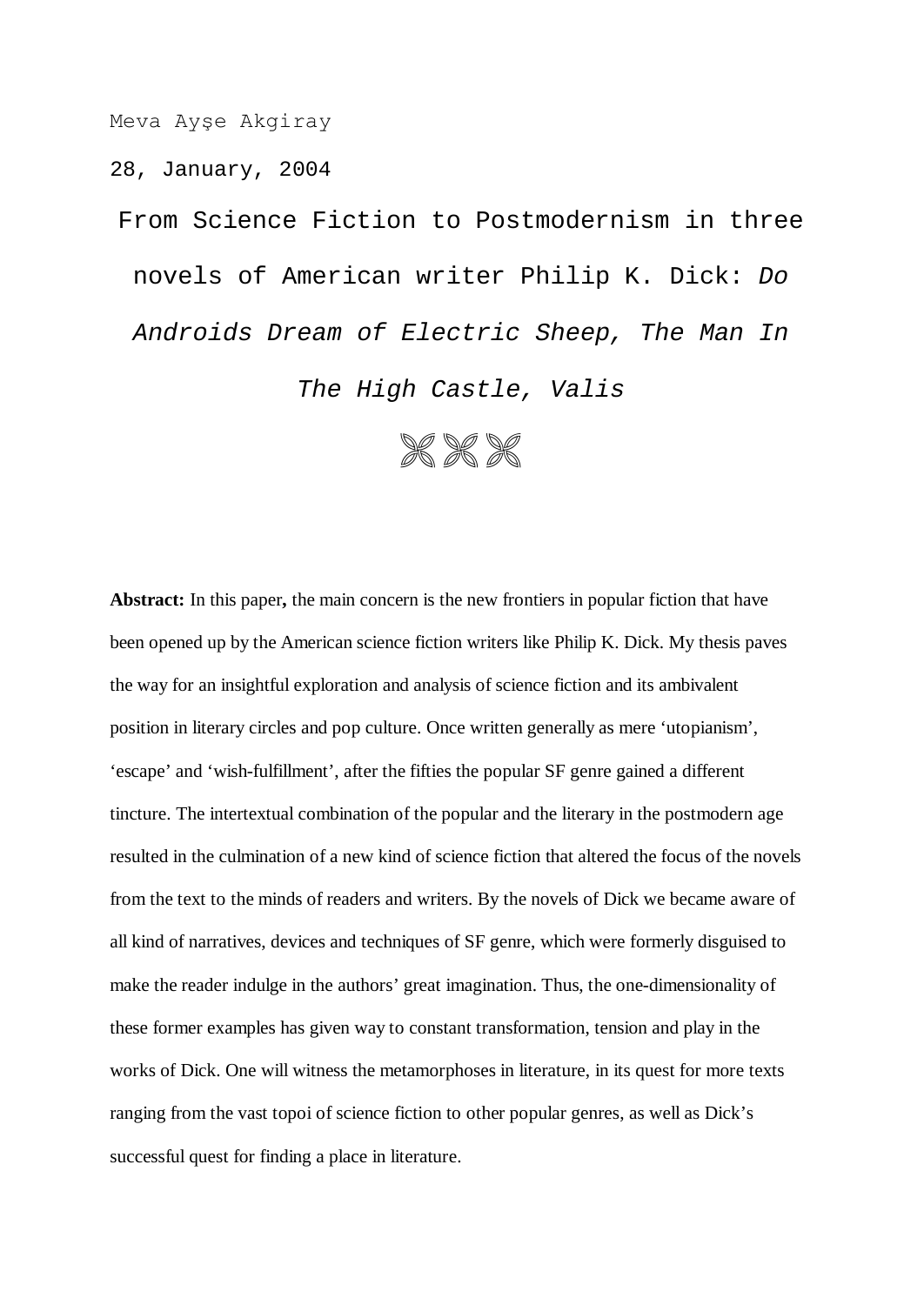

# **Table of Contents**

| Introduction |                                                             |
|--------------|-------------------------------------------------------------|
|              | Postmodernization of Science Fiction in Philip K. Dick's    |
|              |                                                             |
| Chapter 1    |                                                             |
|              | Multiple realities, 'simulacra' and 'entropy' in the novel  |
|              |                                                             |
| Chapter 2    |                                                             |
|              | 'Worlds under collision' in the novel <i>The Man In The</i> |
|              |                                                             |
|              |                                                             |
| Chapter 3    |                                                             |
|              |                                                             |
| Conclusion   | 40                                                          |

**Works Consulted**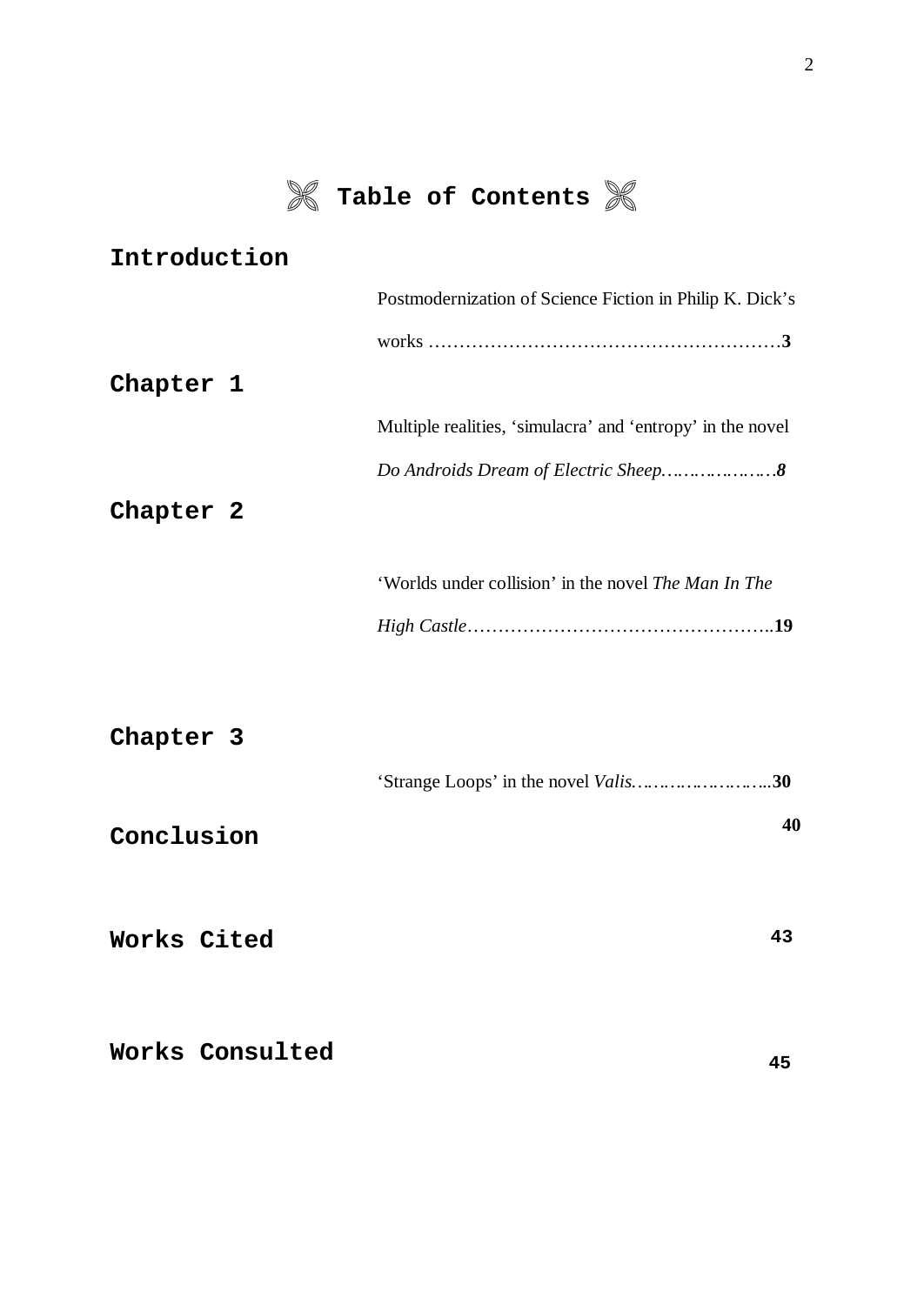### **Introduction**

Philip K. Dick, one of the most significant post-war science fiction writers of America, constructed and de-constructed a world of fiction in which there is constant breaking up of the dialectics of traditional science fiction genre. SF genre, though generally known to be the outcome of the Industrial Age not in America but in England, has evolved into one of the trademarks of American culture and civilization. It is usually accepted as popular fiction because of its huge book industry and prolific writers. However, it has its literary geniuses as well like Philip K. Dick whom Fredric Jameson calls 'the Shakespeare of science fiction' (Criticism and Analysis 1). His novels and many short stories have inspired filmmakers ever since Ridley Scott filmed *'Do Androids Dream Of Electric Sheep?'* by the name *'Blade Runner'*. The film made a great success and became one of the classics of Hollywood movies. One of the reasons why Philip K. Dick's fiction appeals to directors like Scott and Spielberg is the open-ended nature of his novels and short stories and their richness in metaphors, which lend themselves to multiple interpretations and infinite elaborations.

Many critics claimed that Philip K. Dick comes from a realist background and that even though he has postmodern sensibilities in his works, he makes use of '*the familiar science fiction topoi*', which is actually '*drawn from the repertoire of popular fiction'* (McHale 64). This distinction between the postmodern writers and Philip K. Dick holds a mirror to the biased perception of science fiction in a postmodern world. In fact, many postmodern writers tend to avoid being named as a SF writer even if they are using some significant ontological frameworks of science fiction genre.

 The popular topoi of SF include the 'exotic' and the 'alien' (the alien not only as another life-form but also other worlds, other realities in short the 'Otherness' in general), which could easily lend itself to stock characterizations and banalities of mass media. Inevitably,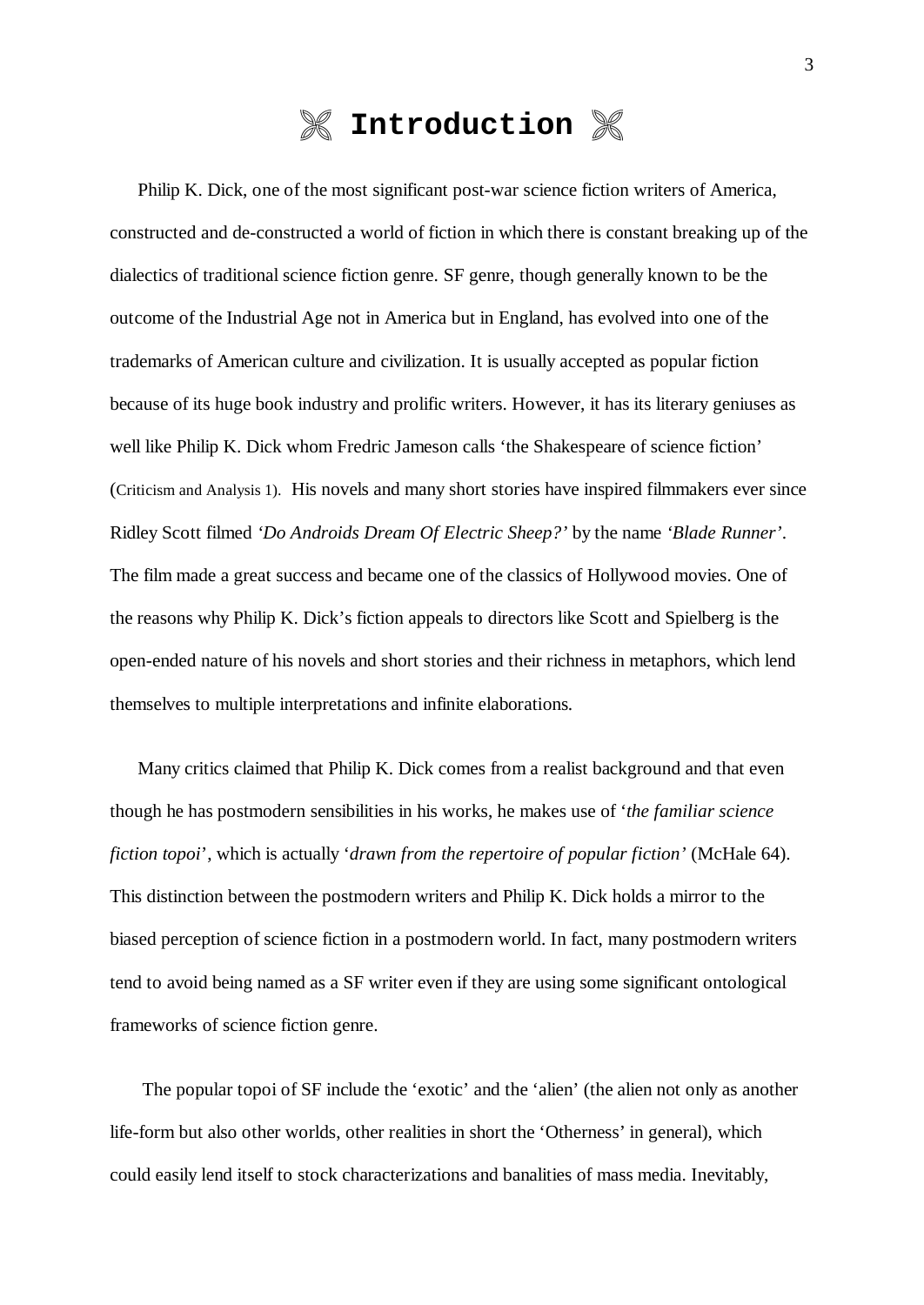the great number of books written in this specific genre falls into this category of consumerfriendly fiction. I say consumer-friendly as they give easy pleasure to the reader but end up giving nothing more than a few new possibilities of technology. However, this stigma sticks more onto SF than any other genre; but actually, it is an epidemic of mass media culture, which governs all kinds, and genres of literature.

Nevertheless, through the works of Philip K. Dick we can trace a complex postmodern sensibility reflected especially in the semantics of his fiction such as his characterizations, themes, metaphors and narrative. Accepting Brian McHale's claim that Dick's fiction does not have a self-reflexivity unlike the mainstream postmodernist fiction, I want to argue that there is more to his works which surpasses a mediocre science fiction text and that there is a postmodern *complicitious critique (deconstructing its own construction).*

Moreover, to define postmodernism with certain terms and specified limits would lead to its' own dissolution. It is impossible to close this term, as it is open in itself. Dick creates a de-centered ambiguity through his novels in the realm of his main characters, which are generally not heroes but common people. Roger Zelazny says in his book *Philip K. Dick: Electric Shepherd* that "*the subjective response, ... when a Philip Dick book has been finished and put aside is that, upon reflection, it does not seem so much that one holds the memory of a story; rather, it is the after effects of a poem rich in metaphor that seem to remain" (Criticism and Analysis 2).*

When we read a Philip K. Dick novel, at first, we see the structural and linear world of a SF writer, but as we go on, he consciously makes us loose the linear pace of the story and travels back and forth in many planes. This is not like the modernist use of snapshots from memory, but rather in Borges' terms, it is a forking in 'time', which shows us the diabolic nature of perspectives, worldviews and ideologies.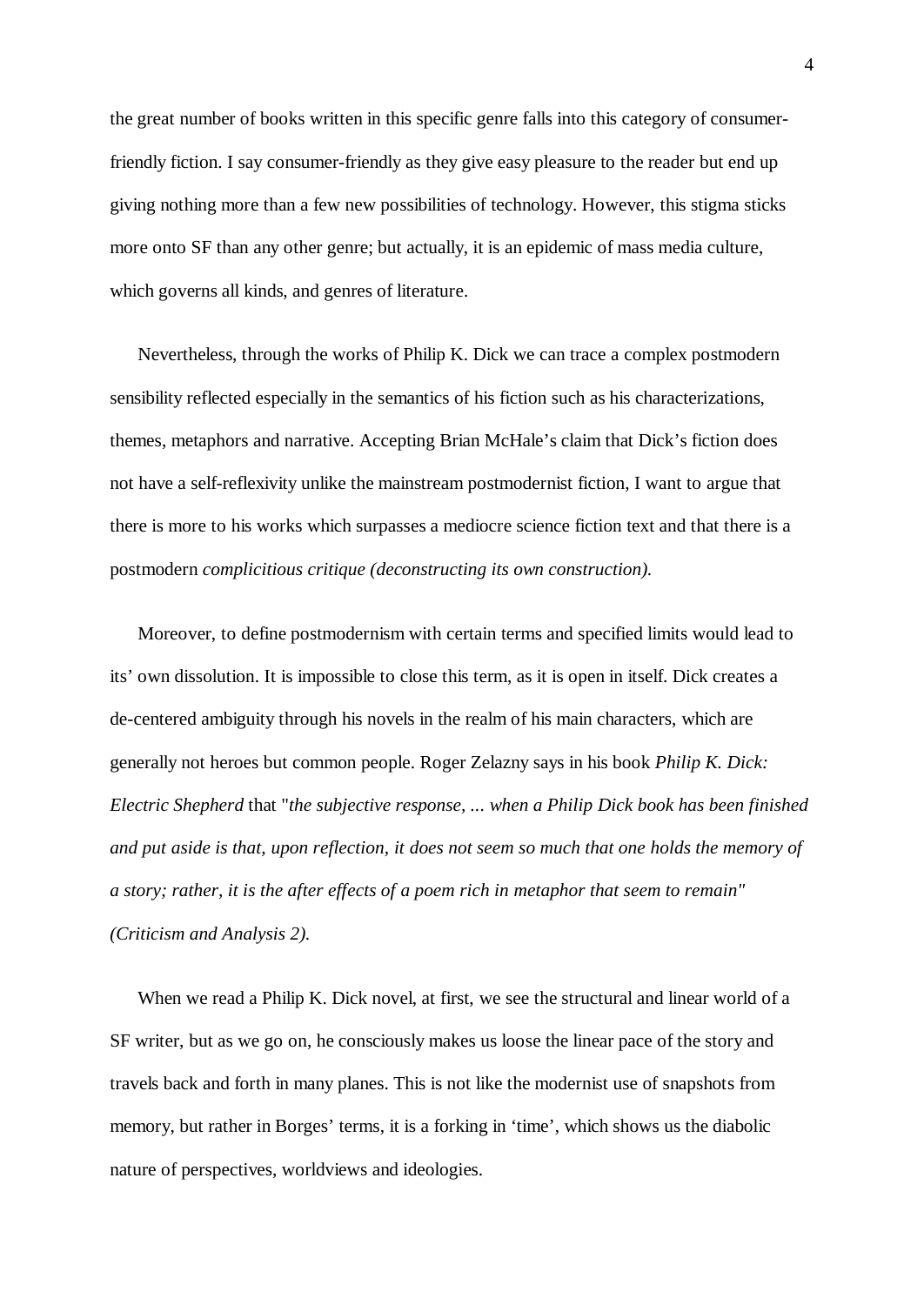However, his fiction does lack some functional mechanisms used in postmodern texts like self-reflexivity of the text itself and the drawing of the attention to the process of production and creation directly. On the other hand, he achieves a quite postmodern effect with another constituent of writing. Dick begins his novel having an organization, an ultimate goal in his head and believing in the progressive infrastructure of the narrative. Somewhere in the process of writing and thinking reciprocally, he looses this string and underestimates what he has planned before. Implications of this phenomenon can be traced in the minds of his characters and in the sudden loss of foundations in his future worlds. In his own words, Dick tells us the gist of his writing;

> *I like to build universes, which do fall apart. I like to see them come unglued, and I like to see how the characters in the novels cope with this problem. I have a secret love of chaos (Dick-Hope 5).*

Dick succeeds in disorienting the reader and instead of assuring a firm ground, he constantly shakes us from our established doxa. This postmodern aspect of his style is actually unheeded by many critics who choose to classify a text as postmodern when it has the 'metafictionist' narrative in which the fiction explores the fictionality of itself. Furthermore, when we apply this rule not in a formal but a semantic level, Dick emerges as quite a controversial figure as any postmodern writer like Borges and Pynchon could be.

We should keep in mind that he wrote his major works in the 1960s and 1970s. This period is considered the culmination of postmodern theories in art. Thus, it is quite reasonable to find postmodern influences on his work. However, more than anything the mood of antiprogressivism that hovers throughout his novels is the most significant contemporary sensibility he supplemented the SF genre with.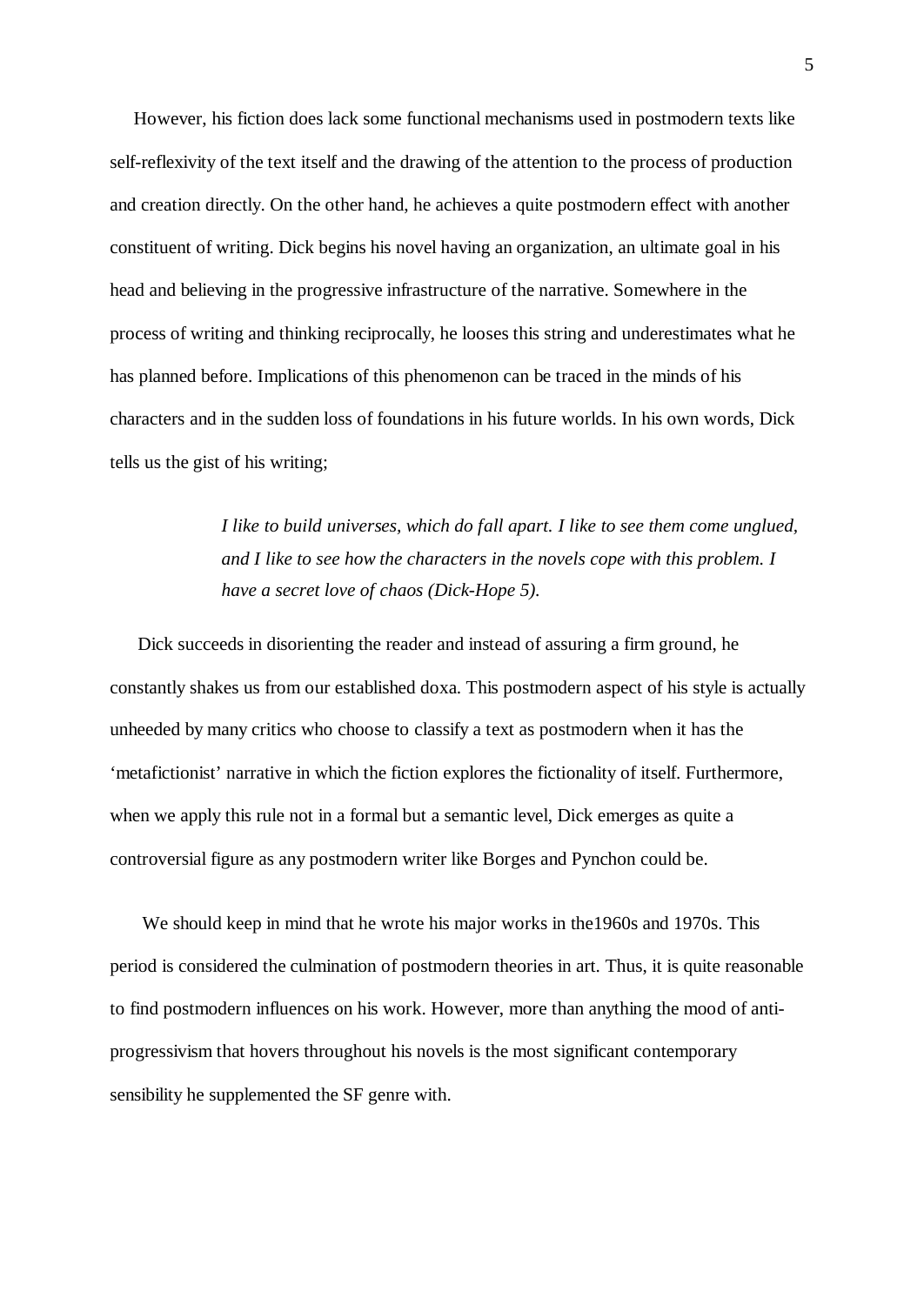Science fiction is a genre, which makes use of the political, the historic and the social. This heterogeneous content is a result of its awareness of the progress in every area from technological to ideological transformation or from economic to religious in social life. In this respect, postmodern fiction and science fiction intersect. Both of their stance as speculative and doubtful toward the so-called 'reality' of our world makes the reader aware of the human mentality and its constructive tendency. As a result, we can say that the postmodern awareness of the political, the idealized and the historical have their parallels in the realm of science fiction.

One more significant characteristic both science fiction and postmodern fiction share is the paranoid handling of their subject matter. For example, technology and the materializing of everyday life are put under deep scrutiny in Philip K. Dick's novels as well as in other SF writers such as Asimov. Many science fiction writers, though, fall short of foregrounding the ontological questions that their texts pose except some writers like Dick who incessantly mystify and demystify the reader in the process of reading. It is true that the stance of Dick differs from many of his fellow SF writers. He uses the speculative realm of this genre to explore the nature of humanity and its never-ending questioning of itself. Thus, it is hard to find a writer as postmodern as Philip K. Dick in the general SF corpus. In his own words, Dick tells us the paradox we live through in a postmodern world.

> *Maybe each human being lives in a unique world, a private world different from those inhabited and experienced by all other humans . . . . If reality differs from person to person, can we speak of reality singular, or shouldn't we really be talking about plural realities? And if there are plural realities, are some more true (more real) than others? What about the world of a schizophrenic? Maybe it's as real as our world. Maybe we cannot say that we are in touch with reality and he is not, but should instead say, His reality is so different from ours that he can't explain his to us, and we can't explain ours to*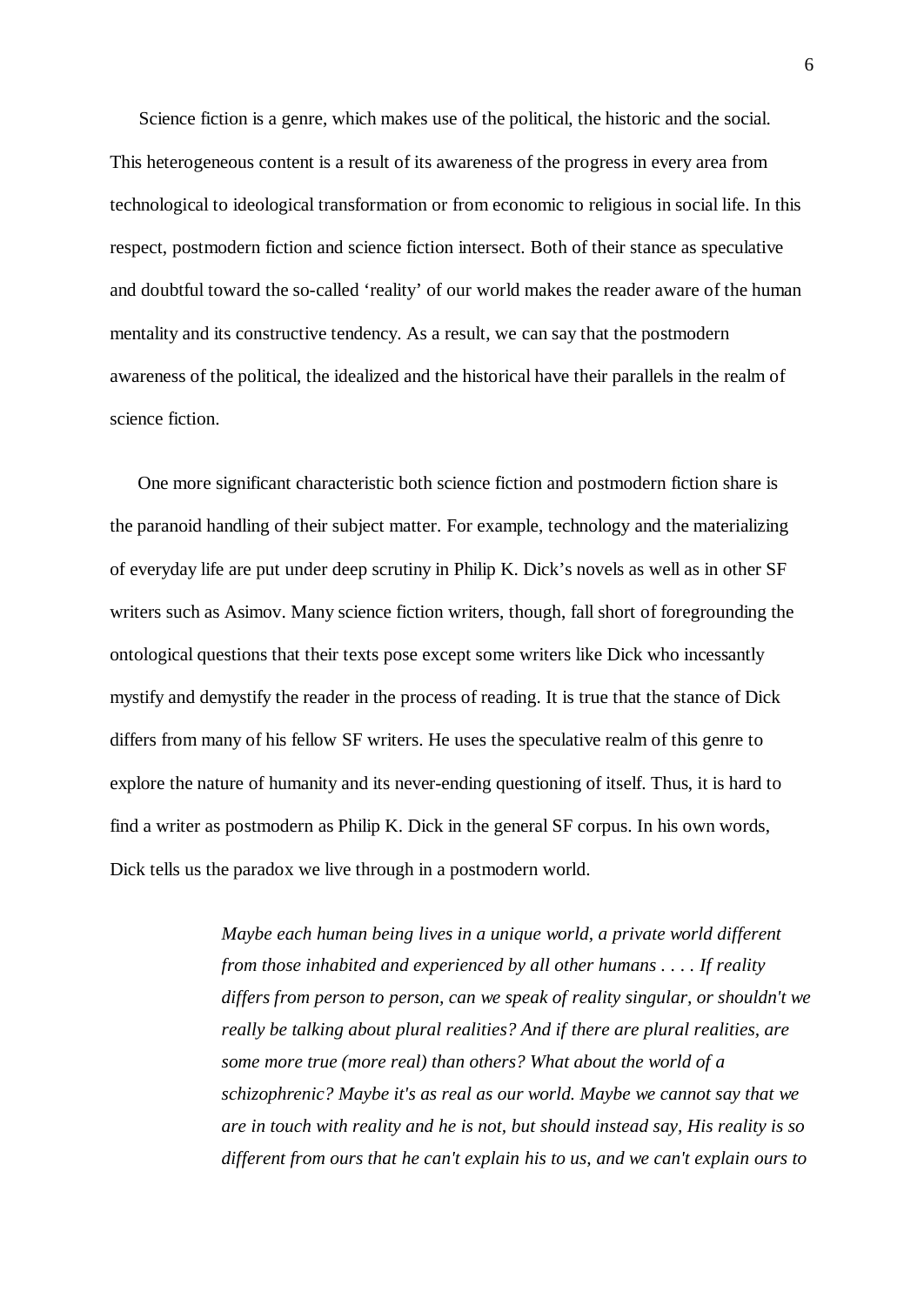*him. The problem, then, is that if subjective worlds are experienced too differently, there occurs a breakdown in communication ... and there is the real illness (Dick-Hope 3).*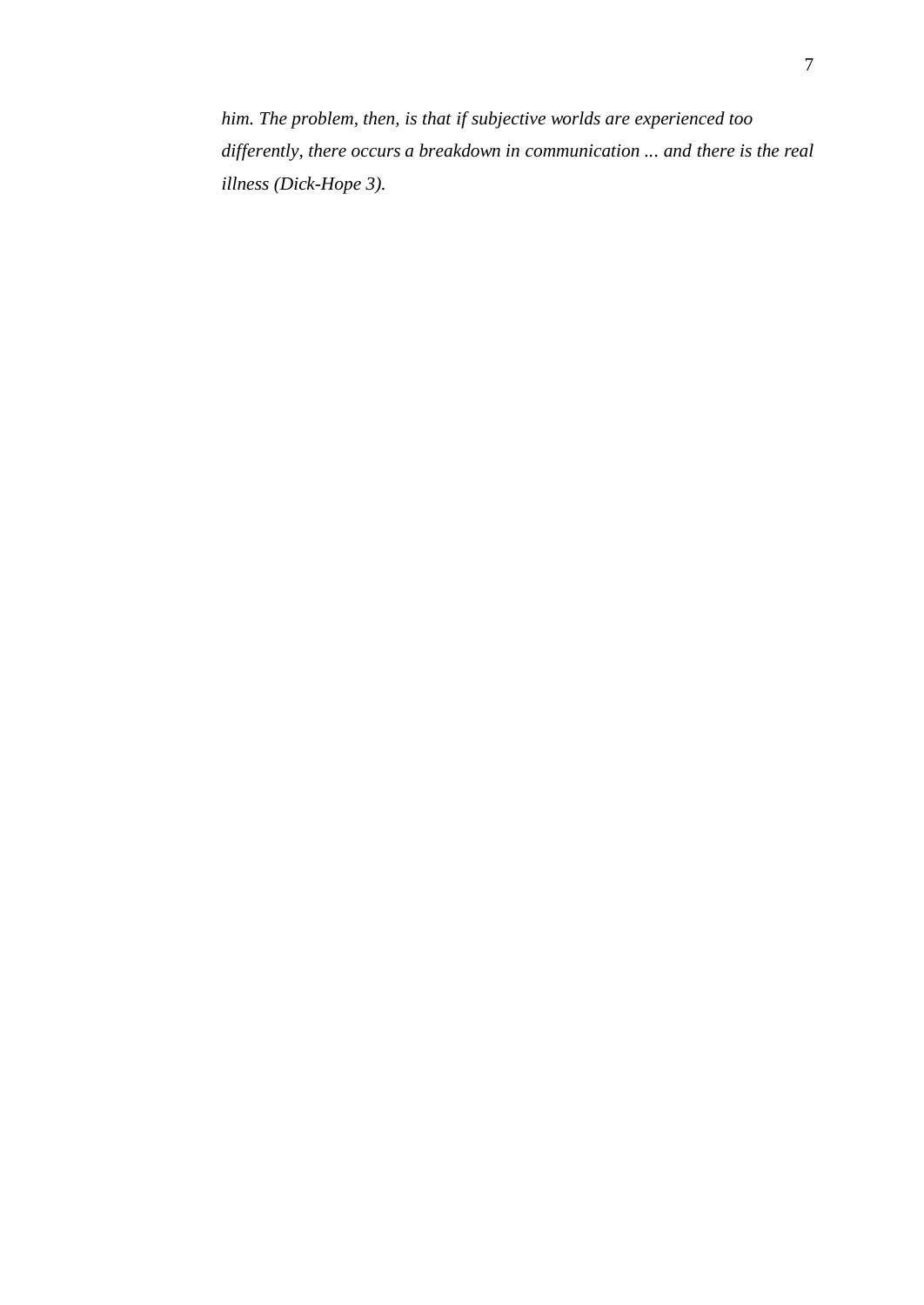

*Well, Rick thought, in real life no such magic bells exist that makes your enemy effortlessly disappear. Too bad. And Mozart, not long after writing The Magic Flute, had died in his* thirties — of kidney disease (DADOES 39).

Philip K. Dick plunges us into a gloomy mood in *Do Androids Dream of Electric Sheep.* It is widely accepted by contemporary critics that his works are rare when compared to popular SF genre, because of their inexplicable tensions and eccentric usage of the classic science fiction leitmotifs such as cyborgs, androids, colonies, aliens, future worlds etc. The prevailing notion is that his works have the postmodern sensibility, which is an intriguing virtue of our present-day. In fact, when we look at this novel, we are faced with multiple realities having affinities with the rhizome-like universe of the postmodern texts. The first realities that emerge are the human beings and the humanoid robots. Even those dual worlds bifurcate into other realities in themselves. Dick questions the moral foundations of all those individual realities. In the end of the novel, we somehow find ourselves in a more complicated state of affairs than before. He poses us with questions and problems about humanity, whereas the instance he reaches to certain answers and establishes them as valid, he negates them.

The protagonist of the novel, Rick Deckard, has a quasi-heroic place whose nature is not like a SF hero of any other popular novel. He is neither an epitome of courage and morality like in epic novels, nor a transcendental figure that excels in every deed he performs. Deckard has the same ambitions, fears for his job and survival agenda as any human being. We can say that Dick creates not a man who saves the world from evil, but a man who struggles inside his own world and reality and as George Slusser indicated, he creates a **"community among possible worlds"** rather than ideal characters (Slusser 194).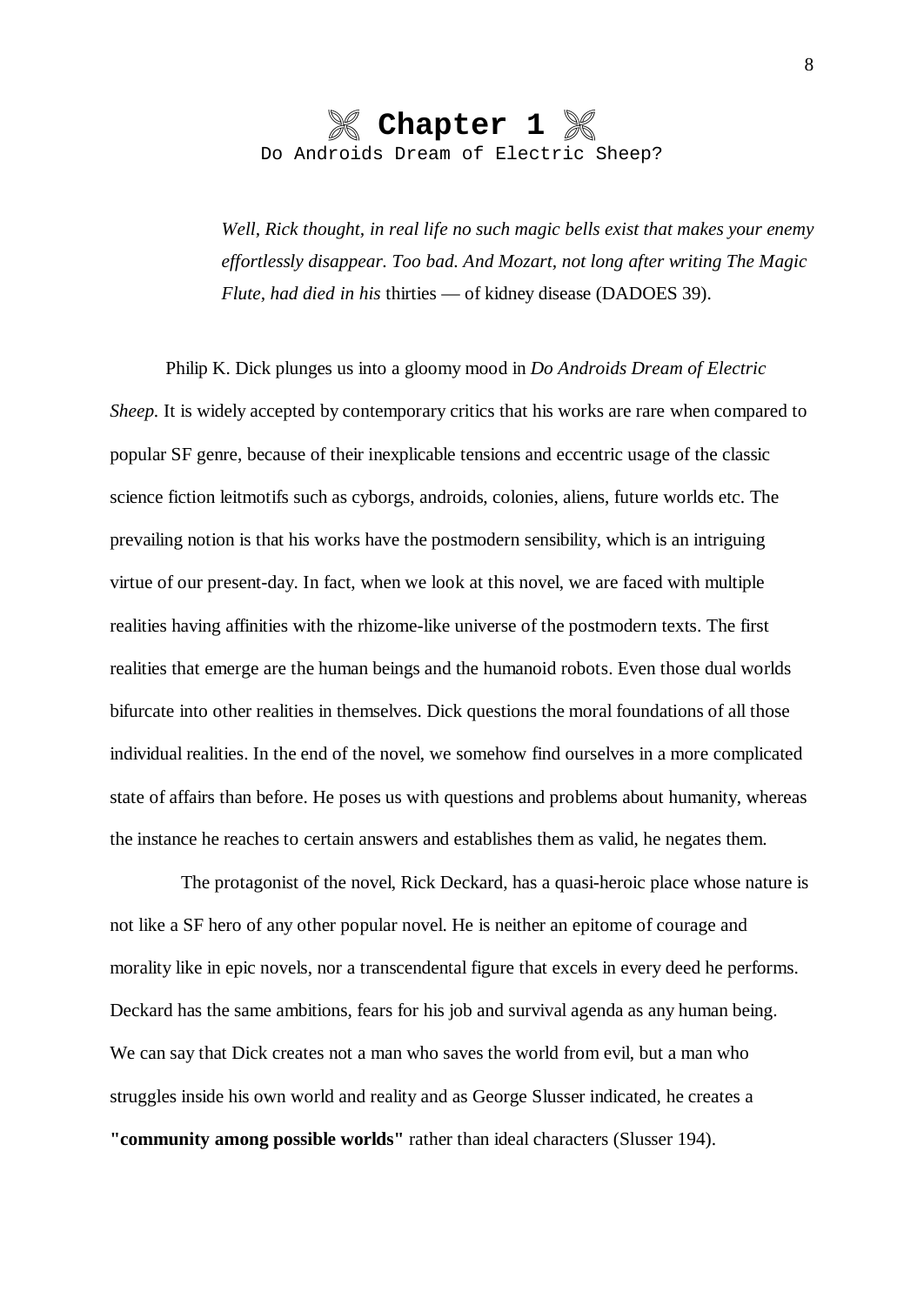At the beginning of the story, a decaying world, in which every individual and ironically every material have their own established places, is portrayed. Chickenheads like Isadore are left behind and not taken care of by the society; in other words, they are the discardable part of a whole. The realm of human society has a tripartite classification of human beings; chickenheads, people who remain behind like Deckard, and the colonizers who left behind earth for good. Moreover, the commodified androids owned by men and the escapees that are hunted and retired by the San Francisco Police Department are the two projected images of the androids. The dilemma Deckard experiences which opens the postmodern platform in the novel, starts right at the very beginning when Iran, his wife, blames him of killing 'the poor andies'. This antihero and established society with their takenfor-granted morality are approached and attacked throughout the novel and Dick succeeds in creating an effect of postmodern crisis from a modernist point of view. *'Reading his texts, one cannot escape the impression that Dick lives in a highly tragic way the entrance of the United States into the post-modern condition'* says one of Dick's critics *(Rossi 402)*. The novel stands in a no man's land where the boundaries between the modernist tendencies and the new postmodern imagination blur. The existence of the quintessential science fiction story with its core and structural tapestry, though, does not manipulate the cracking of the narrative levels and turning the main concerns of the novel to ground zero. This is a kind of 'implosion' that Baudrillard talks about as he forms the modern theory of media and consumer society on the asset that *'the boundary between representation and reality implodes' (Kellner 63).*

This novel is based on the duality of organic and artificial intelligence. The world of the human as opposed to the world of the android. Even the long title implies the possible worlds of other life forms apart from us. The 'Other' is represented by the so-called androids that are in many ways identical to their human models. A reader might simply interpret these two worlds as binary oppositions and be fascinated by technology and androids. The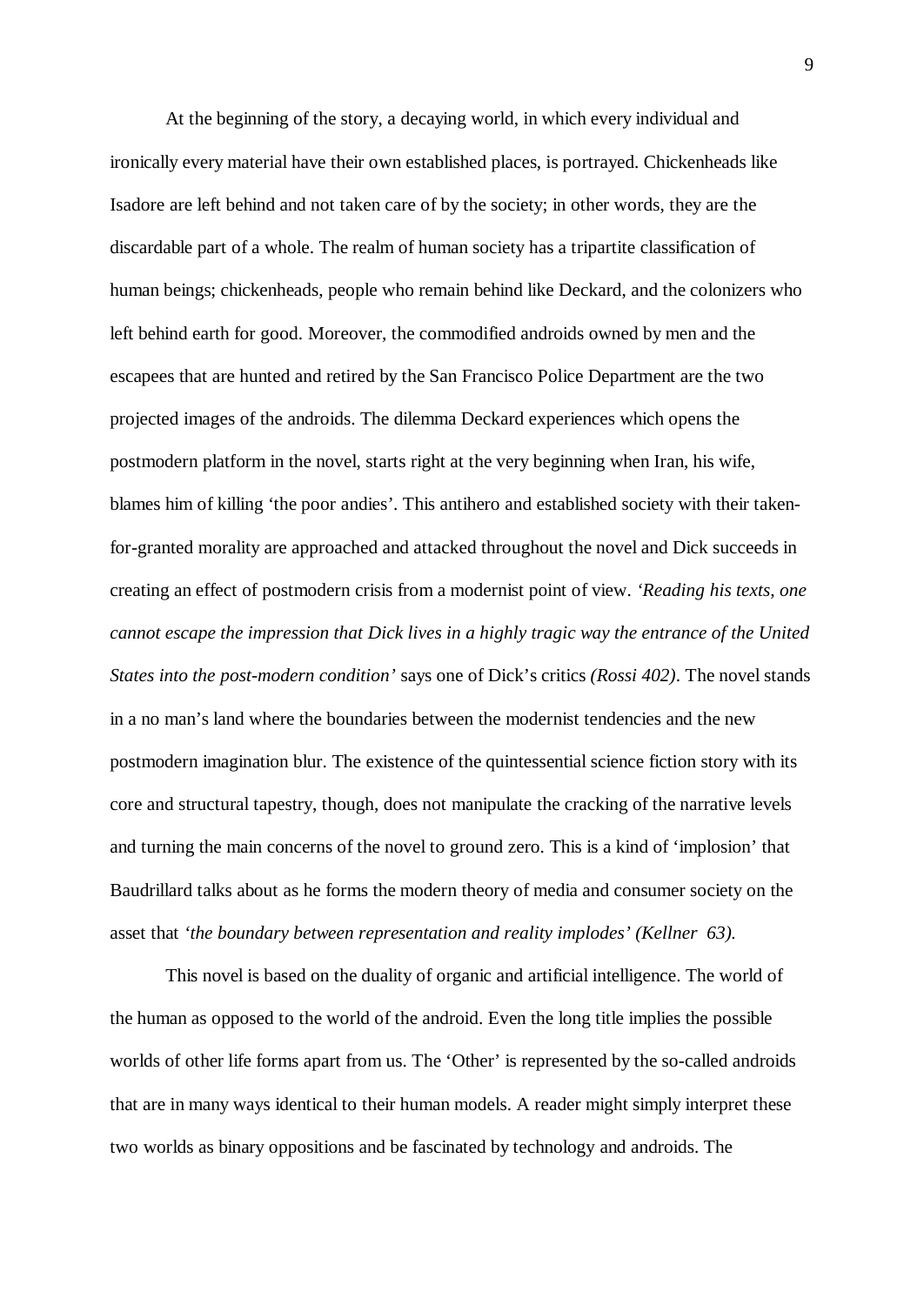expectation of such a story of evil robots and some cool sexy ones, like in Terminator movies, does not find its way in Dick's novel, unlike the popular tendency. Philip K. Dick reader would find himself/herself abashed, if s/he expects to find the high-tech, the good-evil fight and the Schwarzzeneger. In delineating the multiple levels of the novel, I found out various terms that Dick himself coined which are the cornerstones of the work.

The idea lying behind the mass production of androids by the Rosen Association is what Jean Baudrillard tells us when he poses his postmodern theory of 'simulacra'. The production and creation process copies 'the real' and then leaves it behind. '*Then the whole system becomes weightless; it is no longer anything but a gigantic simulacrum: not unreal, but a simulacrum, never again exchanging for what is real, but exchanging in itself, in an uninterrupted circuit without reference or circumference' (Baudrillard-1 404).* In a parallel way the Nexus-6 types, advanced androids manufactured by the Rosen Association, are the imitations of real human beings. Their intelligence, their memories and their identities all share the human properties. Yet, they are simulacrum whose relationship with their models is cut out; they can never turn back to their origin, as they are only copies of reality. Furthermore, this simulacrum has a far-reaching effect. Human beings and their behaviors are irreversibly altered by this new technology, because they develop new reactions against their copies. *'If man is haunted by the evil genius of technology, which pushes him to the limits-and even beyond his capabilities-then technology is haunted by man, who identifies with it and projects all his passions into it' (Baudrillard-2 166)* In this manner, humanity metamorphoses while they are being imitated and copied. Therefore, nobody can grasp the real human even in a human as s/he is under constant signification. There is another instance in the novel where we can perceive this dissolving of reality into mere simulation when Isadore, a fake animal vet, tries to find the cables of an *electric cat* that is sick.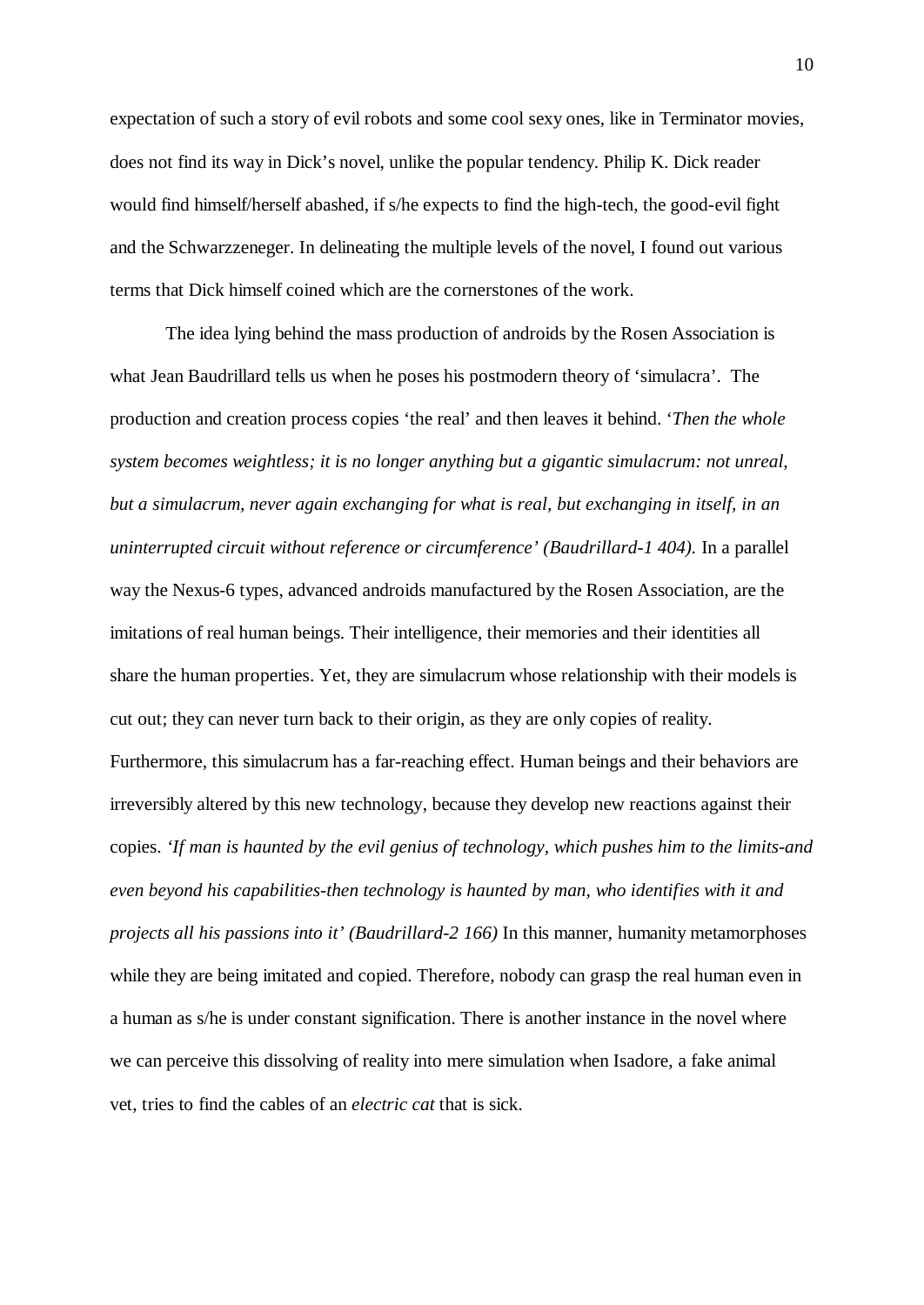*Deftly, he ran his fingers along the pseudo bony spine. The cables should be about here. Damn expert workmanship; so absolutely perfect an imitation (DADOES 29).*

The cat turns out to be not a fake, though. This confusion of the real with the fake is a circumstance, which cannot be dodged in a world of constant *mimesis*.

> *Against this bizarre background of pervasive fakery," Philip Strick wrote in Sight and Sound, "the erosion of authentic humanity by undetectable android imitations has all the plausibility of a new and lethal plague whereby evolution would become substitution and nobody would notice the difference. (Criticism and Analysis 4)*

Apart from this new world's paranoiac implications, the androids work to another purpose in the novel: to show the human incapability in representing other worlds and realities even when it is the creation of theirs.

In the novel, the androids are produced on earth to accelerate the construction of other colonies in the Solar System. Regardless of any moral consideration, Rosen Association, a typical capitalist entrepreneur, has improved the humanoid robots to such an extent that now it is hard to differentiate between a human and an android. Before and after Dick, many writers used the cliché humanoid robots and wrote stories about the adventures of heroes who fight with them or namely the 'Other'. As I pointed out before, in Dick's novel a different and a more complex aspect of this phenomenon is evident. For example, think of Rachel. We understand that there are many Rachels in the colonies with the same properties the moment we are introduced with a second one, Pris, in Isadore's place. Yet, the idea of mass production and simulacra, her being a copy of copy, does not lead to the conclusion that the androids constitute only a commodity in Dickian world of multiple realities. Although the world that Deckard lives in conceive androids as merely a commodity, there is a secondary level of narrative in which the world of androids is as much real as that of human's. Thus emerges the postmodern mood in the novel by the appearance of an encompassing hyper-reality alternative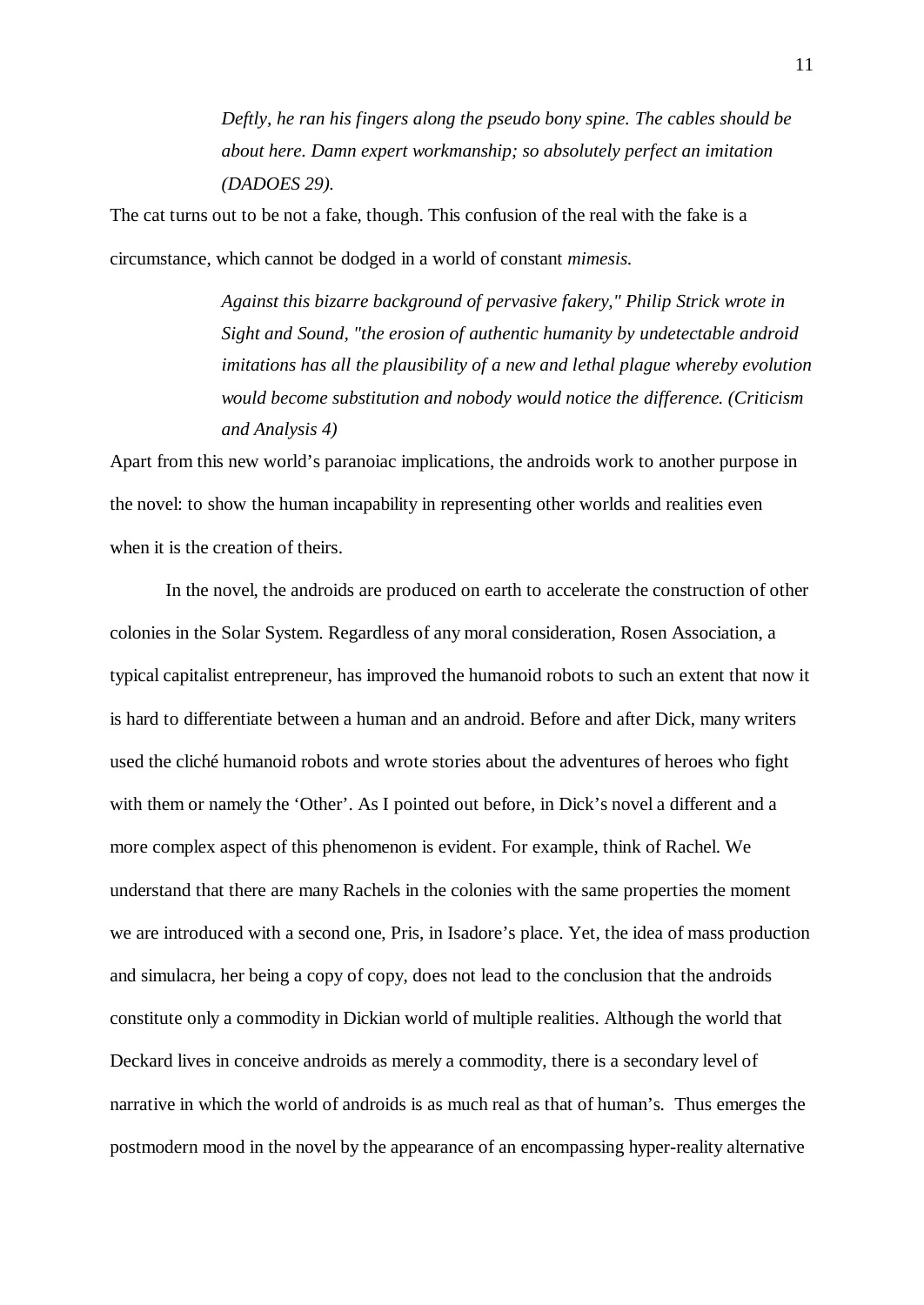to the former distinction of the duality between androids and humans. This new narrative level, opening especially by the reader's unfolding of the novel, makes conscious of the trapped cycle of our systematic world in which "signs gain autonomy" on their own and, *"in interaction with other signs, come to constitute a new type of social order in which it is"* mere "signs and codes that constitute 'the real'"(Kellner 63). This intertextuality of the world and all its components are significant in a moral level in Dick's novel as he questions the origin of morals and human behavior. We can conclude that the *fields of difference* that Donna Haraway draws as the transformation from modernist to postmodernist discourse like nature turning into culture, the idea of representation turning into simulation do indeed very effectively explain what happens in Dick's world. He sees the différence of an object and a subject, having both difference and deference at the same time, and portrays a world of metamorphosis.

Dick is vivid in his character portrayal of both the androids and the humans. Androids carry parallel worlds to ours, though, also different from it. They are the endless imitations of humanity, but also a broken universe where we do not belong. An android is prohibited to escape from his/her colony after being sent to a mission. It is interesting that they run away from Mars to search for a 'better life' and to seek their 'origins'. The basic instinct of 'pursuit of happiness' in humans has a vis-à-vis in androids as well. (In fact, this question of 'Who am I?' dominates the represented images of androids in Scotts' Blade Runner quite like the *Frankenstein* of Mary Shelley.) Paradoxically, on earth there is a reverse migration to colonies because of growing radioactivity. All the ways are paralyzed and we find ourselves in a multiplicity of conflicting worlds.

Kellner, in his book on Baudrillard, explains the simulation process and says that Baudrillard's theory of media and simulations *'offers a new model of social control in which*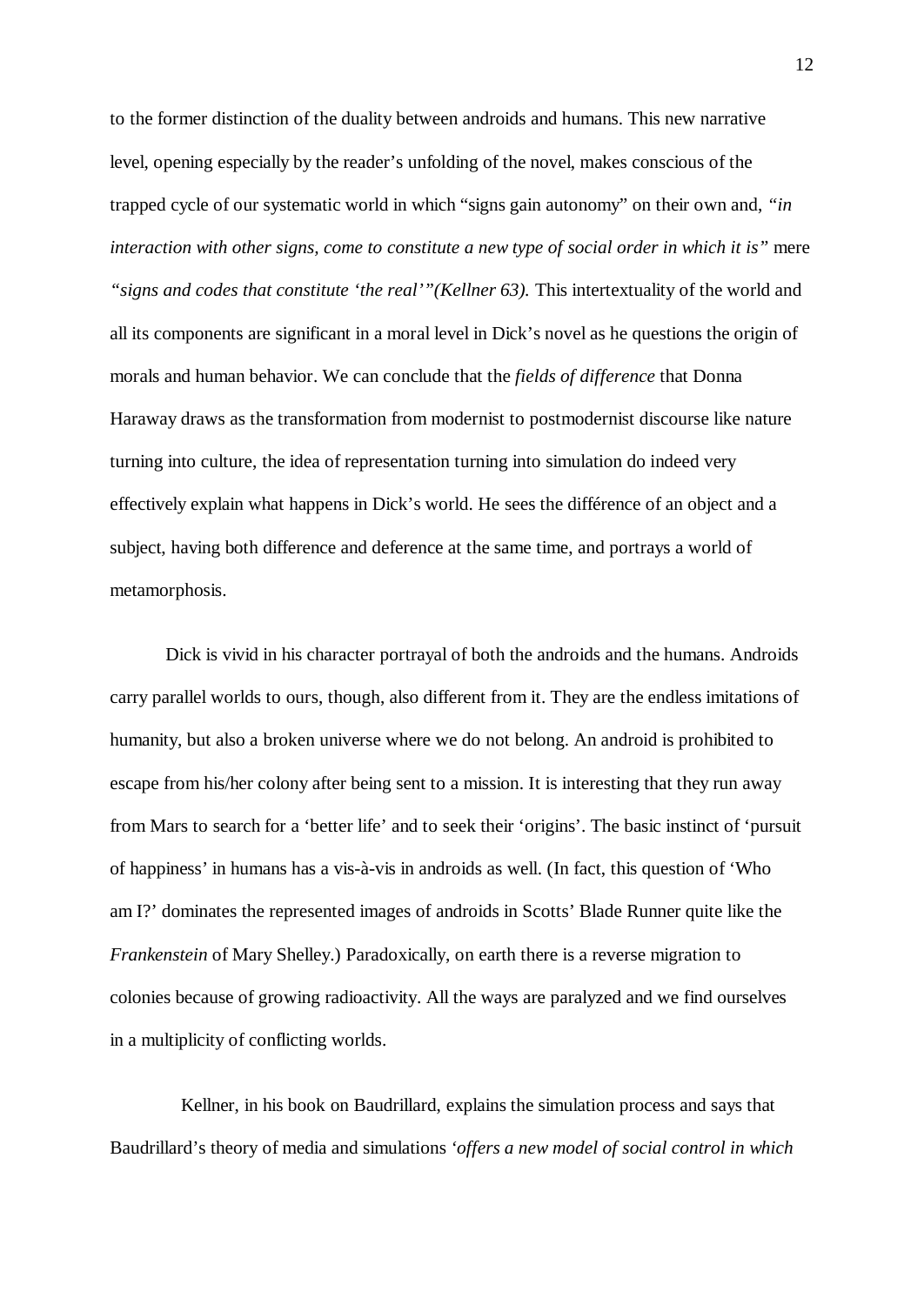*codes and programming become the principle of social organization, and individuals are forced to respond to pre-coded messages and models in the realm of economics, politics, culture and everyday life' (Kellner 80-81).* The androids can be seen as pre-coded software and nothing more which we can see as Rick Deckard tests Rachel.

> *"Okay," he said, nodding. "Now consider this. You're reading a novel written in the old days before the war. The characters are visiting Fisherman's Wharf in San Francisco. They become hungry and enter a seafood restaurant. One of them orders lobster, and the chef drops the lobster into the tub of boiling water while the characters watch." "Oh god," Rachael said. "That's awful! Did they really do that? It's depraved! You mean a live lobster?" The gauges, however, did not respond. Formally, a correct response. But simulated (DADOES 20).*

In the novel, when Rick Deckard applies Voigt –Kampff test that is a kind of empathy test, he is preconditioned that only the human beings can pass the test and get stimulated by his sentences in correct timing. That way, he could find out the run-away andies and ironically retire them. However, the test is messed up as Deckard responds to the test himself while he is testing Rachel. It is a double-edged sword. Deckard is also being tested in the process of testing. He realizes the pre-programmed empathy of Rachel, as she seems sorry for animals in a different and artificial way than that of humans. On the other hand, this simulation is a creation of man. You face with your model and see yourself reflected. Rachel's right answer to the question comes a bit late showing that she has a simulated empathy but not a real one. Yet, after this testing of the android Deckard is not the one who becomes suspicious of himself and his projected image of the androids. It is rather the reader that would glimpse an equivocal implication of Dick's following shifts in attitude concerning the quasi-hero of his novel. Yet, by the fact that in Deckard's society the killing of androids is actually seen as conscientiously right, Dick shows us the pre-programmed ideas and actions that govern humans as well as the androids. Later in the novel though, Deckard also starts to feel empathy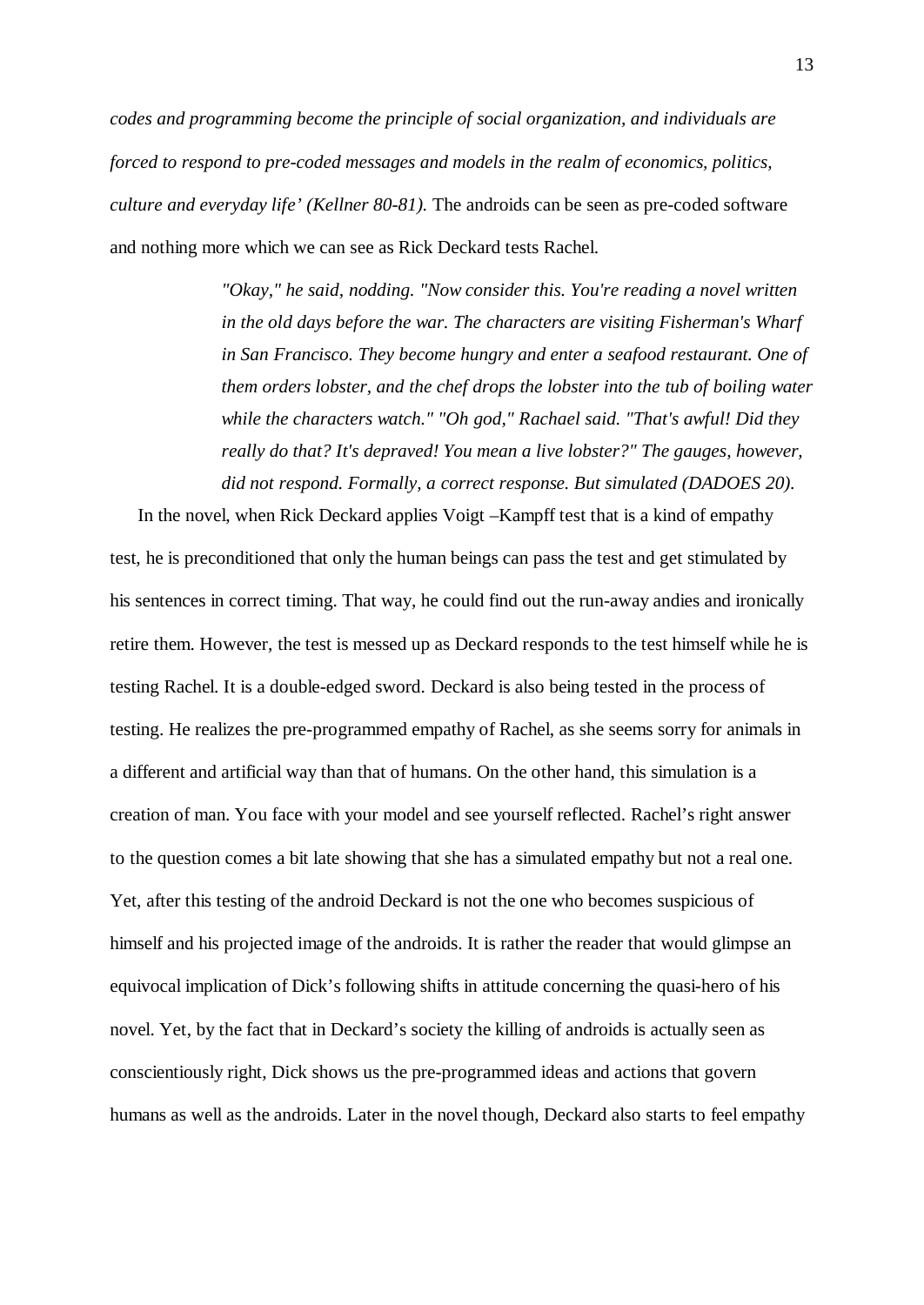for androids when he goes to kill an opera-singer Luba Luft who can be seen as an aesthetic manifestation of technology. He words his dilemma:

> *In a way, he realized, I'm part of the form-destroying process of entropy. The Rosen Association creates and I unmake. Or anyhow so it must seem to them (DADOES 39).*

The novel is foregrounded by another leitmotif, 'decay'. Kipplerization is the second important coinage of Dick after the Nexus-6 androids. The waste and sterile earth resembles Eliot's Waste Land, but this time it is more intriguing than nihilistic. The process of 'kipplerization' is first defined by a chickenhead, a so-called half-brained paranoiac;

> *"Kipple is useless objects, like junk mail or match folders after you use the last match or gum wrappers or yesterday's homeopape. When nobody's around, kipple reproduces itself. For instance, if you go to bed leaving any kipple around your apartment, when you wake up the next morning there's twice as much of it. It always gets more and more." "I see." The girl regarded him uncertainly, not knowing whether to believe him. Not sure if he meant it seriously. "There's the First Law of Kipple," he*

> *said. "'Kipple drives out nonkipple.' Like Gresham's law about bad money. And in these apartments there's been nobody there to fight the kipple"(DADOES 26).*

The philosophical reading of the novel would lead us to a quaint fictional realm, as in this example of *kipple*. In this kipplerization theory, we find a new bridge to Postmodernity in Dick's novel. One of the key terms of postmodernist worldview is 'entropy' which cannot be defined exactly, but explained in various ways. It connotes *'a measure of the disorder or randomness in a closed system'* and *'a measure of the loss of information in a transmitted message'* in a scientific context. Its' third meaning is the *'tendency of things to disorder themselves over time into chaos or inert uniformity' (Heritage 460).*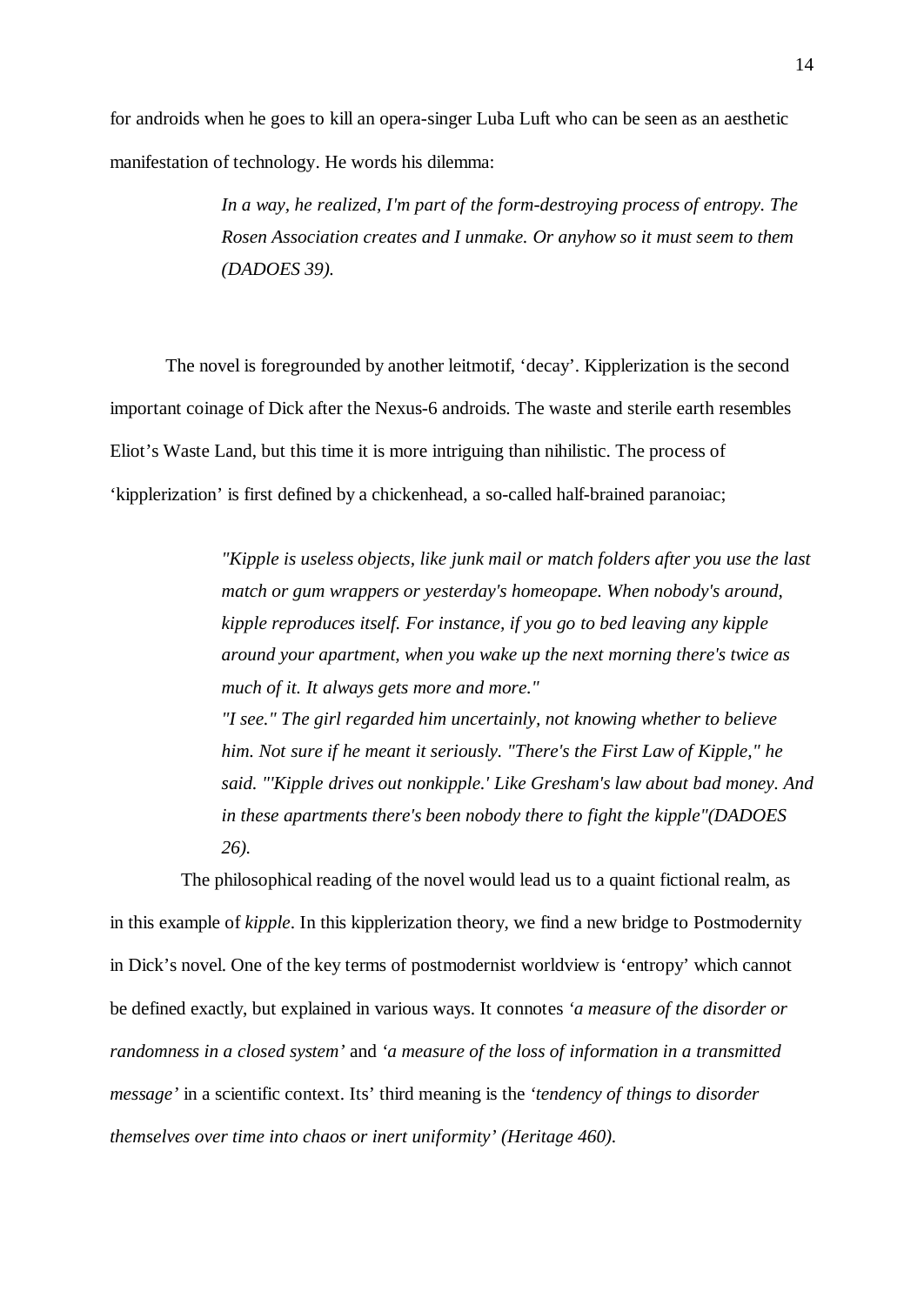As you see *entropy* in itself connotes an ambiguity with its multiple consequences, either that of chaos and infinite mobility or uniformity and stasis. The kipplerization or the tendency of all matter to decay or multiply is a very creative but also nightmarish interpretation of *entropy*. Besides, the theorizing of Isadore about one of the internal elements of the novel is quite ironic. A chickenhead is not thought to be capable of rational thinking. He himself is one of the specimens of entropy, a deterioration of the human faculty, an epitome of schizophrenic or paranoiac individual. It is interesting that these kinds of people are not permitted to migrate to the colonies. They are bound to stay on the radioactive world. Ironically, the human beings who are like Deckard, not yet paralyzed, tend to stay on their own volition even though they know the end, the gradual destruction and loss of human faculties. In the novel, everyone tries to avoid this kipplerization process or postpone it. Even Dick while describing the morning air with dark visions stops his account and evades the entropy.

> *' The morning air, spilling over with radioactive motes, gray and sun beclouding, belched about him, haunting his nose; fie sniffed involuntarily the taint of death. Well, that was too strong a description for it,' (DADOES 3).*

His sentences and their semantics indicate a kind of entropical universe. If everything is object to kipplerization, so does the foundation he establishes at the beginning and the boundaries between the different worlds Dick represents. Although these transforming referential points in the novel are not as deliberative and functionally explicit as in postmodern novels, we can see the transition from modernist to postmodernist mentality in a more semantic level.

There is yet a third significant trope, that of morality and religion, which brings new insights into the analysis of Dick's novel along with Baudrillard. Mercerism, coined by Dick, is a religious system through which the morality of human society is established in Deckard's San Francisco. It is an interesting phenomenon in that at first it seems to be a computer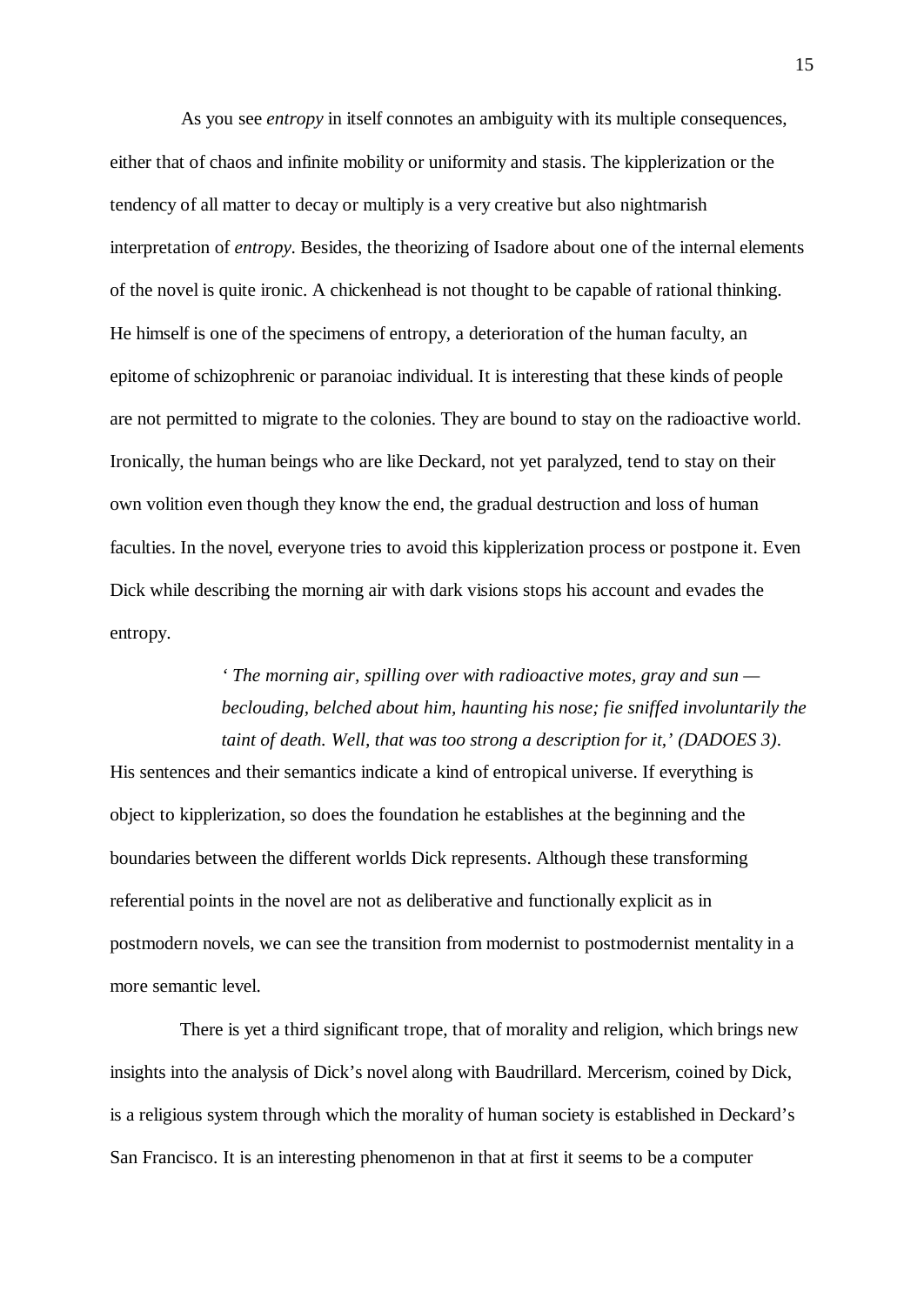simulation as we see Iran, Deckard's wife, holding the handles of a black empathy box, which starts a virtual journey above hills. All kind of people hold these handles and start to ascend together forming a collective mind. This reminds us of Baudrillard, who implies that we are mass-produced children of a media society. In a parallel way, Mercerism is quite mesmerizing. Even its original name suggests it along with mercantilism. Therefore, from the beginning we sense a kind of forgery in this belief in a prophet called Wilbur Mercer. Later, when Deckard learns that Mercer is just another android, he experiences a kind of transformation that the reader goes through gradually from the beginning. All the possibilities of an established and firm order gives way to an ambiguity in which neither the android nor the human is feasible. Dick's quest for moral answers resolves in the final scene in a far-away desert where Deckard finds himself utterly changed and lost.

> *"It's strange," Rick said. "I had the absolute, utter, completely real illusion that I had become Mercer and people were lobbing rocks at me. But not the way you experience it when you hold the handles of an empathy box. When you use an empathy box you feel you're with Mercer. The difference is I wasn't with anyone; I was alone."*

*"They're saying now that Mercer is a fake."*

*"Mercer isn't a fake," he said. "Unless reality is a fake." This hill, he thought. This dust and these many stones, each one different from all the others. "I'm afraid," he said, "that I can't stop being Mercer. Once you start it's too late to back off." Will I have to climb the hill again? he wondered. Forever, as Mercer does . . . trapped by eternity. "Goodbye," he said, and started to ring off (DADOES 93).*

Infinity is the only word left behind of this destruction. It is interesting that he finally glimpses the incapability of human mind and human life to grasp even a little part of the world. Nothing holds for real, as you have no potential for knowing every dust particle at the same time.

> *Baudrillard interprets modernity as a process of explosion of commodification, mechanization, technology and market relations, in contrast to postmodern*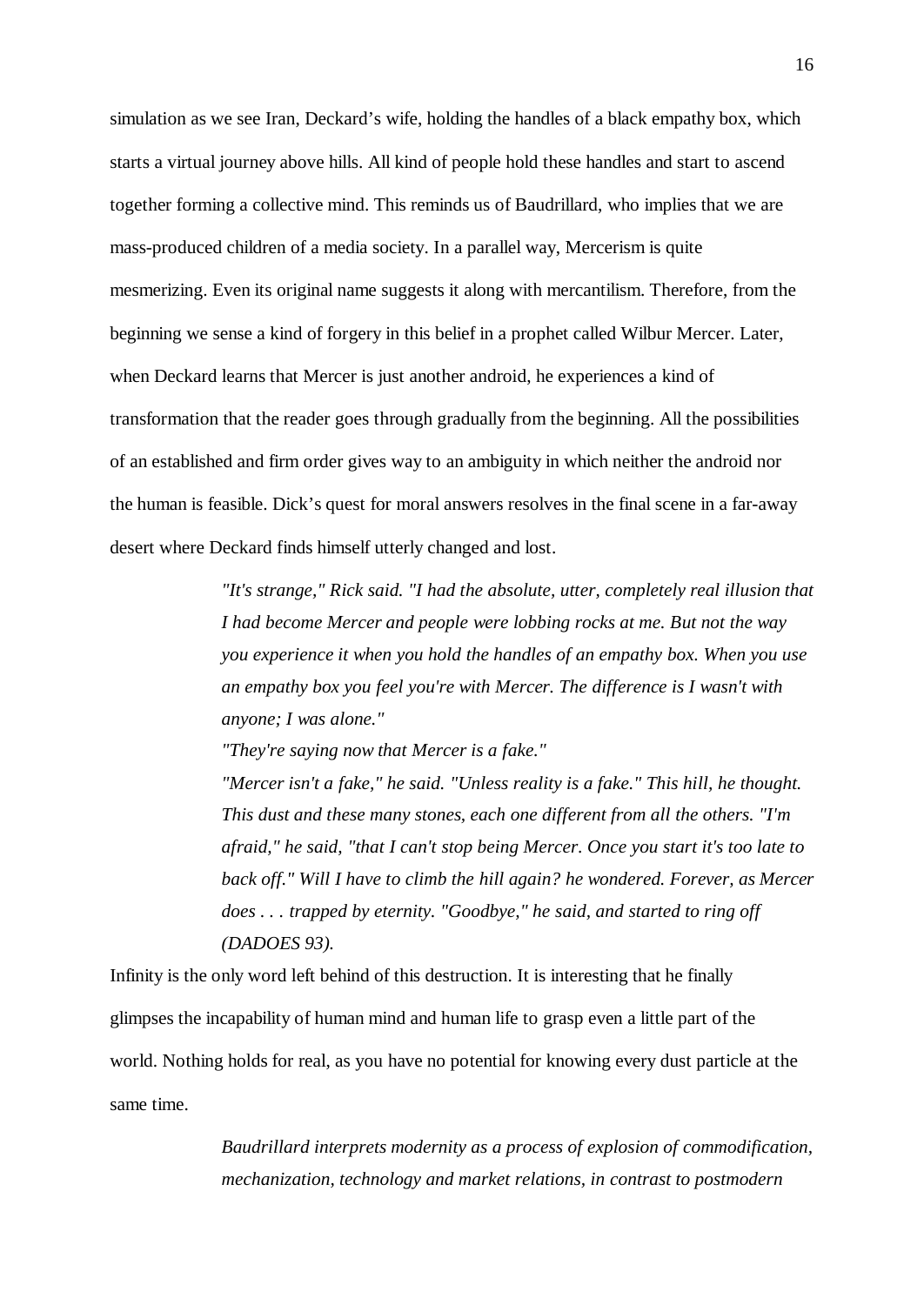*society, which is the site of an implosion of all boundaries, regions and distinctions between high and low culture, appearance and reality, and just above every other binary opposition maintained by traditional philosophy and social theory (Kellner 68).*

The implosion gains impetus through SF writers like Dick, who uses the methodologies and ontological framing of the speculative fiction in order to parody the present and past in an upcoming world. As a result, reality implodes with the fake leaving us only particles of dust that surrounds everything in this new space-time. Kim Stanley Robinson and Patricia Warrick insist that contradiction is central to the novel's point:

> *The critical debate over the status of the androids in this novel is an indication of Dick's success, for he clearly means to give us contradictory information regarding them"(Robinson 92); "the reader is spiraled through so many assertions and negations and negations of negations that at the end of the novel he is uncertain of what Dick would have him believe. Dick consistently refuses to provide straightforward answers because language limits (Warrick 129-30).*

However, in many critical journals, Dick's success is being confined to SF, because of his usage of the so-called A. E. van Vogt strategy of keeping the reader's interest by introducing new ideas in every 800-words *(McNamara 443).* Adam Roberts, in his new critical approach to SF, still reminds us the fact that *"Instead of style, SF texts often concentrate on concept, subject and narrative. Instead of the abstract, SF texts prefer the concrete, so, rather than meditate upon 'alienness', a SF novel is more likely to present us with an actual, concretely realized alien, with blue skin and bug eyes"(Roberts 14).* Nevertheless, the multiple themes used by Dick does not come and go, unlike in a popular fictions defined by Roberts. The questions they pose linger in the reader's mind and Dick accomplishes to elaborate on the void slice of space-time that is usually unheeded and left behind as a huge gap in popular SF (in which usually the boundaries of 'what-if' game are set, narrowing down the text to single narration and interpretation). Dickian transposition of the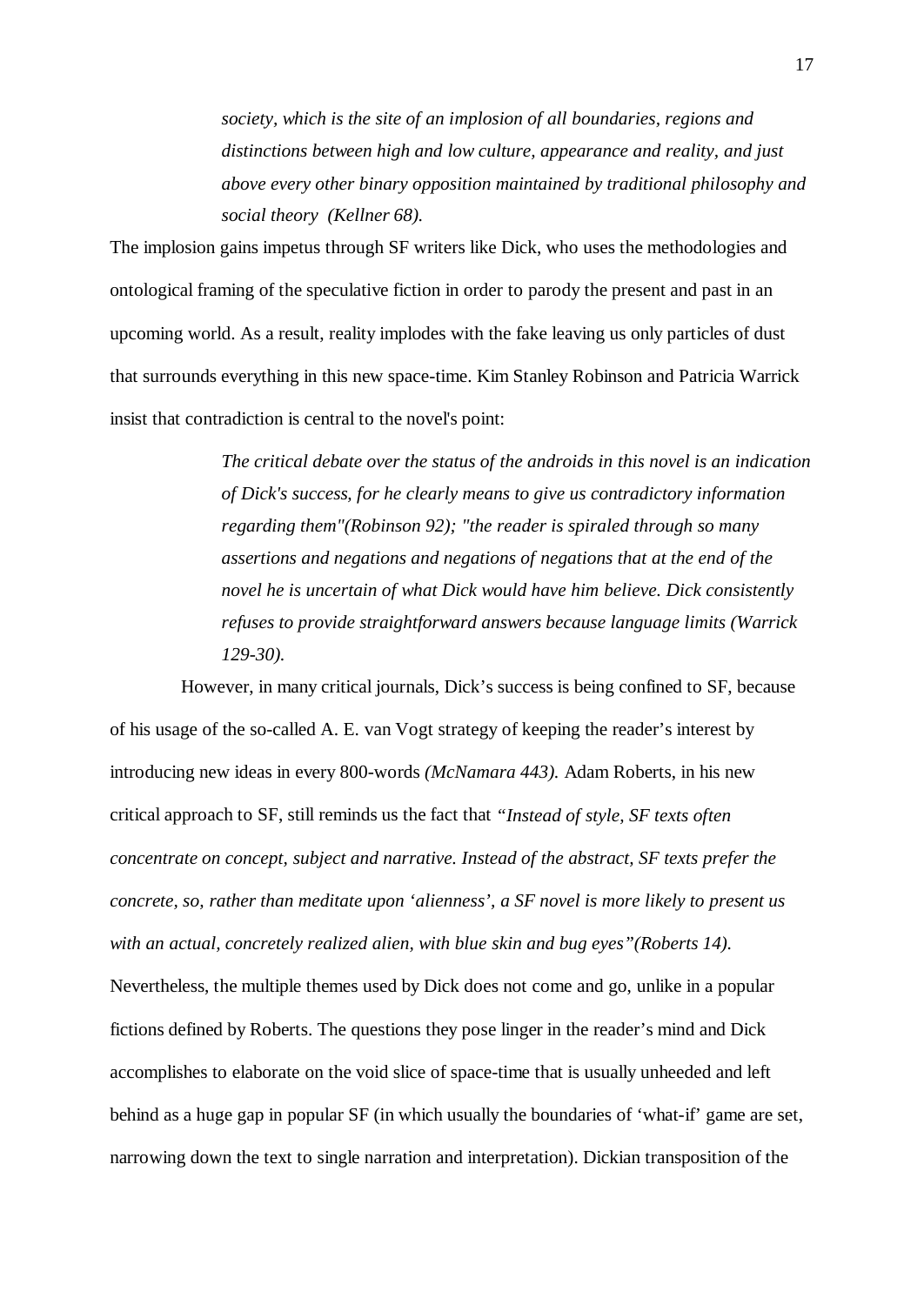dynamics of SF genre, creating his own style and philosophical depth behind all the conceptual SF topoi, is evident in his work *Do Androids Dream of Electric Sheep.* 

Baudrillard's theory suggests a radically indeterminate model of simulation society, which contradicts the former determinist theories, and 'conspiracy theories which postulate individuals or groups manipulating the public for certain ends' (Kellner 80). There are usually binary oppositions or two options in a given system, but he sees this fact as the nucleus of the simulation process which tries to neutralize itself through self-challenge. In particular, the binary poles of the android and the human limit us with only two choices of a preprogrammed system and in a way their co-existence indicates a homeostatic balance which evades a third alternative. Nevertheless, Dick's novel gives a sensation of this third alternative through evasion and primary representation of the opposing binaries. Furthermore, we must not forget that the androids in Dick's novel have a wider metaphorical signification than mere machinery or technology. Androids are rather the masks that we put on and they are our imaged selves on our quest to understand 'what we are'. Now, enormous explosion of those binary systems occurs in every realm of thought, which leaves us only with an infinite bulk, or remnant of a supernova. When we look at Dick's world in which at first the duality of a modernist approach is established, we see that later this duality is bound to destruct itself as in the manifestation of the android versus human. Philip K. Dick tries to find his way among this new nebulous (hyper)-reality, like Baudrillard who ironically attempted to map it with his theory.

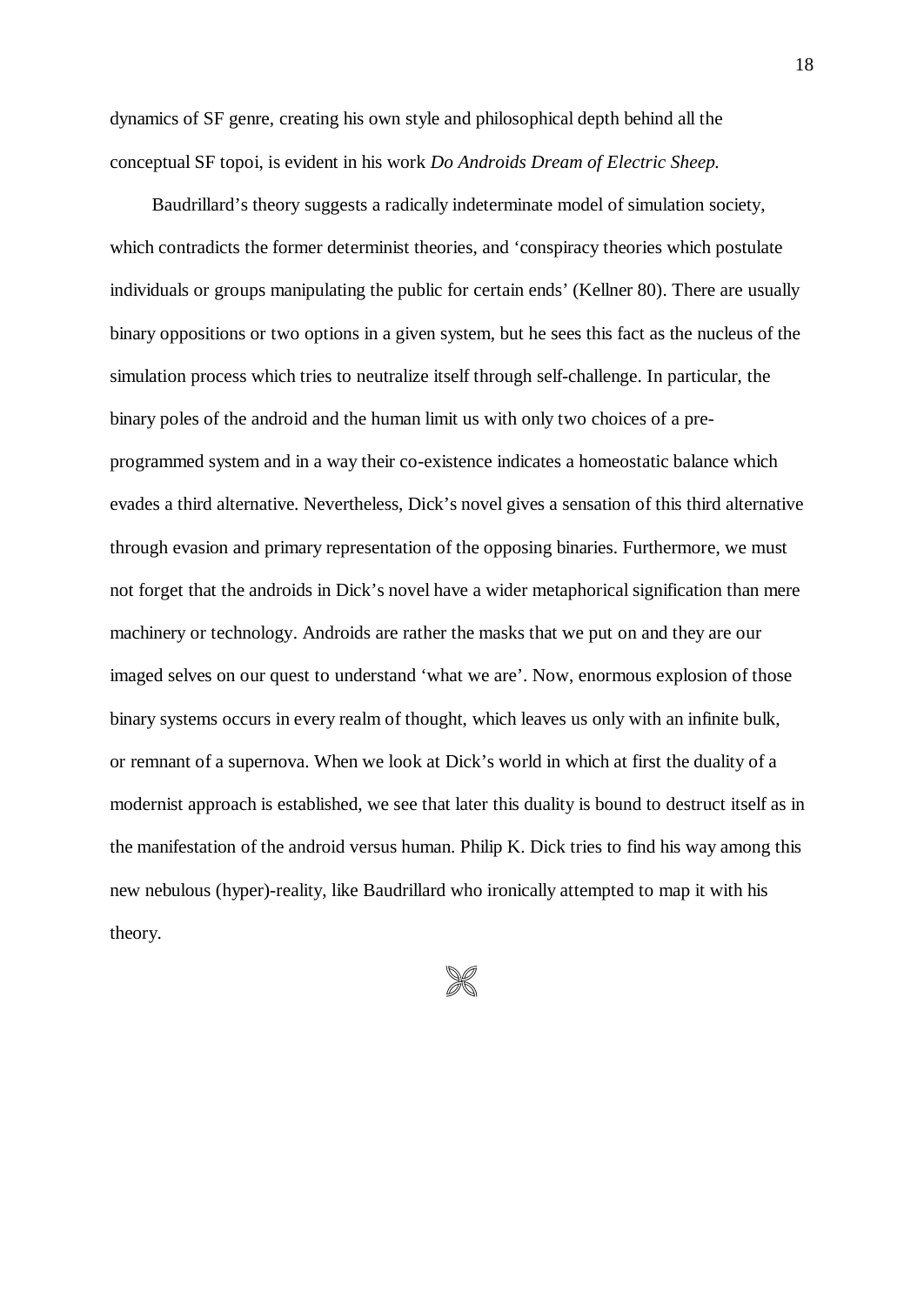

Our postmodern awareness of the world-making strategies in Nelson Goodman's terminology both in everyday life and in literature is the main reason why we constantly find ourselves deconstructing what we have just constructed. Possibilities, parallel worlds, multiplicity of human experience and our incapacity to grasp the whole picture, leave us and especially writers to speculate upon the feasibility of authority, authorship, power, and worldmaking strategies that we have so long taken for granted. In this context, I found a very interesting book of Philip K. Dick, though not much referred to in the mainstream literary theory, his Hugo Award Winner *The Man In The High Castle (1962).* Dick's narrative builds a new world in history assuming that the Axis Powers, Germany and Japan, instead of the Allies, won the Second World War. In a way, this is quite like Borges' notion of the 'garden of forking paths'. Dick retakes one of the most momentous events in history and constructs a new order, which is in return object to retake ad infinitum.

> *In history's "garden of forking paths", one fork will inevitably be chosen in preference to all other forks that might have been chosen instead. But what if things had gone differently, what if one of the other forks had been chosen? (McHale 61)*

According to the theories of Brian McHale, the parallel worlds created by the SF authors like Dick overlap with the postmodern texts that also exploit the notion of alternate presents in a world where anything is possible. *High Castle* would be categorized as one of the best examples that make use of the narrative devices of postmodern texts in order to incite an awareness of alternatives in the reader. In this novel, apart from the representation of an alternate present, the representation of an alternate history in the text itself enlarges the scope of this awareness. The concept of 'historicity' is shown to be a mere production of individual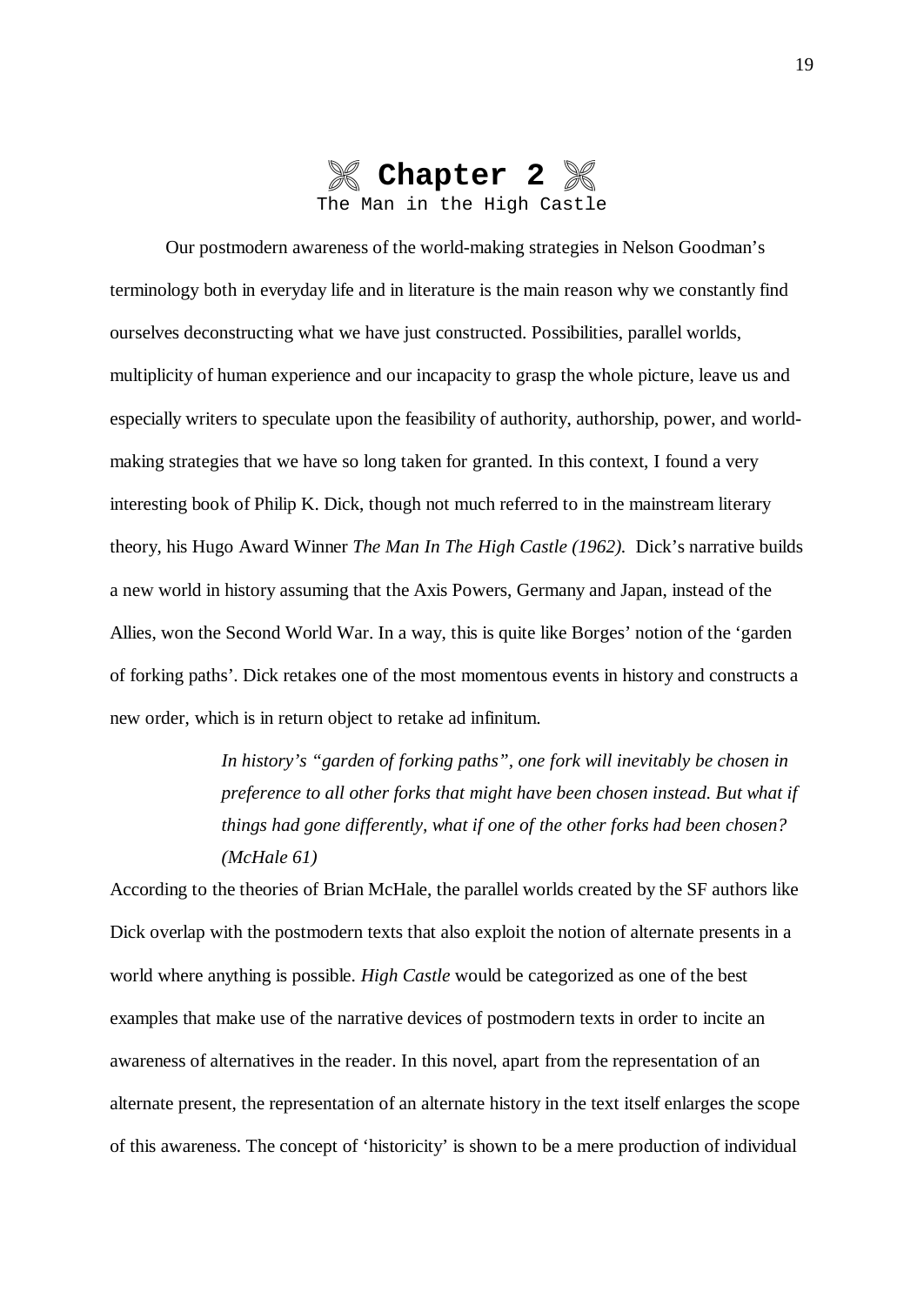situations in worlds' space-time; moreover, they are not fixed but slippery occasions. In the book, this historicity is constantly connected to the recurring term 'inner truth' or 'Chung Fu' through the authors and characters' exploitation of appearance versus intrinsic value, and authenticity versus forgery.

Furthermore, the novel is a meta-fiction, which is one of the main characteristics of postmodern self-reflexivity of texts*.* It presents us with a world-inside-world like a Chinesebox, by introducing another novel constructing a possible America (which is ironically a reality now) embedded inside the main text. We can say that the writer, quite willingly, utilizes several recursive structures that McHale enunciates as the devices *complicating the ontological horizon* of the postmodern texts, like mise-en-abyme (McHale 112).

After giving an idea about the theme and characters in the novel, we will analyze the meta-fiction of Dick, by elaborating on Umberto Rossi's scheme of a four-fold narrative level in Dick's meta-fiction and McHale's discussion of those devices in new literary criticism.

The novel turns around a group of characters instead of a single protagonist, and there are seven equally vital characters. The action of the story, unlike other SF stories, is fragmented into more than fifteen (there are fifteen chapters inside which there are more potential segments) parts, in which unrelated individuals carry the significance of the novel to its culmination. As Aaron Barlow says, *Dick cuts back and forth between characters, interspersing presentations of seven third-person limited narrative foci (Barlow 2).* Although its main theme suggests a political and sociological approach to American history with an omnipresent narrator, Dick instead concentrates on the little lives of his characters and their way of coping with big issues. Again, as Barlow tells us in his dissertation, there are three main sequences in the story, which further the events jumping from one character to the other. The first part of the novel centers on the Japanese obsession with the old American artifacts and how this situation is exploited by fake industry and production of ancient-looking items,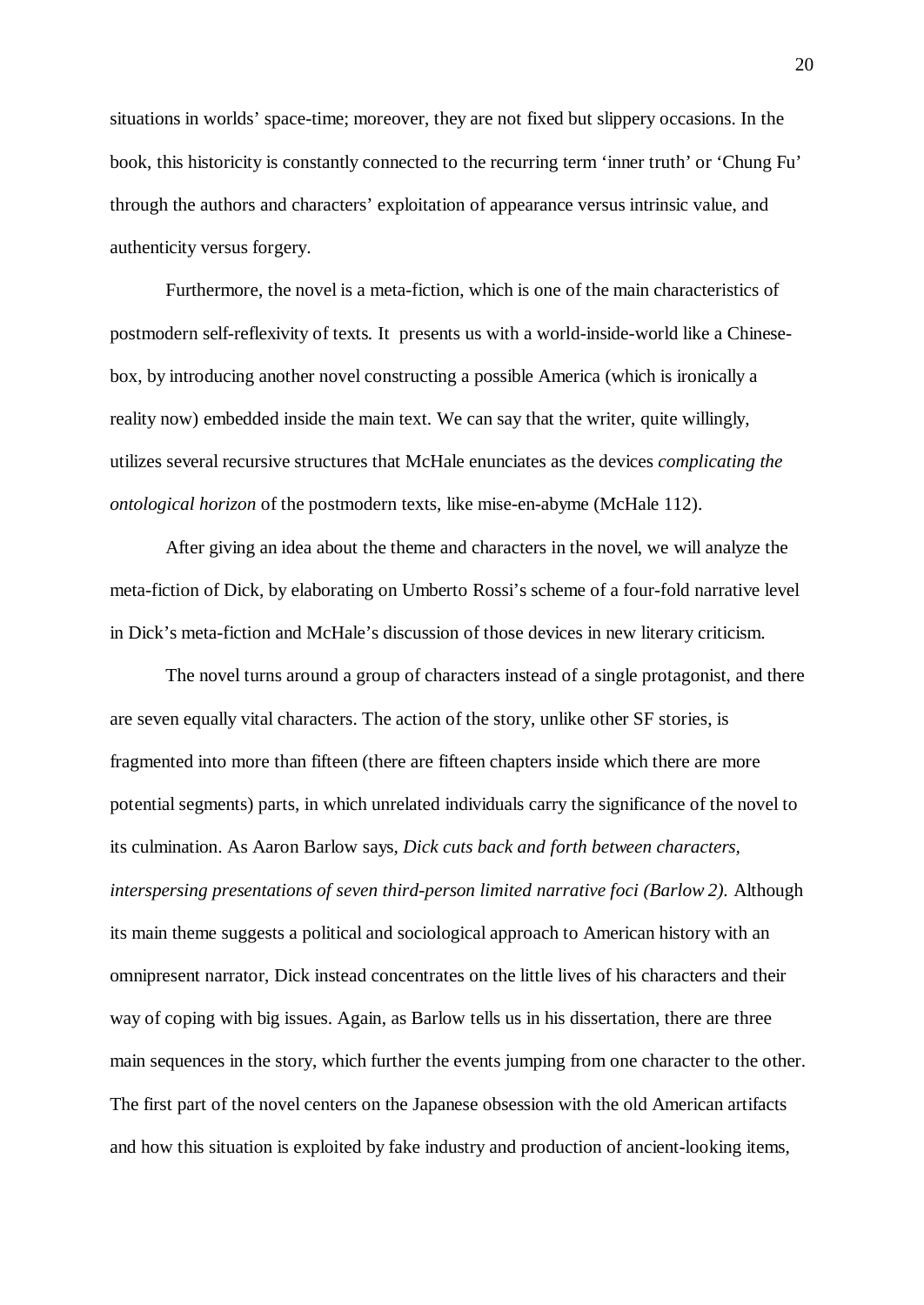even like an old bottle cap. The second focus is on the German authority and its immediate chaotic position. The risk of a war between Japan and Germany is foreshadowed as the potential delegates who would come to power are discussed with detail and speculated upon by the Japanese officials. It is ironic in this level that former allies, Axis powers, now poses potential enemies to each other. To put it succinctly as Barlow does, the third sequence is the sum of events concerning the enigmatic SF book of *The Grasshopper Lies Heavy* and its' as much enigmatic author, Abendsen. Actually, this focus becomes the most important one in the novel as the author turns towards his mirror image. He names the novel *The Man In The High Castle* after Abendsen who is known to be living in a high castle to be secure, as his book is banned all over the world by Germany. Abendsen envisions a disastrous end to the Nazis and talks about America as a victor, which puts him under great danger from *the Reich*. Apart from this fact, one sees that this metaphorical castle has other implications as well, concerning the author and his authority over his book.

In each character, Dick portrays the unique psychological realities of human beings and how their aspirations and desires control their little lives. Starting in Childan's shop, the creation of a new American identity appears in which the Americans are now the 'colonized'. The cultural differences of the Japanese and the Americans are emphasized each time Childan comes to the scene. Childan, a typical merchant calculating his every gain, is depicted as an American who has an inferiority complex and he can be seen as the manifestation of the American inferiority in this imagined world of Dick.

#### *How much I have to learn, Childan thought. They are so graceful and polite. And I- the white barbarian. It is true. (TMITHC 107)*

Thus, Dick shows us the vulnerability of all human races or nations to domination and their similarities under hegemony. The primary world is this Japanese America where everything seems to be going well, yet the pioneers are different now. However, you can feel the existence of the author in his instances of affirmation like 'It is true'. Dick leads us to a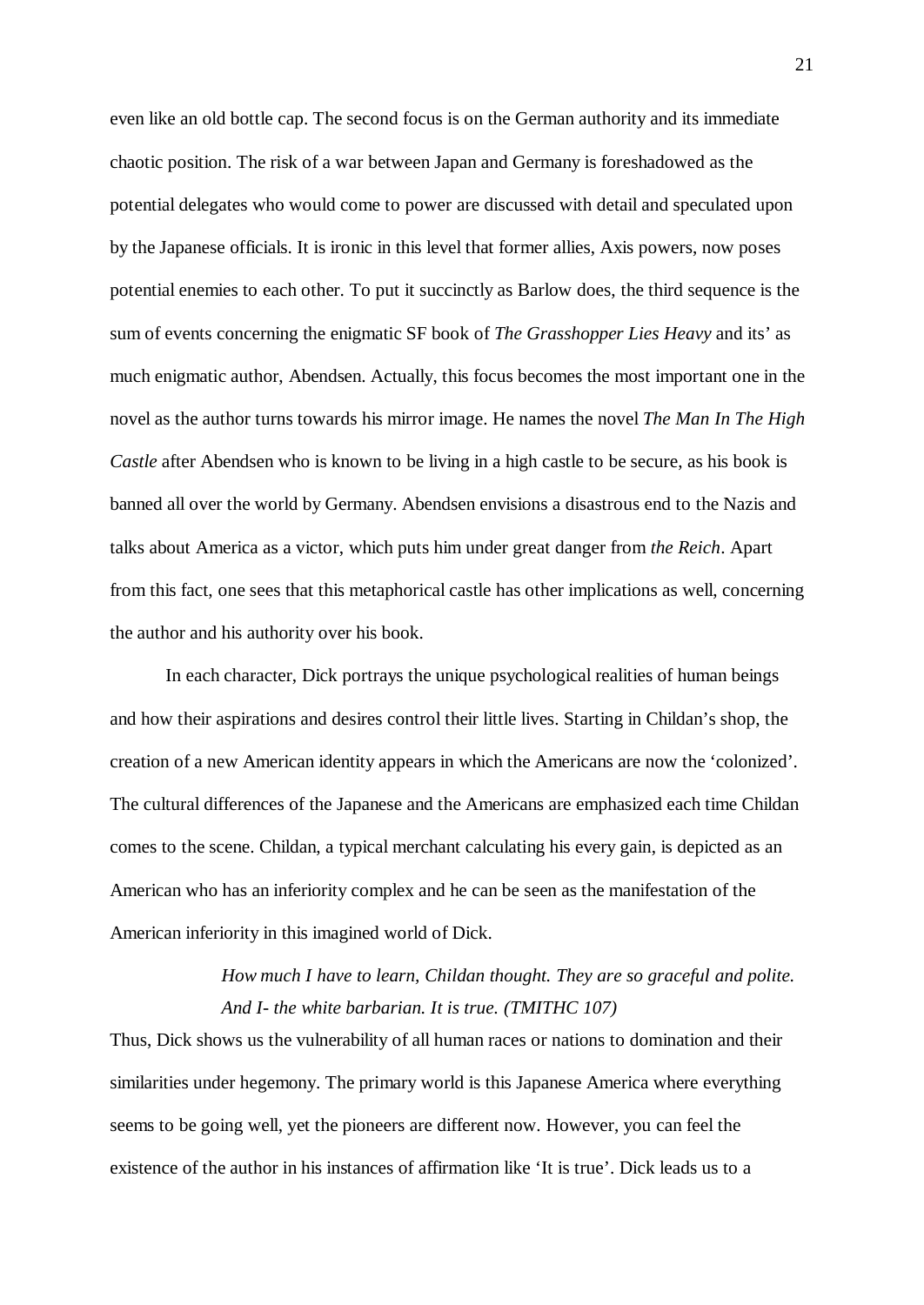Japanese America but always making us keep in our minds the 'real' history (America winning the war).

Another character, Frank Frink, is a producer of fake American artifacts, copying the old American tools and items from glass bottles to book covers. His role is an integral one in the discussion of forgery and authenticity in the novel as he tries to free himself from the ties of Wyndam-Matson, the incorporation that copies the American artifacts to keep up with the huge demand from the Japanese for everything American, and to set up his own work producing new original jewelries. It is interesting that Frank Frink is a Jew, who had changed his name in order to hide from the Reich and the German customs now situated in every part of America controlling the Continent and that now he is searching for a fresh American identity. Dick's intermingling of alternate histories finds a dimension in Frink's case. The identity as a combination of various identities and cultural backgrounds reminds us of the infinite alternatives and choices that a man can choose from throughout his life.

Mr. Nobusuke Tagomi, a high Japanese trade official in San Francisco, is the third and most significant narrative focus in *The Man In The High Castle.* His role involves the only heroic action of the novel. Tagomi kills two German officials who intend to kill Mr. Baynes. Through Tagomi, we get the impression that Japan is a much better world where bloodshed is avoided as long as there are no moral convictions for the act (as in the case of self-defense against the Nazis). However, after killing the two men Tagomi becomes depressed, because of his disillusionment for what he did. He looses the grasp of his life; whereas before he was depicted as a man of authority shaking his inferiors like Childan even on the phone. Mr. Baynes, a German who is against bloodshed, interprets the situation of Tagomi's disbelief:

> *But what does it matter? Even if Doctor Goebbels is deposed and Operation Dandelion is canceled? They will still exist, the blackshirts, the Partei, the schemes if not in the Orient then somewhere else. On Mars and Venus.*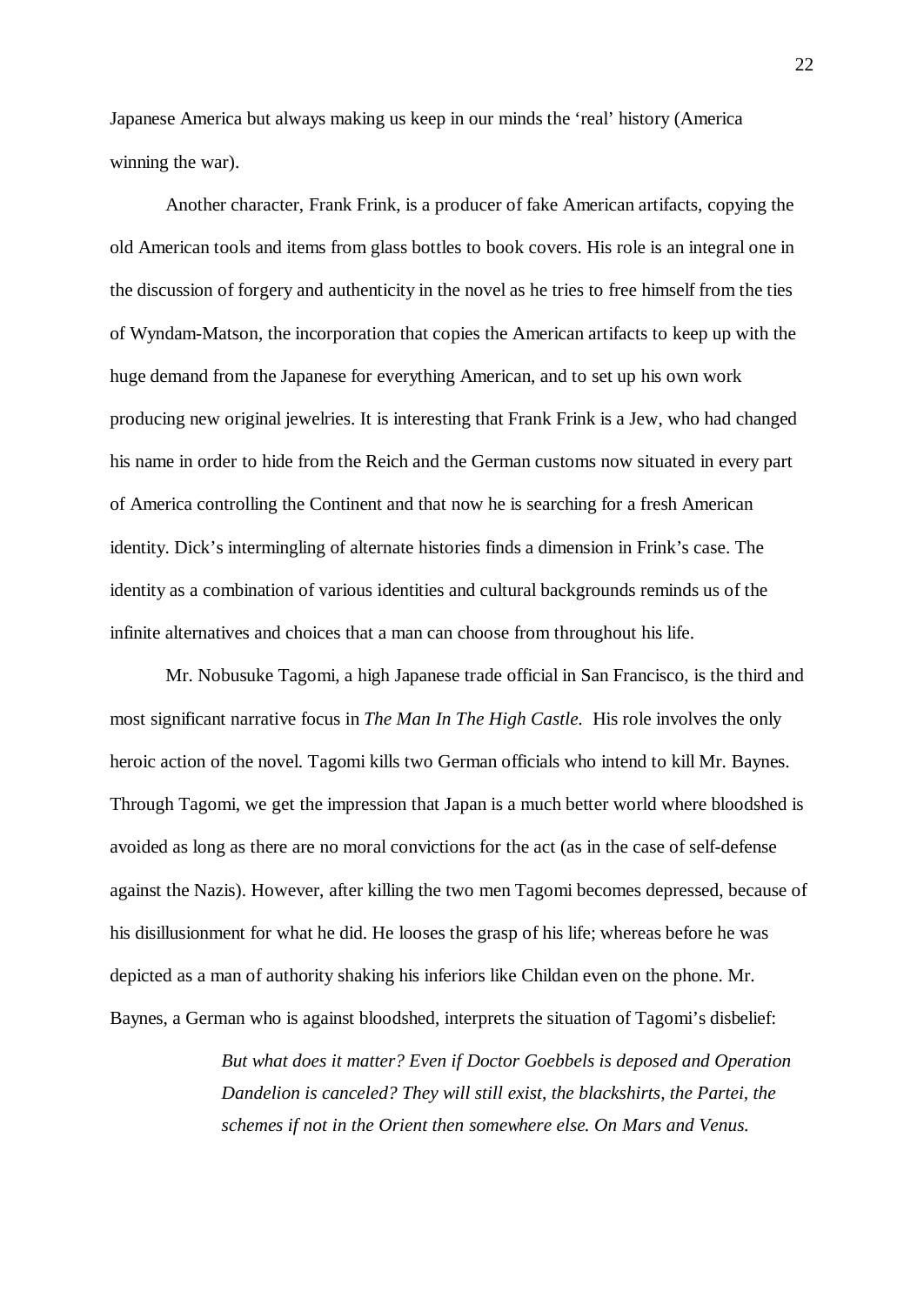*No wonder Mr. Tagomi could not go on, he thought. The terrible dilemma of our lives. Whatever happens, it is evil beyond compare. Why struggle, then? Why choose? If all alternatives are the same… (TMITHC 245-246)*

Tagomi's isolation is understandable in that even though he was right to kill those cruel Nazis, there is no way to erase evil. In the verge of a big world war or a nuclear tension, 'what is the significance of Tagomi and his heroic act?' asks Baynes to himself. There are two hegemonic powers in the first narrative level of the novel, Japan and Germany. However, the power is about to fall more on the side of Germany than Japan, which causes all the crises over the globe due to the loss of balance in power relations. Does not this remind one of the status quo in our modern world? History re-writes itself.

If one goes over the implications of the era of Cold-War (ironically the results are all the same even if the victors switched sides) in which an alternative power-balance is suggested, we can easily delve into a postcolonial consciousness of colonial discourses embedded in this alternate history. Citing Homi Bhabha as a theoretical marker of postcolonial discourse, we can say that colonialism and every concept connected with the notion of holding the power at hand are the products of the colonizers who come up with a system or structure in which there is a fixed Other which is both depraved and attractive for the colonizer group. They appropriate a fetishistic depiction to the newly colonized claiming to have acquired all the possible knowledge about them. From this paradoxical fixity and stability, the colonizers rationalize their invasion, exploitation and oppression. The connection I found with Bhabha's terminology and understanding of the colonial discourse as an ideological construction to exclude the Other, and Dick's novel is the clever demonstration of Orientalism, namely Occidentalism in Japanese lifestyle. Japanese Americans' excessive demand for old American goods (not the new ones though), reminds us of the English antique collectors in India. What any colonizer, no matter from which nationality they come, wants to achieve is to appropriate a fixed reality, a fixed culture out of the colonized, this time the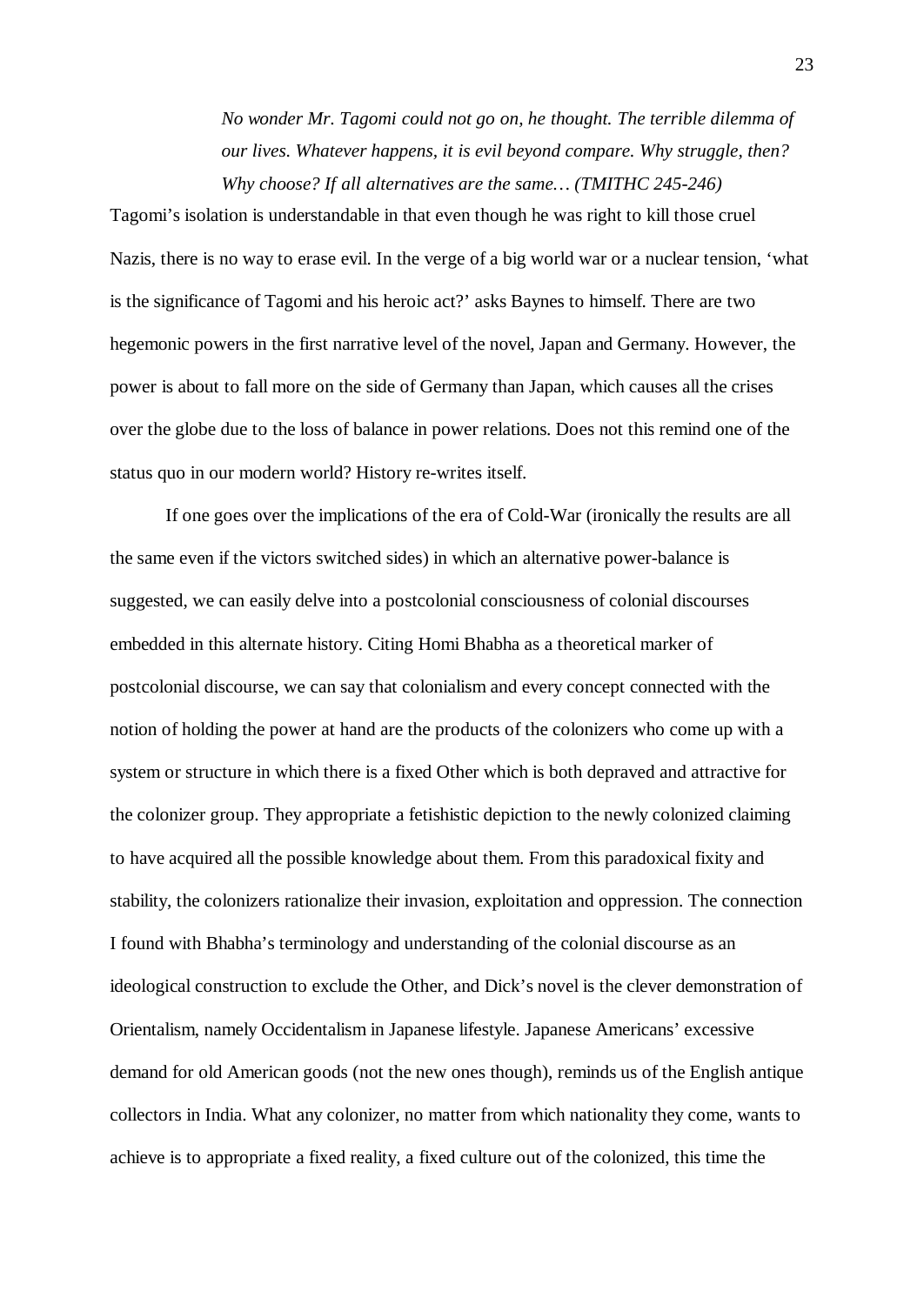Americans fall into this category. In fact, this clarifies the reason why Tagomi regards the new jewelry that Frank designed first with great doubt, even though he is the most sympathetic and sensible character in the novel. The originality of a new American art is questionable for him as he belongs to the system appropriated by Japan and Germany. In the preceding soliloquy of Tagomi, things get complicated though, as his empathic nature gives him the need to understand Others' more humanely. He finds himself contemplating under the sun focusing his attention on this tiny little jewelry he bought from Childan.

> *Then what other sense might apprehend mystery? Hearing of no use, evidently. Mr. Tagomi shut his eyes and began fingering every bit of surface on the item. Not touch; his fingers told him nothing. Smell. He put the silver close to his nose and inhaled. Metallic faint odor, but it conveyed no meaning. Taste. Opening his mouth he sneaked the silver triangle within, popped it in like a cracker, but of course refrained from chewing. No meaning, only bitter hard cold thing … … … … What do I see? … … … What is the clue of truth that confronts me in this object? (TMITHC 232-33)*

Tagomi's realization or his rise to nirvana in his own words occurs somewhat obscurely, but the reader becomes aware of the all-time structured mentalities of a colonial discourse. Both the 'original' and 'historical' or 'antique' are tags put on the objects to attract consumers obsessed with the so-called truth lying behind the object itself. Dick makes a parody of not only Japanese but also Americans by showing the articulated and produced nature of tags we attribute to things and the nametags one assumes for him/herself. Towards the end of the novel, Dick somewhat escapes from the nihilistic and pessimistic overtones of a postmodern text. Still, hope itself lingers as he explained in his own words:

> *Some reviewers have found "bitterness" in my writing. I am surprised, because my mood is one of trust. Perhaps they are bothered by the fact that what I trust is so very small. They want something vaster. I have news for them: there is nothing vaster. Nothing more, I should say. But, really, how much do we have to have. Isn't Mr. Tagomi enough? Isn't what he does enough? I know it counts. I am satisfied (Levack 155).*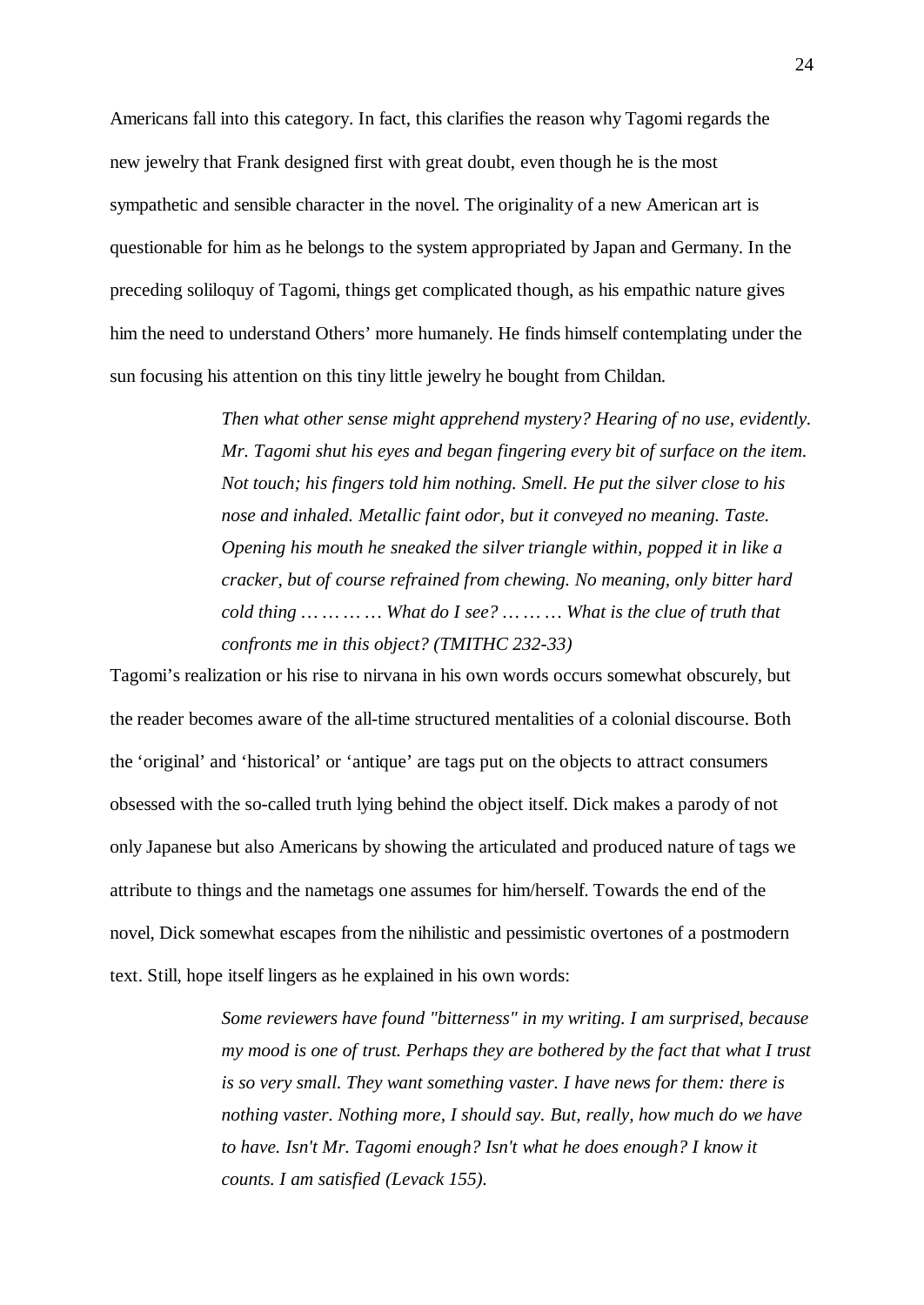The main story that seems to affect the pace of events in the book is the death of Herr Borrman, German prime minister, and the chaotic speculations both in Germany and America as to who will now be the new leader of the world. Nazi Germany is depicted like a boiling pot in which there are factions and groups who do not want more bloodshed, but also some who sees colonizing Mars and Venus not enough or namely the neo-nazis who still dream of world invasion. Mr. Baynes, one of the dissenters from the Nazi mentality and who comes to America to meet with an important ex-military Japanese general to consult his advice on the new scheme played out in Germany, meditates upon the psychotic Nazi mind in these words:

> *And, he thought, I know why. They want to be the agents, not the victims of history. They identify with God's power and believe they are godlike. That is their basic madness. They are overcome by some archetype; their egos have expanded psychotically so that they cannot tell where they begin and the godhead leaves off. It is not hubris, not pride; it is inflation of the ego to its ultimate-confusion between him who worships and that which is worshiped. Man has not eaten God, God has eaten man.*

*What they do not comprehend is man's helplessness. (TMITHC 41-42)* This is a striking monologue in which through the character we see the vision of Dick and his ongoing questioning of power and authority. Dick elaborates on this power-stricken world both in semantic and formal level. At first, it starts like a parody of nations and their zest for hegemony. We see the manifestation of power in the German hands and to some extent in Japanese. However, the actual centerpiece of the novel, *The Grasshopper Lies Heavy* poses unanswerable questions to the reader as it parodies the authorship and power of the author. Dick presents yet a third world in some ways similar to our day in *Grasshopper Lies Heavy* in *High Castle*. Abendsen, the writer of the book *The Grasshopper Lies Heavy* describes an America that had won the war and unfolds a new insight into this questioning of authority and power of human beings. Many critics to this day including Carlo Pagetti and Umberto Rossi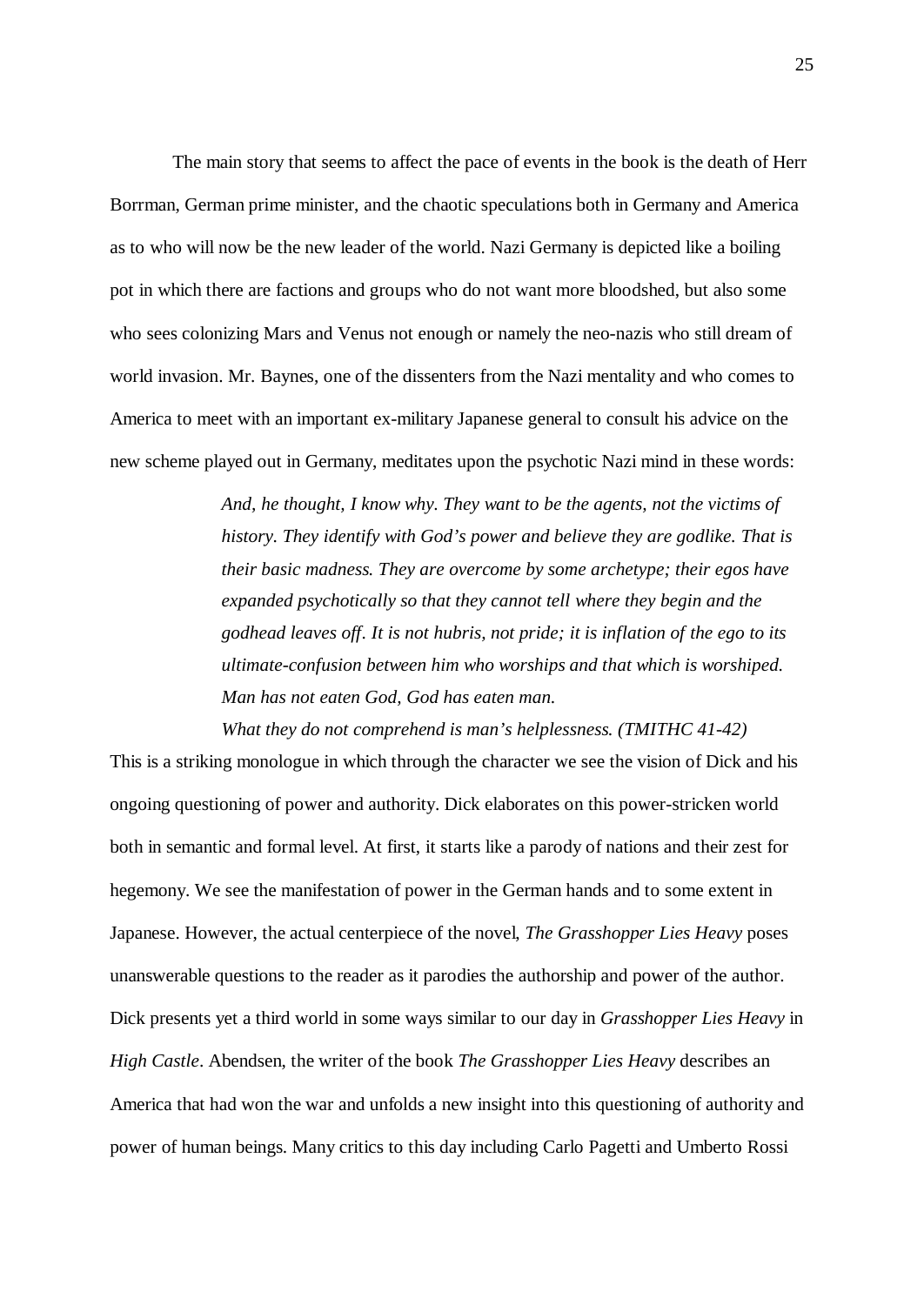have written about the meta-fictionality of Dick's *High Castle,* whereas they generally opted out the genuine postmodern techniques he made use of even before they identified them slightly. As for the dissection of the text into its various narrative levels, Umberto Rossi made an excellent model of Dick's complex and ambiguous world. He accepts that we as analyzers must inevitably come up with schemes in order to make a point. Therefore, he posits four distinct texts, four worlds, and four possibilities in *High Castle.*

> *Pagetti's model is interesting, and useful, but it might be perfected. In its 3 level version it does not take into account the process through which the duplication of reality levels inside the literary text can trigger a scission of the zero text (Rossi 7).*

According to Rossi, first there is the primary text in which we find ourselves at the beginning where the Axis powers had won the war. This is the fictional reality that Dick establishes which is contrasted by the secondary text, the novel-inside-the-novel in which a hyper-reality that USA won the war appears. When we come to the last two levels, Rossi describes them as reader's realities or zero texts. The first zero text is the naïve belief in the novel *The Grasshopper Lies Heavy* that USA brought peace, freedom and tranquility to the world. The second zero text opposes this belief and it is the triggering of doubt in the reader that even if USA had won (ironically like the history in our schoolbooks) there would still be a risk of nuclear war, exploitation of the 3<sup>rd</sup> World countries etc quite parallel to the German-Japanese world of the primary text. Rossi's explanation focused on the interplay between these fictional worlds and how Dick succeeded in creating a meta-narrative science fiction. To take it further, as Rossi took Pagetti, one should concentrate upon the effect of this meta-fictional device to the signification of the novel. It is not there just to give complexity or artistry, for sure. In any postmodern criticism, the major outcome of self-reflexivity of texts is an alienating effect. It is not a sketching of an alterity or otherness, but becoming more aware of text's internal dynamics, which in return causes the reader to alienate himself/herself from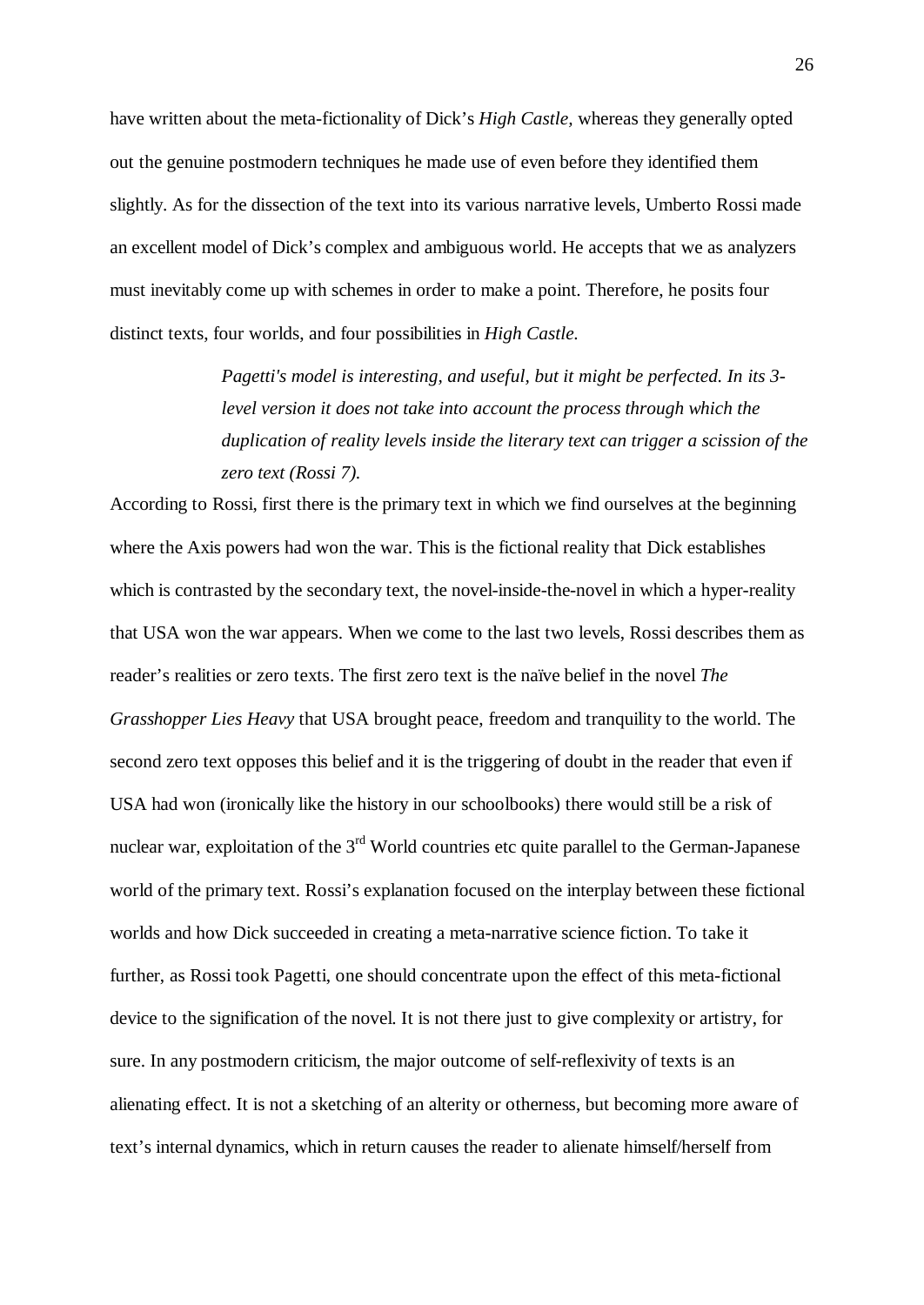one established 'reality'. One can see it as the flourishing of manifold realities, histories, and possibilities. In McHale's taxonomy there is a mise-en-abyme in this novel, which is a kind of strategy, especially used by the postmodern texts, that utilizes text-in-text, play-in-play or novel-in-novel self-erasure. In the novel, this works for *'robbing events of their solidarity'*  (McHale 125). As a result, the overlapping of our reality and the reality of Abendsen causes a feeling of irrelevancy.

Apart from the influence of Hawthorne Abendsen's novel on the reader, there is yet another book left out both in Pagetti and Rossi. *I Ching*, the Book of Changes, is a onethousand-year-old Chinese book of oracles. Right from the start, we see that each individual has a kind of belief in this oracle either American or Japan and they ask questions to it, which answers them back in the form of hexagram changing shapes, indicating the current situation and future events that will unfold by its lines. At first, a reader may be misled to believe that it could be just an oriental motif that Dick wanted to make use of, as the characters and the primary text he molded are east-oriented. Yet, in the end comes a very discomfiting declaration by Abendsen, when Juliana Frink who is an American girl in search of Abendsen to ask him 'Why did he write such a novel? To what purpose?' learns that the whole book was actually written by the oracle. Abendsen's wife Carolina answers Juliana:

> *"I'll tell you, then, Mrs. Frink. One by one Hawth made the choices. Thousands of them. By means of the lines." (TMITHC 256)*

A book written by a book. This mystical phenomenon spurs curiosity in Juliana and Abendsen to test it further. When Juliana, with her fervor to grasp the truth, poses her question to the oracle as to why it wrote such a story, *I Ching* answers with the word 'Chung Fu' meaning 'inner truth'. In the primary level, the characters interpret it as the reality, that Japan and Germany had actually lost the war like in Abendsen's book. This level of understanding would be enough for a popular science fiction consumer (I say not reader). However, a third zero text (inherently connected to the first two zero texts we discussed above I nPagetti's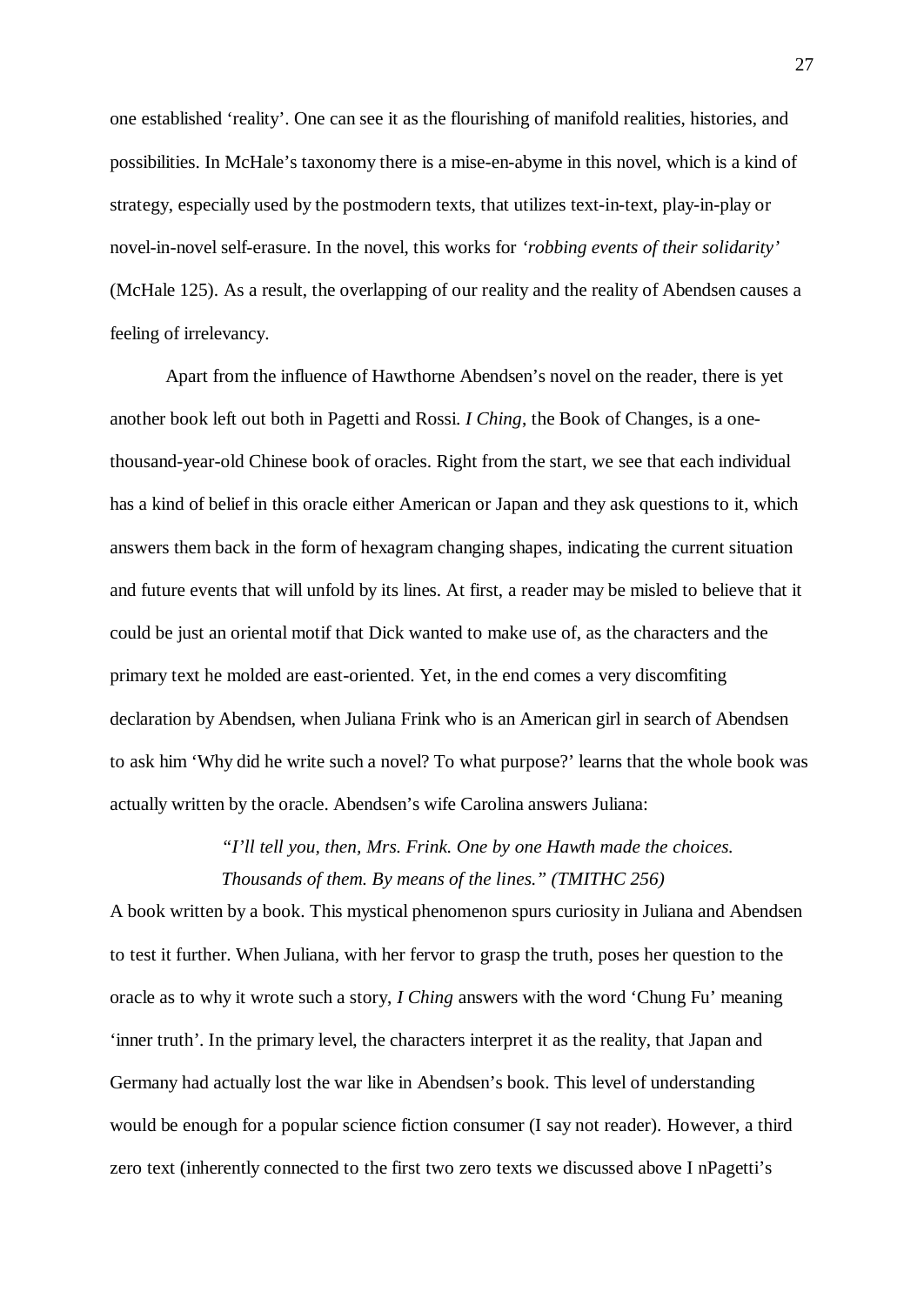model) emerges when the reader recognizes the insignificance of truth itself. In this diegetic level the inward implosion of all the hierarchies between the four textual levels occur. Dick elaborates on the fictionality of every reality even if he is the writer of that story. According to Barlow:

> *Abendsen even gets angry when the significance of his book is "proven" to him by Juliana. He wants nothing to do with that kind of prophecy or significance. These, he believes, as Dick did, should rest in the reader, not in the book or in the author—even when the author has something of importance to say. (Barlow 4-5)*

For Barlow, Dick should have placed the *I Ching* as a kind of mystery, which would make his novel more complex and make it *go beyond a fictive history* in his words. However, there is a possibility left out in his interpretation. Before the revelation that *I Ching* had written all*,* in the voice of Abendsen Dick makes a confession:

> *Everyone has-technical secrets. You have yours; I have mine. You should read my book and accept it on face value, just as what I accept what I see… …Without inquiring if it's genuine underneath, there, or done with wires and staves and foam-rubber padding. Isn't that part of trusting in the nature of people and what you see in general? (TMITHC 254).*

Therefore, Dick reminds the reader of the techniques that a storyteller uses to make us believe his/her story. Dick's purpose is not to make us believe in his scheme or story but to reveal the dark sides of a historically fixed reality and to show its constructedness by constructing other possibilities always taking us to the beginning. War-War.

By using this old book, Dick shows the inevitability to reach or to delve into individual realities, as everyone has their own way of existence. From this point, his following analysis becomes more valid as he claims that the message of the oracle lies within the interpreter, not in the *I Ching* itself. Barlow also points to the fact that Abendsen does not want to take responsibility of the world, he sees himself as an ordinary writer and that is why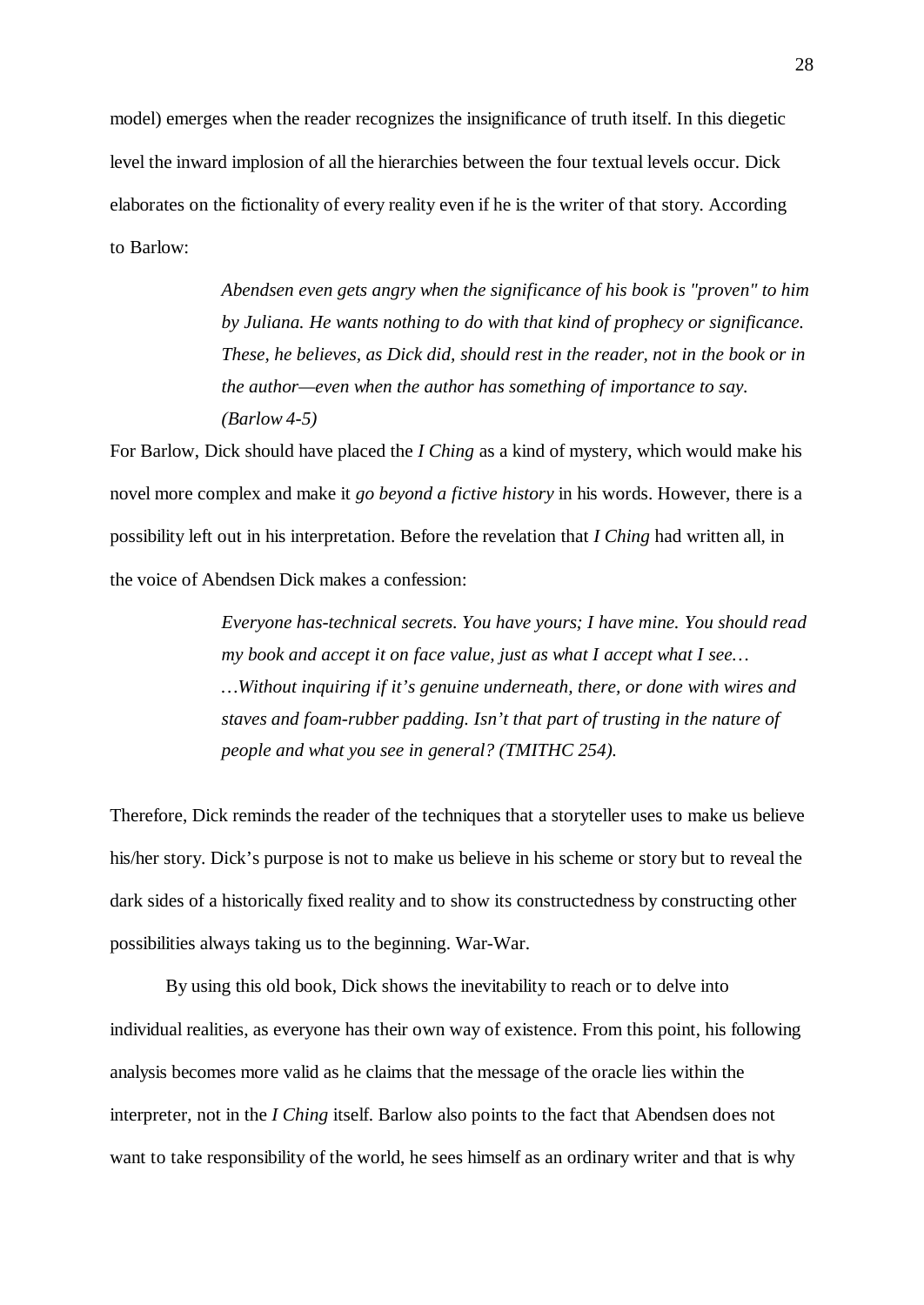he is frustrated by Juliana's insistent questioning. He could neither solve the problem of existence nor tell which reality they live in. The meta-fiction of Dick here becomes more obvious.

We cannot say that *High Castle* is one of the best science fictions of all times, because it lacks the strong vivid imagination of writers like Asimov. Philip K. Dick's vision of a Japanese reign in America defaults in bringing a more viable picture, as he writes with the American binoculars and preconceptions of an American about the Japanese culture. From this perspective, his novel can as well be deconstructed, and even the postmodern colonial discourse that I found in his novel would find it a bit superficial. Yet there exists another quality that this novel brings to the genre, which is the self-awareness of postmodernism that there is no ending, no closed system or penetrating truth except the little instances through which we can experience the existence of an Inner Truth- Chung Fu.

*The Man In The High Castle,* with its ambiguities and unresolved tension, makes us forget that we are actually reading a science fiction novel and carry us to a place where impossibilities do not exist. In this new realm, Dick puts fictionality and authorship under arrest when he surrenders to the fact that inner truth lies in every individual and that it is inaccessible for the other. Worlds are under collision; but there remains hope in fragments not for ultimate truth but for individual affirmations of truth.

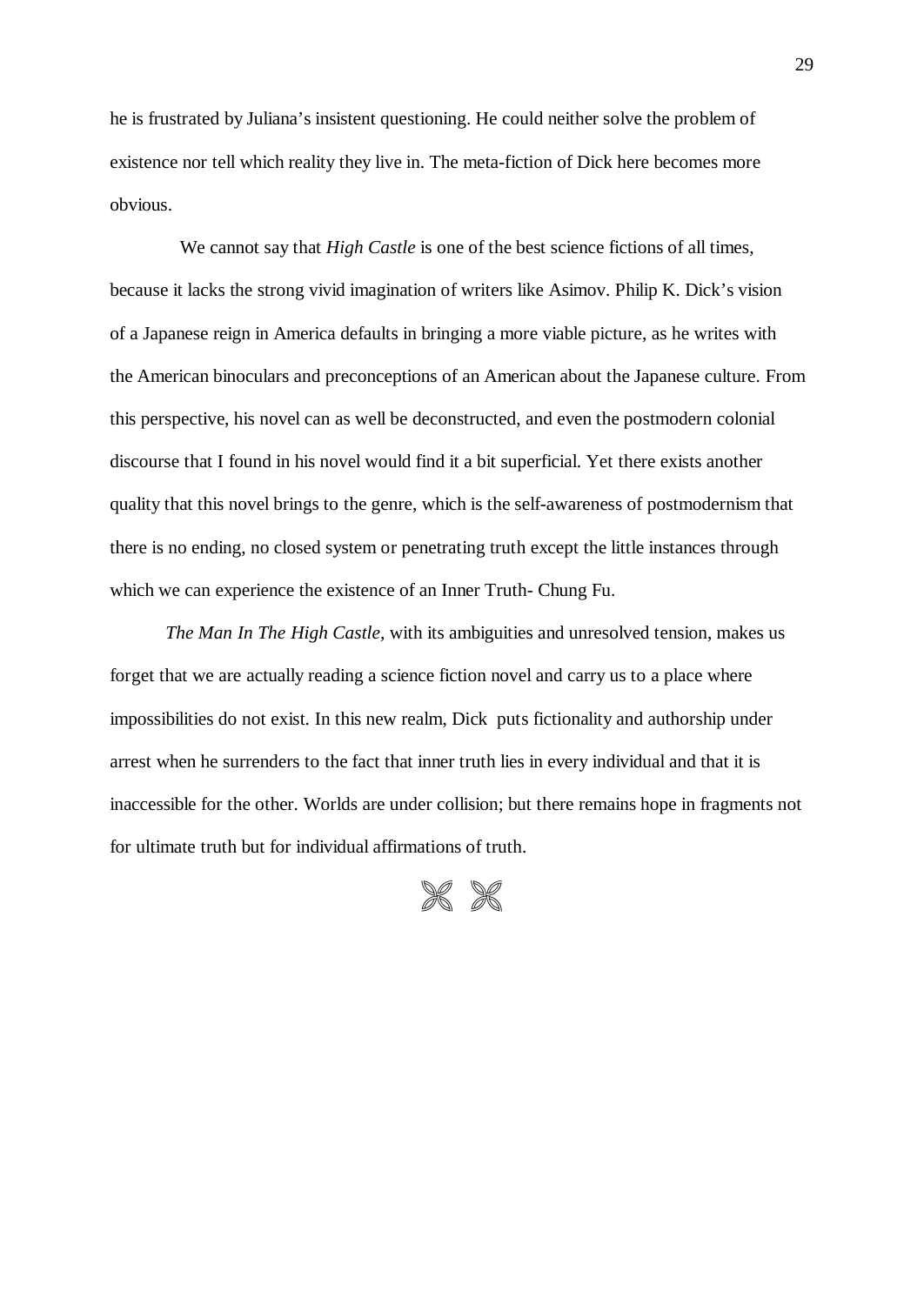

Valis

*'We shall not see exploration and the end of our exploring will be to arrive where we started and know the place for the first time.' T.S Eliot*

Up until this chapter, we have been dealing with the postmodern techniques and unique strategies that Philip K. Dick had employed in his two popular science fiction novels, *Electric Sheep* and *High Castle.* In *Valis*, the first book of the *Valis Trilogy,* this time we find ourselves in a new milieu. Dick surprises the reader with his inventive fiction, in some way departing from the general SF genre to explore the realms of metaphysics, psychology, religion, and morality. The book would drive a sane person mad as it presents a mad person's world livelier and maybe more humanitarian than our mentally whole but spiritually fragmented world. We can still claim that his SF sensibility contributes to the work's atmosphere. Yet, Dick now quests and yearns for salvation in our postmodern world in which unfortunately all that is respected is moral discourses, seeing religion as only one out of many discourses of moral philosophy. The paradox and hardness to invoke belief in a Creator in a post-metaphysical world in Habermas' terminology is the main dilemma that actually afflicts Dick and his characters. A reader of *Valis* recognizes the dialectic nature of the book through the characters. Argumentation for and against the necessity for a Creator goes on through the book, and there is no end to pose more questions to the characters' self-affirmations. Rather than seeing it as a novel in the conventional sense, it should be approached as a compilation of discourses on the specific search and questioning in theology that Dick has chosen. I will mostly focus on how Dick presents a world of a schizophrenic reality and how much this reality overlaps with both fiction and modern day reality. Through its pages, the meditative nature of the book plunges the reader into a self-questioning that is void of linearity and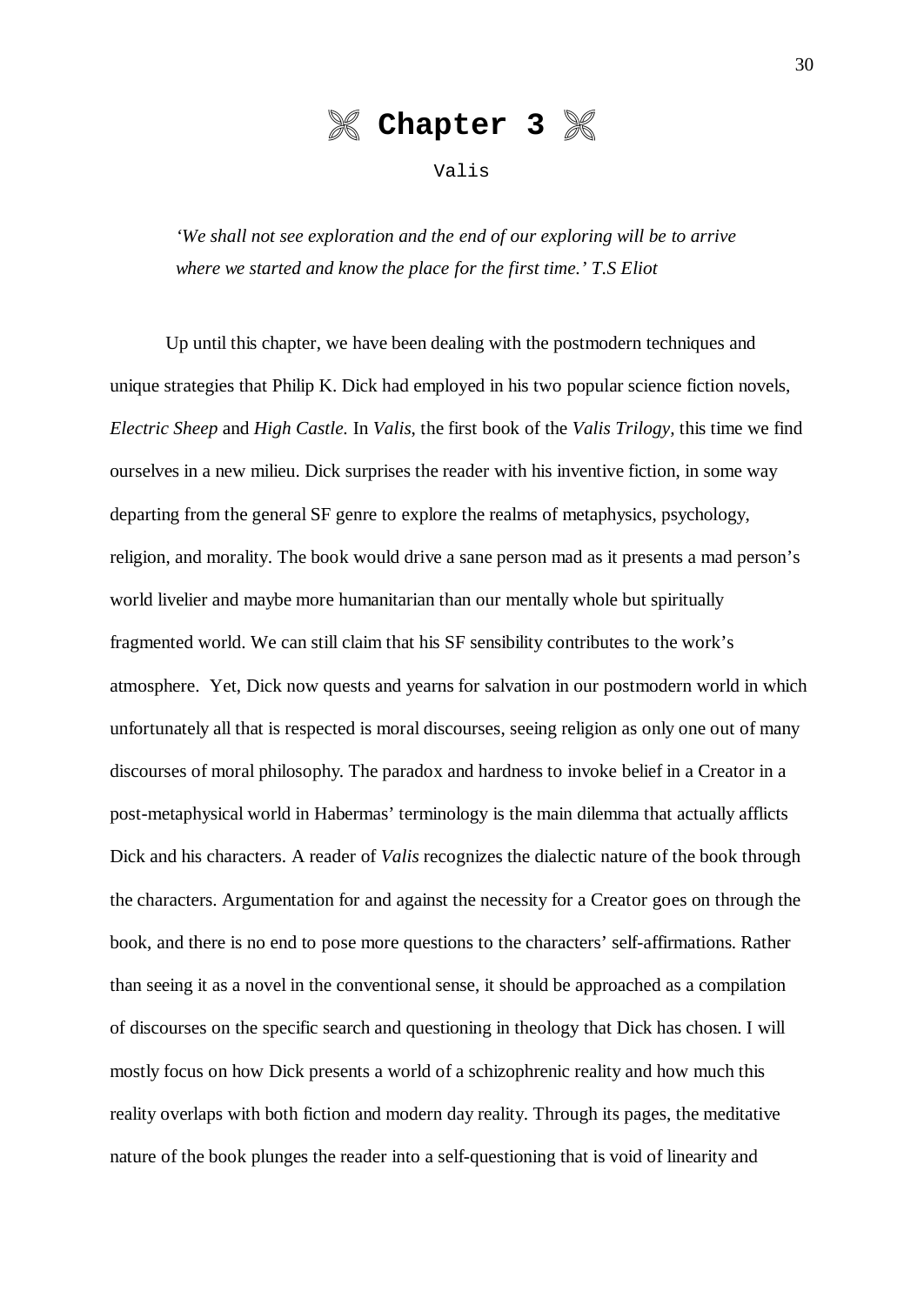rational outcomes. That is why I choose to use Douglas Hofstadter's term 'Strange Loops' in the title. It is a term that describes the phenomenon of finding yourself where you have started or in other words making a spiral motion back to the beginning. These kinds of loops can easily be detected in *Valis*. The story is not one that evolves and progresses. The end of each chapter poses new questions and repeats formerly answered ones. This kind of broken narrative represents the fragmented mental state of the protagonist. Above all else, *Valis* is on 'madness'. For this reason, it is really a hard book to follow. The author Philip K. Dick did not try to organize it with its entirety that would have held the attention of the reader in a single strand.

The events that led to the writing of the book were actually experienced by Dick. In the first chapter, there is a third person omniscient narrator Phil Dick (who corresponds actually to Philip K. Dick the original author) and he narrates the story of the protagonist Horselover Fat. The Dick in the novel tries to help his friend Fat, a psychotic, who is lost in a paranoiac world obsessed with helping others, whereas he needs more help because of his suicidal tendency. However, right from the start we understand that Fat is actually a projection of Phil's mind, and that he is a part of Dick himself. For this reason, the diegetic levels of the text lose their immediate context and come to be regarded as true and false at the same time. Like in metalepsis, the hierarchies of a narrative world, like the belief in the author representing the real, are destroyed as Dick both establishes his objectivity in the novel as an omniscient writer and shakes his authorship as the madness surrounds him everywhere.

With its setting in the crazy 70s California, *Valis* has certain similarities with Thomas Pynchon's *The Crying of Lot 49* which is one of the best examples of postmodern texts. Aaron Barlow says in his detailed analysis of Dick:

> *Only a few writers, among them Thomas Pynchon, manage to bring the struggles of their characters into the lives of their readers the way Dick does.*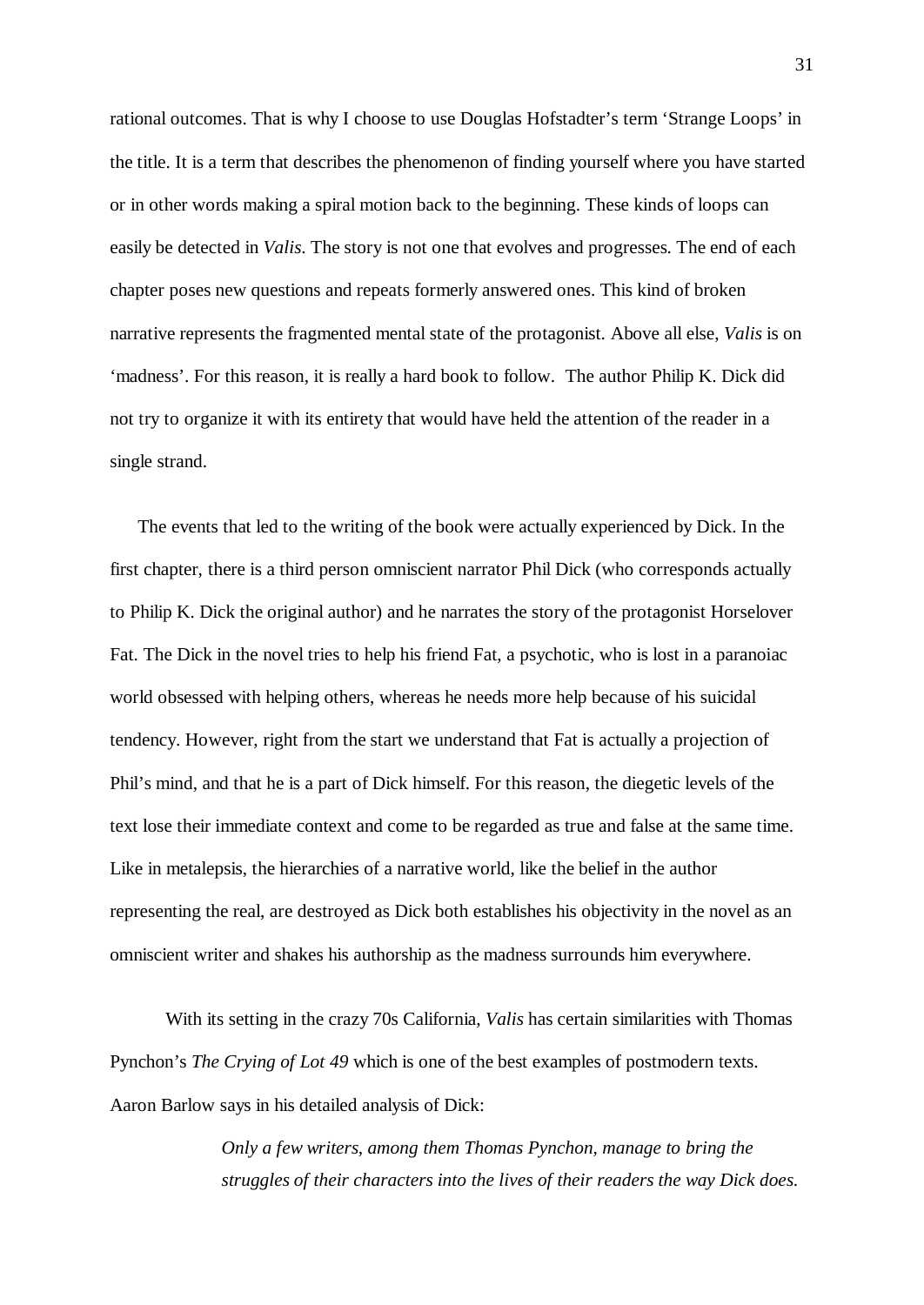*Oedipa Maas, when she counts off the possible solutions to what she sees as the Trystero mystery in The Crying of Lot 49, provides a parallel with questions many of us have asked in regards to our own lives. Am I being hoodwinked? If so, why? And by whom? Am I, alone, the target? (Barlow 7)*

Both novels have neurotic characters struggling to find a clue to life and they are parodies of our social and political stance in the modern cosmos. Modernization and progress brings with it its own dissolution and parody. They are best represented through writers like Dick who experienced the shortcomings of modern life to account for the intuitive part of the human soul. The lack of communication and lack of faith cause problems that are to be somehow pacified. Thus, we see drug addicts, suicidal and desperate characters throughout the novel.

Authorship and its strong convenience for the reader are problematized in the book as the narrator Phil gets involved in the texture of the story not as a narrator only but as a second protagonist. In the first chapter, he starts by saying: *'I am Horselover Fat, and I am writing this in the third person to gain much-needed objectivity' (Valis 11).* Thus, he claims objectivity and puts a distance between himself and his story by using a friend image. Actually, we sense that he is much more involved in this book above anyone else. Through the novel Fat believes in religious revelation from God, and he keeps a kind of journal. However, later Phil adds that this journal is for him a sacred book called Exegesis. In this book, he notes the revelations that come to him as a pink light and he claims to see three-eyed creatures.

Although he tries hard to find *solutions that answer a variety of problems simultaneously*, he also doubts that his mind will ever be able to apply those fake solutions, as they are only a product of his mind.

> *The exegesis Fat labored on month after month struck me as a Pyrrhic victory if there ever was one-in this case an attempt by a beleaguered mind to make sense out of inscrutable…. and not only that-as if that weren't enough-but you, like Fat, ponder forever over these fluctuations in an effort to order them into*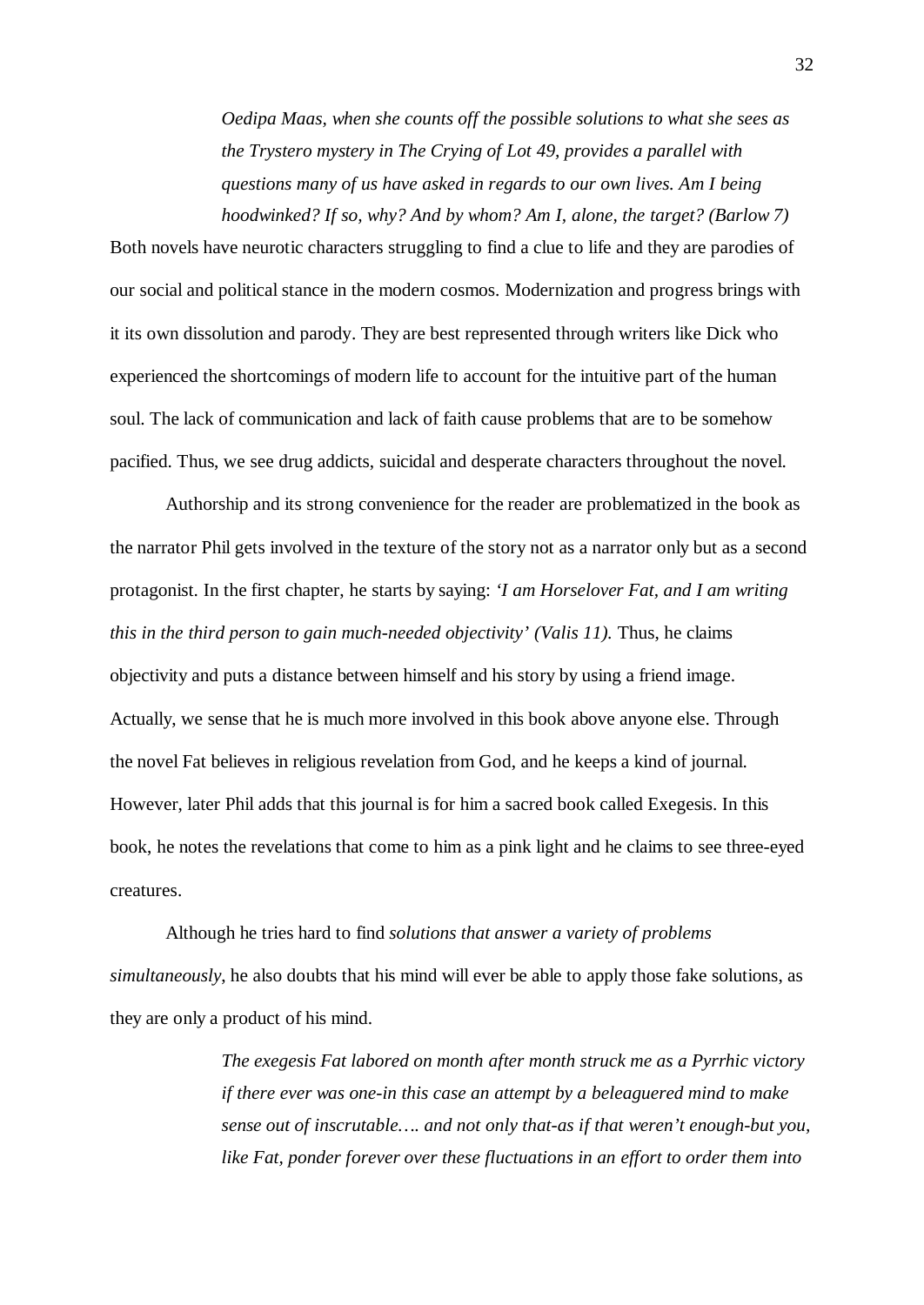*a coherency, when in fact the only sense they make is the sense you impose on them, out of the necessity to restore everything into shapes and processes you can recognize (Valis 24).*

In this part, through Fat as a mirror image of himself, Dick makes the reader experience the loss and desperation that he feels because of his awareness of our minds' mechanics. It is not only a beleaguered mind that inquires sense and stability in the universe, but also the normal mind, which imposes its solutions in each circumstance. Dick both mocks himself and us by our Pyrrhic victories that are doubtful and flawed, won at a great cost of dispensing many other equally possible things. Yet, Dick goes on writing his *Valis* as Fat goes on completing his exegesis. In both books, one finds many repetitious sections and events. For instance, both Fat and Phil seem to believe in a universe that is merely an image, thus a simulation of what really exists beyond. On the other hand, in other instances, they end up saying that the good and evil do reign in our world cyclically and that time does not exist. Indeed, the prepositions made cannot be taken for granted in the novel, as there is no time but only space. And Fat quotes from Wagner's "The Victory" that ' Here, time turns into space'. Time stands still. All the endeavors to find truth swing us back to the start.

The tone of the novel changes as Fat thinks that he gets messages from the Divine. All of these are ridiculed and seen as madness by his different friends from the most religious Catholic David and Sheerin to atheists like Kevin. Phil Dick's stance is interesting in that he either sympathizes with Fat or has great doubts as to his explanations of the nature of the Creator and the universe. In their discussions, he always try to rationalize life and all that it brings. As the desperation and attempt to suicide rise, Fat's play on his Mind's translations from languages he had never known starts. He puts forward some prepositions like 'GOD IS NOWHERE and GOD IS NOW HERE' changing the place of spaces in his translation. In each instance, he finds God that he really exists. From time to time, he can be seen as a Sufi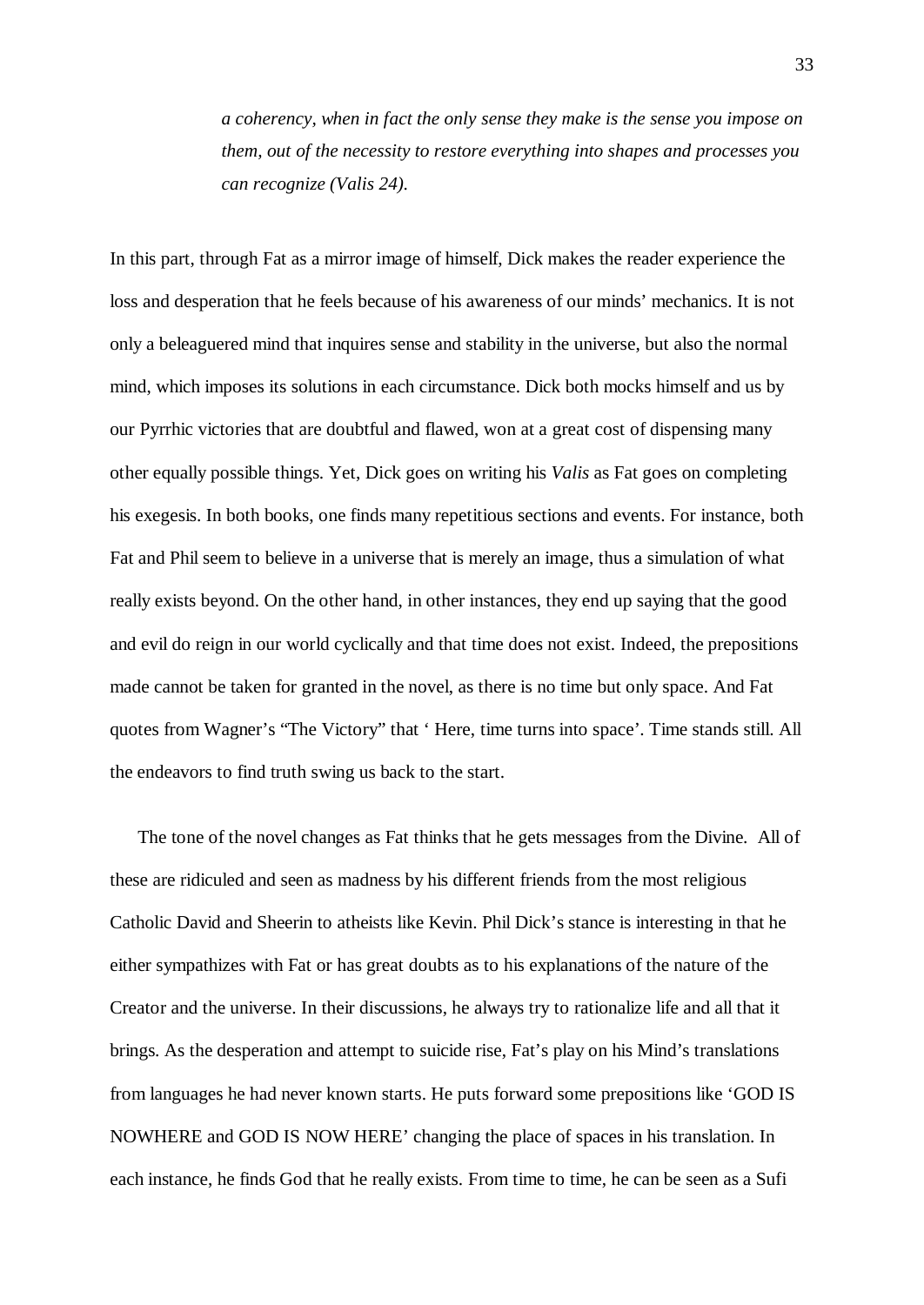becoming one with God and also feeling the timeless and placeless nature of the Creator. Phil the narrator interprets those revelations as driving him more to an anachronistic life, which inevitably will be deleted, in the universe that favors a smooth timeline and chronology. This skeptic writer believes in Fat and his search, as he is a part of himself.

Phil, Fat and Kevin are the sensitive characters of society who deny accepting everything that are given to them. They represent the cyberpunk culture of rebellion. Through fervent argumentation with each other, they try to find a meaning in life to live, to go on and be happy. Phil and Fat together represents an extreme of this search and quest motif. Their paralyzed situation is best exemplified by Dick's metaphor of the Chinese finger-trap, which gets the more hold of your finger when you try to take it away from its grasp. The real madness is actually not in people, but in the modern and so-called developed world itself. Dick explains the situation clearly in his words, '*This time in America-1960 to 1970-and this place, the Bay Area of Northern California, was totally fucked. I am sorry to tell you this, but that's the truth. The authorities became as psychotic as those they hunted. They wanted to put all persons who were not clones of the establishment away' (Valis 11-12).* I said previously that this book is a parody, which is a way to show the rottenness of society and all its faulty ways. In a parody, we never see an alternative future to this one, though. However, Dick tries to find an alternative world in which he and his imagined wife would live together in peace. Being a person of a counterculture in a despotic America, he finds himself more desolated and robbed of any protection that a middle class American life would grant him. He clings to a girlfriend Gloria and tries to persuade her to live. At that point, he himself discovers emptiness in life and he fails in saving Gloria's life, and she commits suicide by overdose.

From that first suicide incidence, we experience a continuous dying both in Dick and his friends. In *Valis* there is a theme of dying girls that is first triggered by Gloria and then Sheerin. Fat, like old heroic characters, runs to the rescue of his girlfriends and he is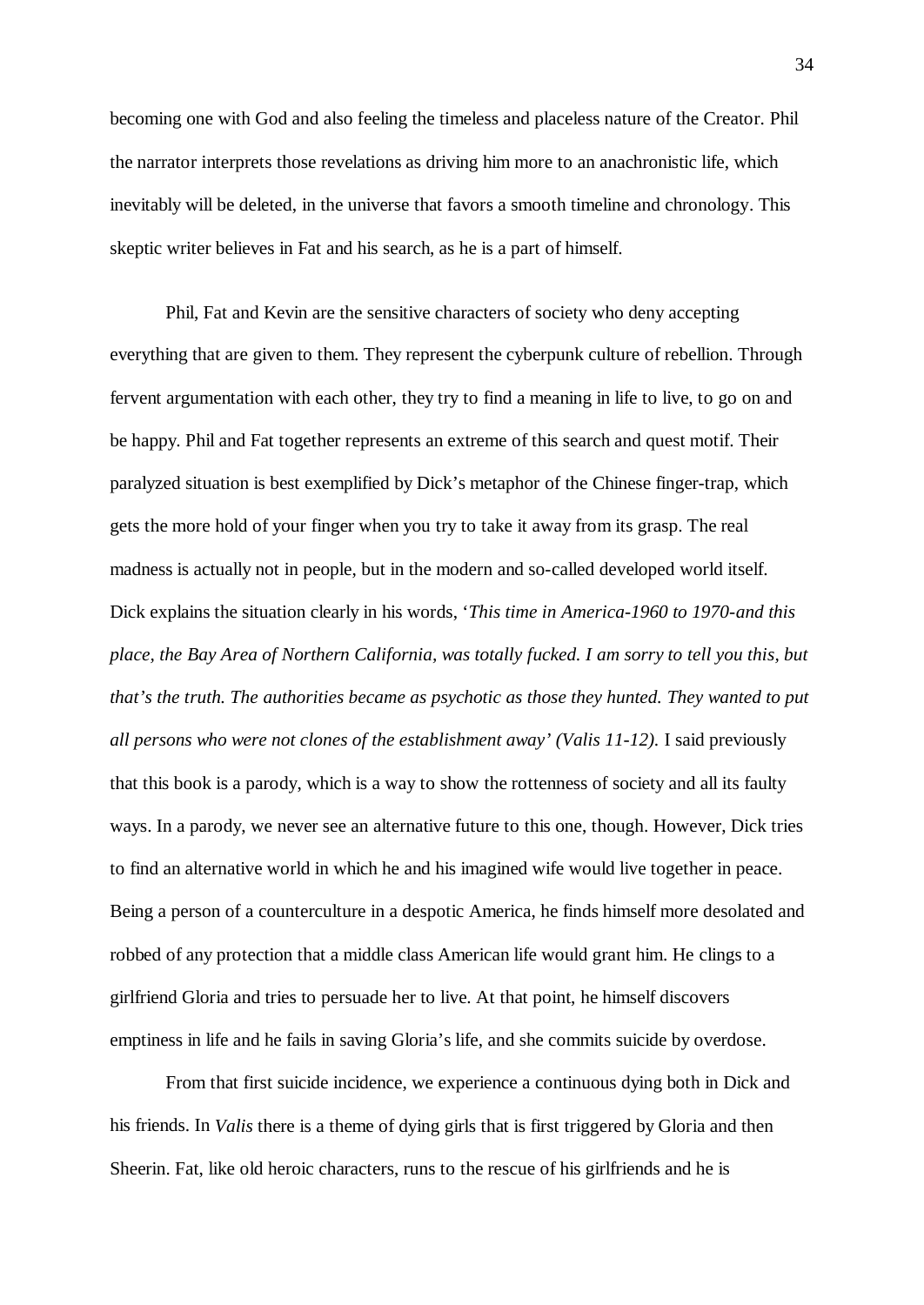emotionally overwhelmed by his endeavors. In the end, he turns to exegesis to delineate the reasons for death and evil in the world. He sees world as merely *a changing information which we experience as World is an unfolding narrative (Valis 37).* This idea helps him to cope with Gloria, as her memory is just information to remind us of her in the narrative of the universe. He feels himself lonely and isolated as he claims that humanity had forgotten the language of this narrative in primordial times. So, according to Fat we are all deranged in our minds both being a part of an information processing creation whereas not being able to understand its language. Phil the narrator tells us that this is another Chinese finger-trap in which we are like *'Daedalus, who built the labyrinth for the king of Crete and then fell into it and couldn't get out' (Valis 40).* Thus, even the skeptical side of us finds a meaning in the theory that we are also in that Black Iron Prison, trapped by our own frail and defective minds.

Even though Horselover Fat is an insane man, he becomes one of the most respected figures in the circle of his friends. Kevin who can be seen as an epitome of blasphemy and atheism, is the major criticism directed to the idea of religion. In the novel, his role is that of a messenger, who carries the most important questions and negations to the theology of Fat. I think Dick has put Kevin to the novel, being aware that Phil's account is too intimate with Fat. It is generally accepted that the narrator should establish objectivity. As a result, Dick now puts Kevin as a third narrator whose existence forms a kind of objectivity in the novel. However, this time the objectivity is not like the modernist author in a laboratory and the writer who must be just a catalyst in the process of creation. In Dick's postmodern text, we are talking about shifting objectivities; he always begins with a new subject trying to renew the lost reference points. It can be seen as a controversial statement when I say 'shifting objectivities', but the feeling of being at a loss every time you try to distance yourself from your story, as it will never be possible, is felt on and on by Phil, Fat, Kevin and even the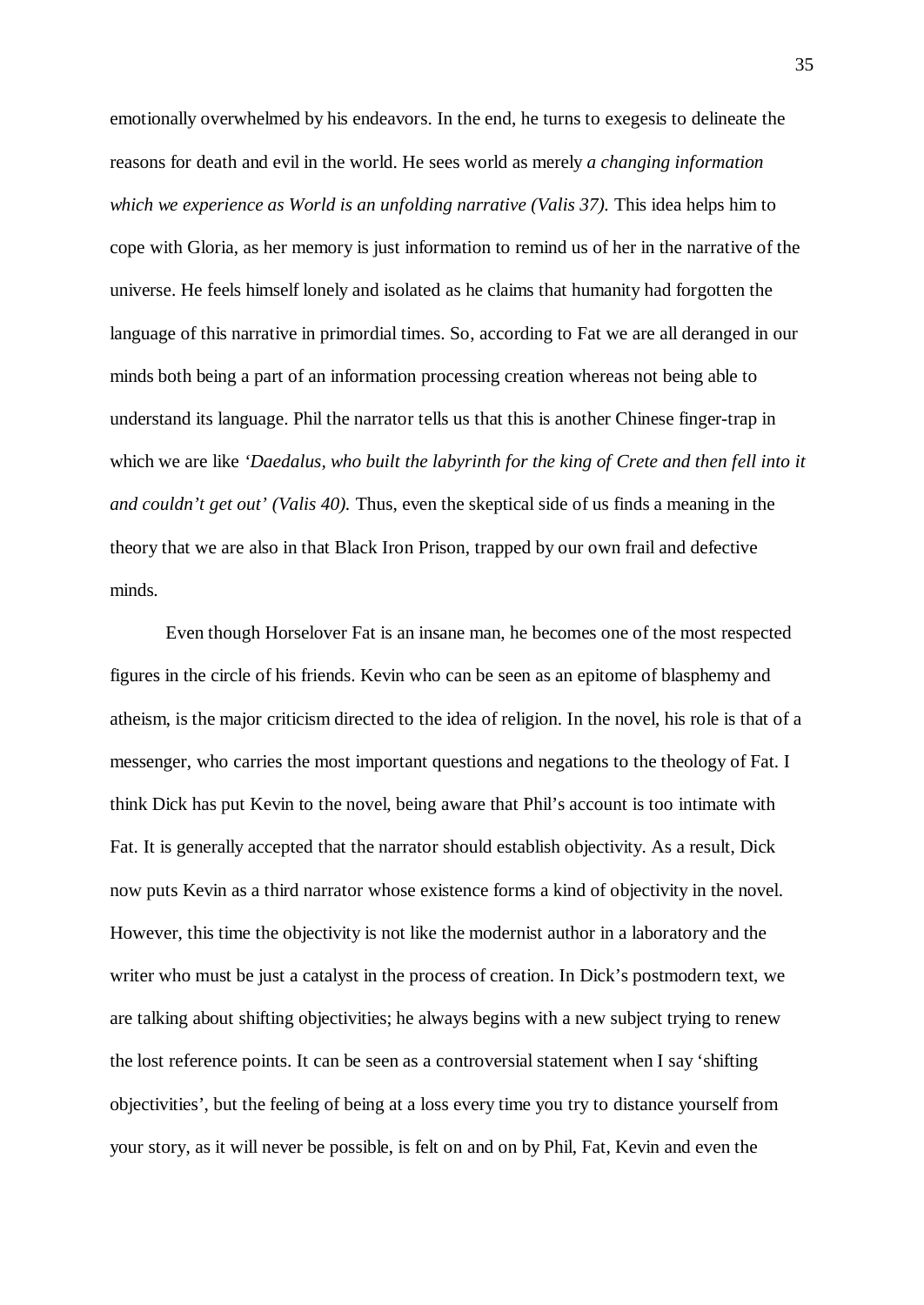reader. Therefore, the story becomes a quest for all, and it resembles the maze of world in which there is never unique singularity and objectivity. For this reason, Darko Suvin is critical of *Valis* in the sense that it exploits too much themes and fails to produce a coherent novel.

> *Yet the interest in the quest bogs down in narrative repetitions and meanders, for the novel abounds in false starts and dead ends; themes and motifs get picked up and dropped for no apparent reason except that another and more dazzling one occurred to Dick as he was writing (Suvin 19).*

However, all the themes like the religious, philosophical, psychological and social statements merging into one another create a platform on which there is endless substitution and play. The lack of focusing in Dick's *Valis* that Suvin criticized, in fact becomes a distinct quality of the book on madness. We can never close the novel as Dick can never close his quest. Thus, the virtue does not lie in a Conquest, but perpetual Quest.

We experience a continuous transformation in the narrative voice. For example, Kevin assents to Fat when he discovers the film *Valis* in the 9<sup>th</sup> chapter. This part is like a turning point in the novel, as everything becomes more complicated when Kevin and Phil think that they have discovered the reality hiding behind fiction. In Dick's novel, there is this hide-andseek of reality and fiction behind each other. At its utmost Phil says, *'So the rational, like a seed, lies concealed within the irrational bulk' (Valis 72).* In this chapter and the following chapters, Dick uses his rich science fiction topoi like time dysfunction, Valis- a mindcontrolling satellite, phylogenic memories, laser beams and phosphene activity. The story is now totally messed up like in Pynchon's novel when Oedipa watches the *Courier's Tragedy.* Through a new diegetic level, namely the film-in-novel, the hierarchies of reality, imposed on fiction, are broken. In the film, there is both a social satire, but the most important significance of it comes when Kevin along with the reader realizes the parallelism of VALIS (Vast Active Living Intelligence System) to Fat's theological experiences. For our logic if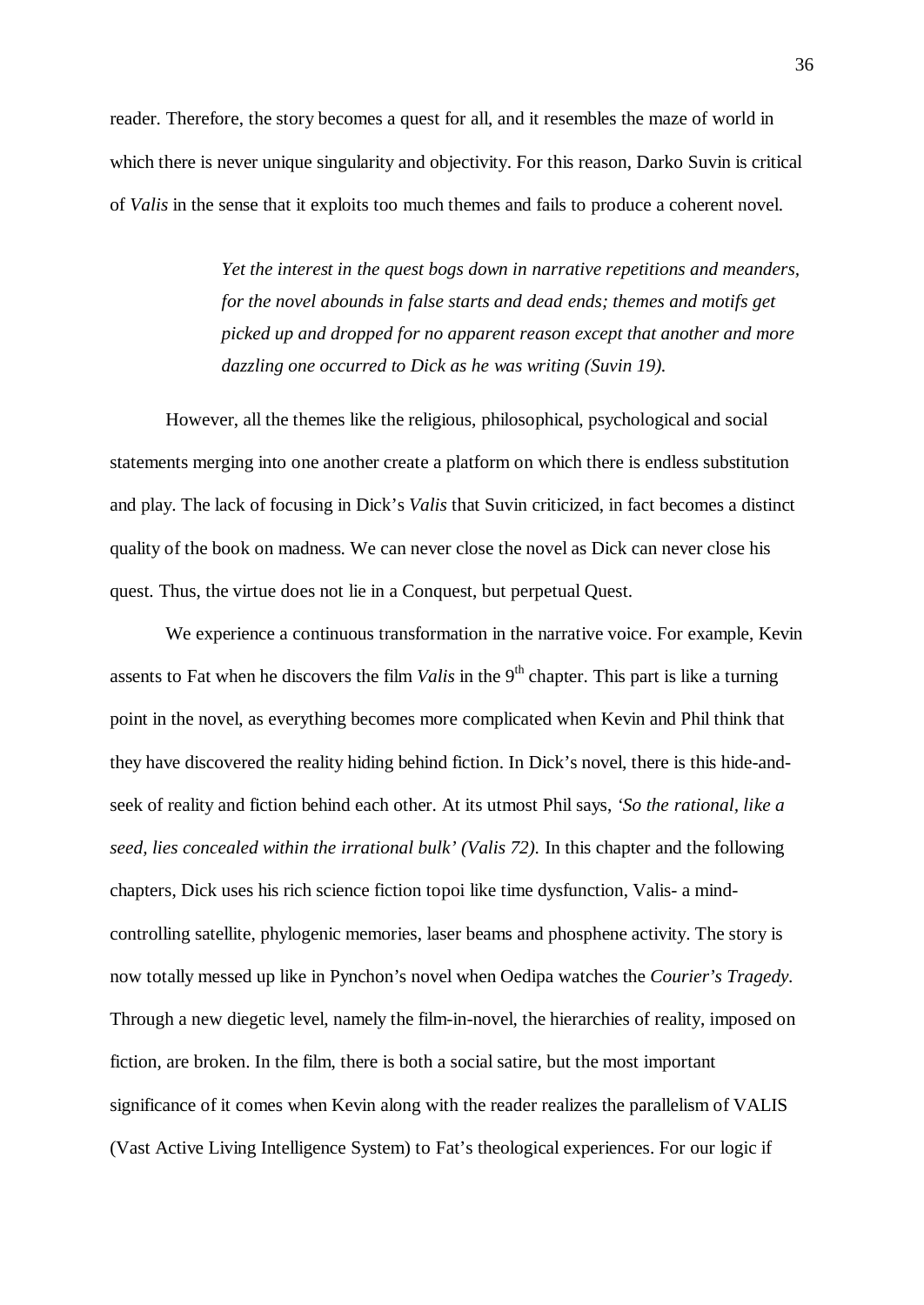there is one mind that experiences those kinds of impossible revelations in the form of laser beams, it is ridiculed as a mere fake. But the trouble is that now Phil and Kevin, former allies in making fun of Fat, see at least one more mind, the screenwriter who wrote the film who must have experienced the same things as Fat, though, both being unconscious of each other. To summarize the main point of this science fiction film; VALIS is a kind of satellite from a far away galaxy which controls the universe through its continuous firing of information and it tries to better things in our world starting with the despotic president of the 1970's USA. During the film there are many disconnected scenes mixing past and future with the present. Like Dick who experiences a time dysfunction, the film makes the characters realize visually that the thread of events goes back and forth from the Early Christian times, as we understand from the fish symbol (which actually was seen in Fat's dreams) to the present. Kevin asks Phil: '*Does the goddam film change everytime you see it? Holy fuck; what a thought! A different film each time. No, that's impossible' (Valis 155).* Kevin sees the film three times, and when they leave the cinema together with Fat and Phil, he is surprised by the new meanings he has extracted from it. In a way, endless metonymic signs or information from VALIS, which can be deciphered differently each time we encounter them, produces the film. I think this idea of our inability to find the purpose behind our world is what the forgotten language of the human kind refers to in Fat's exegesis. Postmodernity of this book lies in its openness to multiple interpretations, as blasphemy, as Gnostic Christianity, as science fiction, as Sufism, as mythology, as pure paranoia and as philosophy.

As Alexander Star elaborates on Valis in The New Republic, Dick's concern is not reality but irreality; his character Fat is obsessed with non-being rather than being.

> *Dick's fiction, in the view of the critic Scott Durham, is nothing less than a fullblown "theology of late capitalism" that "reflects on the psychic strains of the transition to postindustrial capitalism." According to Jean Baudrillard, one of*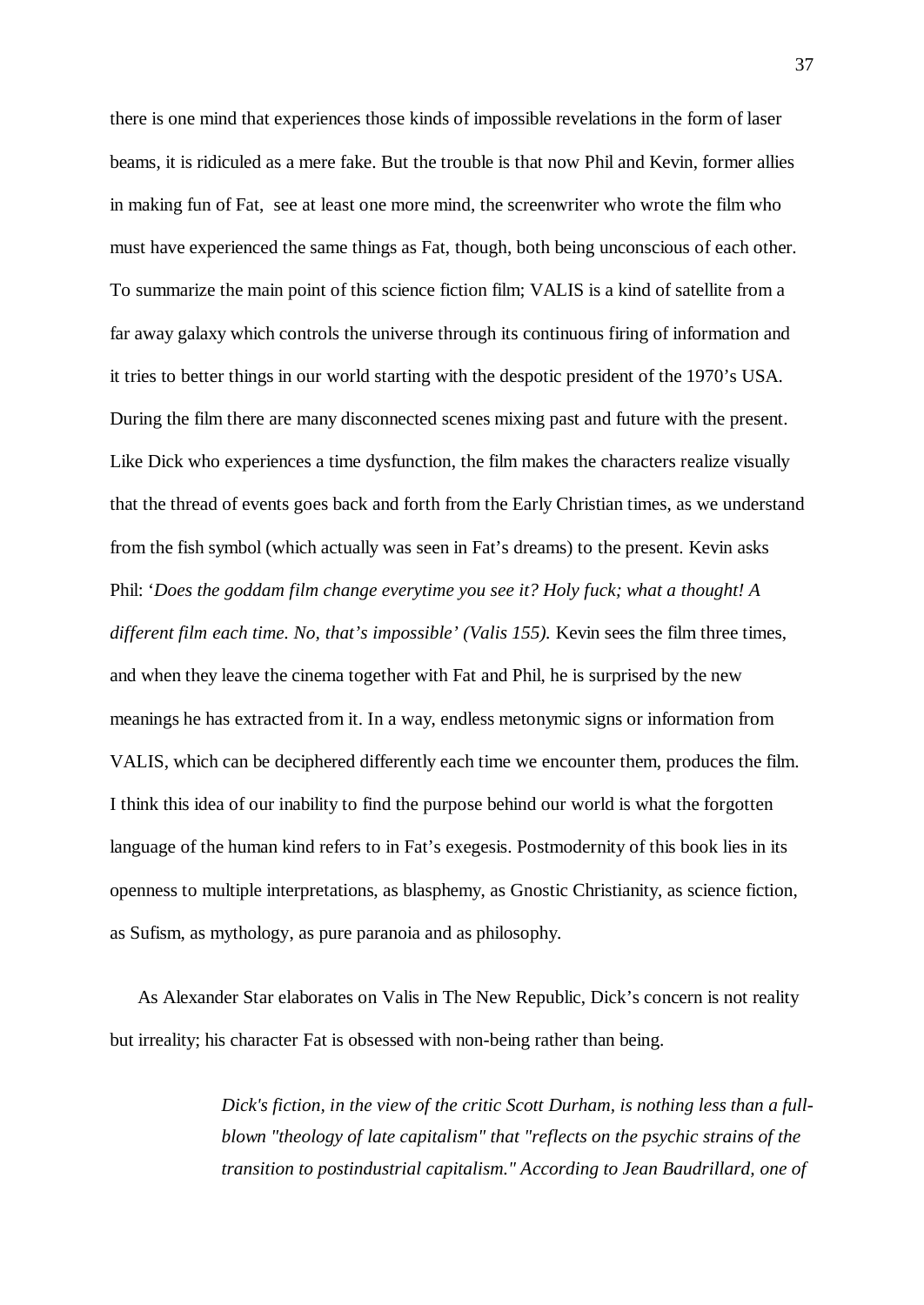*Dick's many French fans; it is "a total simulation without origin, past or future."(Star 10)*

After watching this film, they decide to contact the producer of VALIS via Phil's relations from the film industry. From then on, they discover miraculous things about VALIS, such as its talking to several chosen people like Fat and a 4-year-old girl, Sophia. Believing and disbelieving at the same time they decide to see the girl. They even form a secret society called the Rhipidon Society, which means a fish's fan to impress the so-called *fifth savior*. This symbolic fish is actually the sign used by the early Christians, whose religious beliefs are thought to be purest for some like Fat. That would be why in his exegesis the Roman times appear super-imposed upon the 1970 US California. To put it succinctly, one day Fat sees a dream that he is a fish and he tries to take a gun to his fan-like fins. He fails and drops the gun whence a voice says to him: 'Fish cannot carry guns'. In fact, this becomes the motto of the new society of believers. Through this image of a benevolent God, they find peace and maybe this is the main reason that Fat does not commit suicide in the end that has been a longexpected finale for the novel. However, there are much more connotations of VALIS than a peace giving and almighty creator. It has the bipolar of good and evil in its power. To kill and to restore, go hand-in-hand for the universe. The author switches back and forth between these two possibilities and blurs the threshold.

> *For this discovery-the measured use of poisonous metals as medications-Paracelsus has entered our history books. There is, however, an unfortunate ending to the great physician's life. He died of metal poisoning (Valis 177-8).*

He knows that God exists, he also believes in Him, but could not take himself back from trying to understand the language unknown to him and his friends. Therefore, the loops take him back, and everytime he struggles for an answer, new questions emerge. The only binding power remains in his Faith. Even though this would seem to be a religious didacticism, it is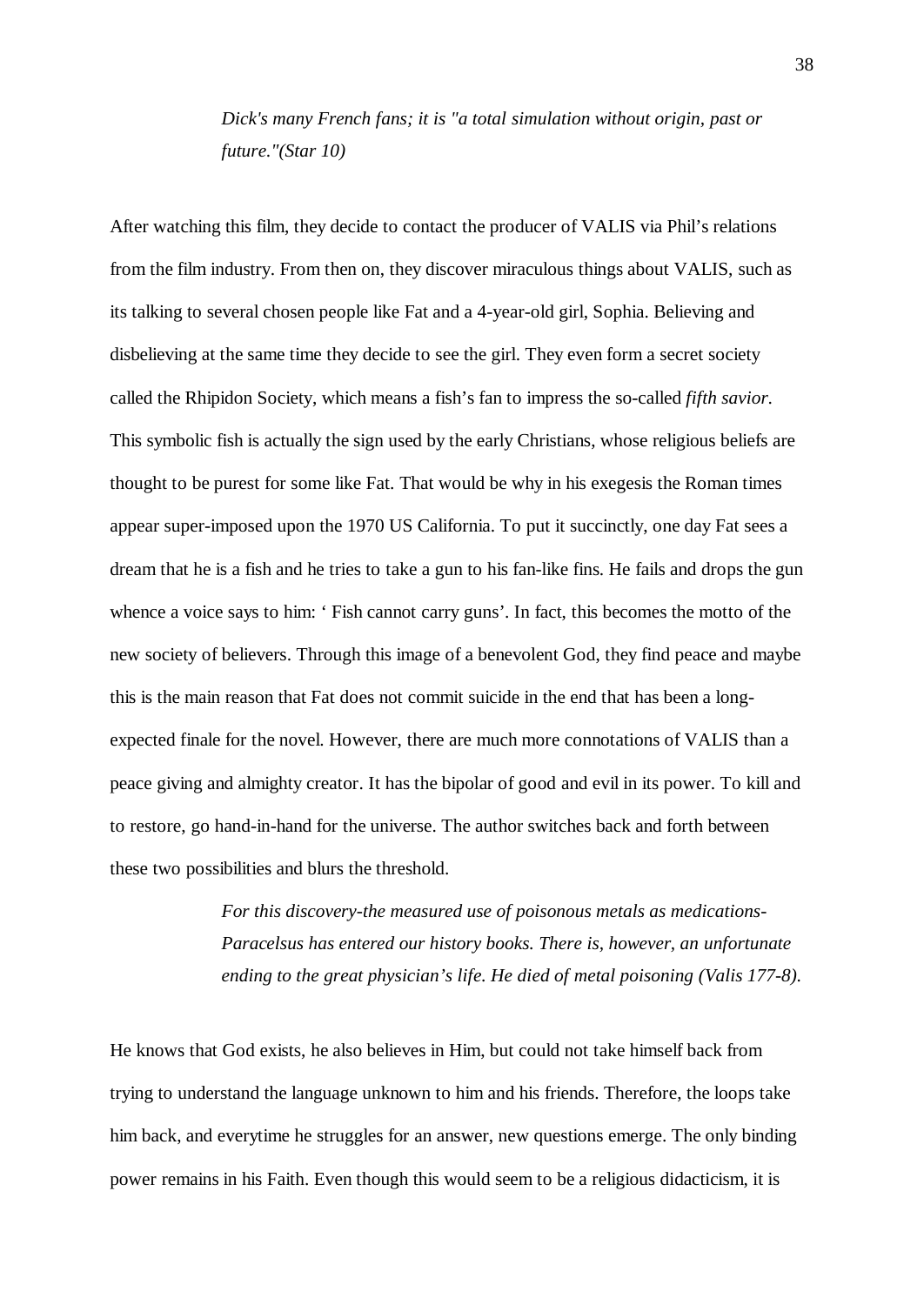not in the sense that he does not prove anything to the reader nor to himself. No question is answered. *Valis* is a form of meditation through which he feels the Utmost and the most fearful but does not express and explain the pure experience. It is the erasing of reality versus irreality as we sense that neither we can save the world, nor ourselves. *'In essence, VALIS selectively fires information to us which aids us in escaping from the maze, in finding the way out' (Valis 187).*

A critical analysis of Dick in the hermeneutic sense would result in a little resentment, as we mentioned before.

> *What is one then to make of this novel, which is to my mind at best a half-success both ideationally and narratively? Ideationally, because it perhaps rightly refuses to present any coherent cosmo-theological system (Suvin 18).*

It is a "half-success" if you search for a complete system of belief, a creed of religious truth or any kind of absolutes, because Dick is both aware, like Fat, of our incompetent reasoning and our falling into inevitable fallacies whenever we try to define and interpret the Creator. The problem with Suvin's interpretation is that it overdoes itself. He presupposes that Dick has a certain message and a goal in mind. However, in reading the novel several times one can see that rather than giving simple messages and forming a philosophical system to define the universe, he mocks us by using different themes, framing devices and techniques. At the beginning of this paper, I said that Valis has a dialectical nature, but that of unprogressive. Dialectic is an investigation of truths in philosophy through reasoning. Here, Dick uses dialectics through the argumentations of characters to show us its dead ends and cyclic motion back to the first axiom. These kinds of novels are mood pieces, which make us understand the despair of existence by their disconcerting plurality and multiplicity. Yet they also have a sense of humor, which makes them *comedy noirs.* It is this humor that saves Dick and his characters from destruction. For example, after seeing the film and believing in Fat,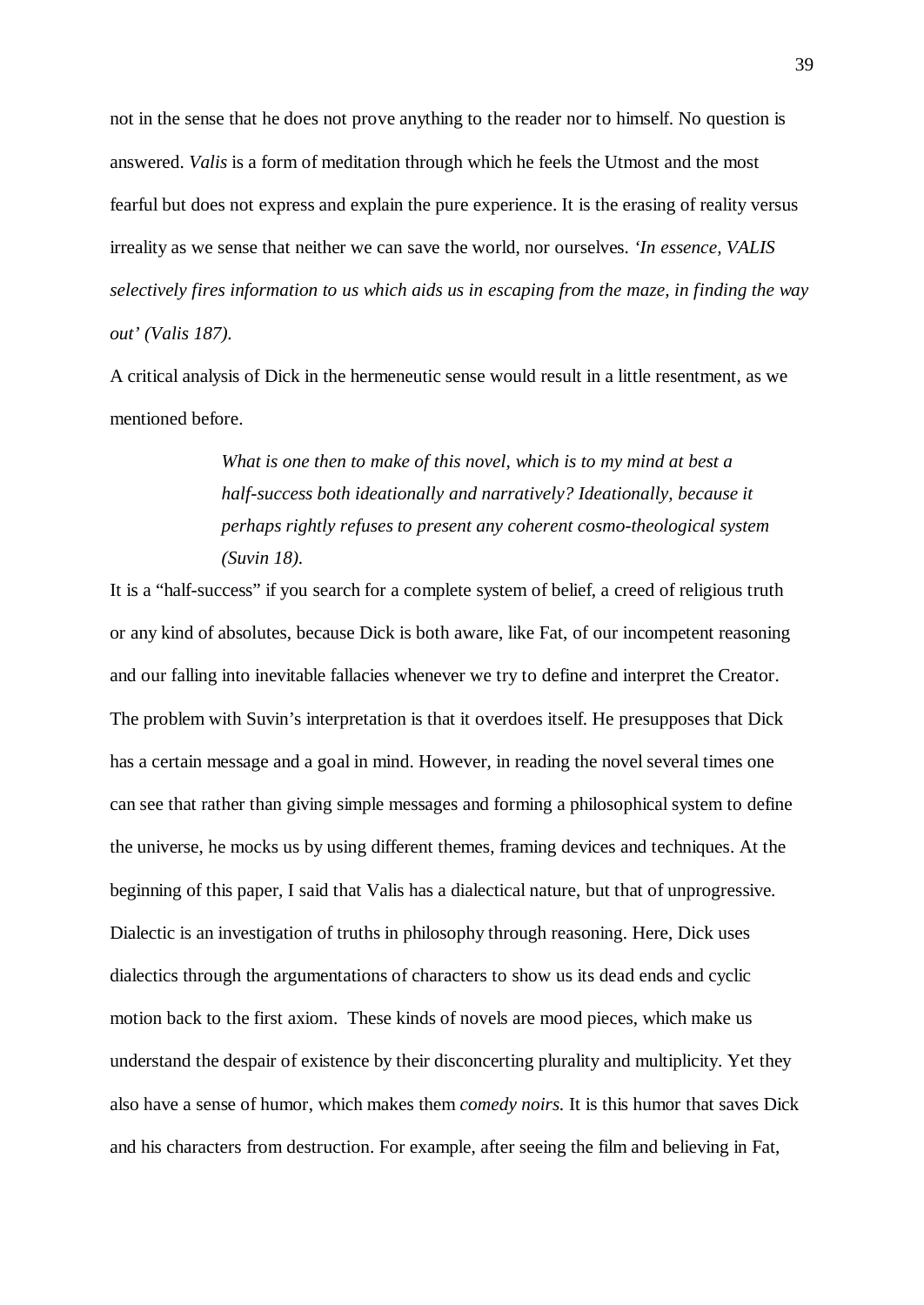Phil says that even though he cannot explain rationally, he knows that what happened to Fat is real. They know this not through their endless rationalizations, but through intuition. Then he misplaces his own words and says: *'Okay; it mattered what the explanation was. But at least one thing had been proved; Fat might be clinically crazy but he was locked into reality-a reality of some kind, although certainly not the normal one' (Valis 159). Their comical shifts* in mood release the tension of the endless seeking and failings that surround us.

In conclusion, if the reader of Valis is asked to explain what happened in the novel, s/he would say, 'Hmm. I can't tell.'. And if asked why, s/he would probably say 'You must experience it yourself'. It may be parallel to the Aristotelian catharsis in tragedy. The emotional feeling cannot be imposed only experienced by oneself. Like other postmodern texts, *Valis* cannot be summarized because of its evasion of a uniform reality. It is a kind of an intertextual maze in which one finds himself as mad as the neurotic, the psychotic and the schizophrenic is. As Eliot said, there is nothing to explore but the space where now we stand. To give the last word to Philip K. Dick;

*'Faith is strange. It has to do by definition with things you can't prove'* and the end to all searches for proof is where you have started *(Valis 224).*

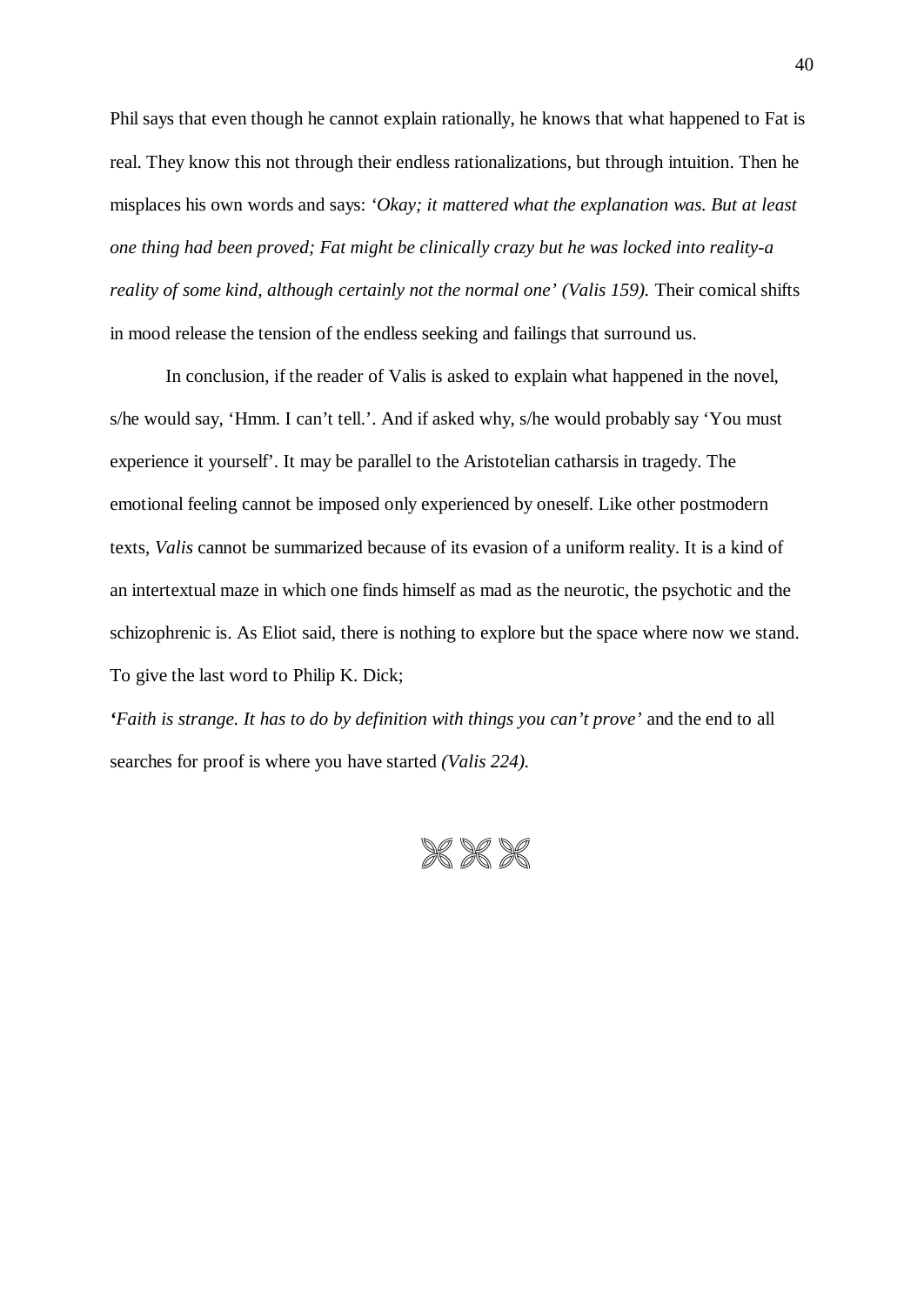

As Philip K. Dick rendered no conclusions in the novels I have discussed so far, to close my thesis with a conclusion is not viable. Nevertheless, if I am to hold a position as far as Dick's work is concerned, I know with clarity that he is one of the most 'authentic' (remarked by Huntington also) and most interesting American writers, whose relation to either the SF genre or the post-modern genre cannot be pinpointed with ease. Huntington says in his essay on the authentic place of Dick among his rivals, that he deals with the *perception of the impossibility of sincerity* and he uses the same strategies as many postmodern writers that came after him. *(Huntington 152).* That is why I trailed the deconstructive moves and tactics in order to corroborate the *Nova Science Fiction* fostered in Dick's imaginative realm. The constant emphasis on the search for objectivity in our modern world itself presents the inevitability of the act of finding it.

As I said before, with his style, Dick challenges the biased preconceptions about SF in the literary arena and he explored the excluded spaces and margins of general SF themes and patterns. The questioning of human condition limited by the great passion of the masses to a whole set of utopianisms, wish-fulfillment and escape, alters in novels like *Electric Sheep* in which we can find neither stereotypes nor a well-wrought urn of the realist tradition. Through the close analysis, one thing especially caught my attention. All the three novels; *Valis, Electric Sheep* and *High Castle* share a certain kind of 'awareness'. As a writer and a human, Dick should have been overtly sensitive to the new culminations in science, society, politics and cultural phenomena. He posed us with multiple universes neither of which he sees as the best. Never does he preach rectitude. Still, he elaborated on them successfully, if we can give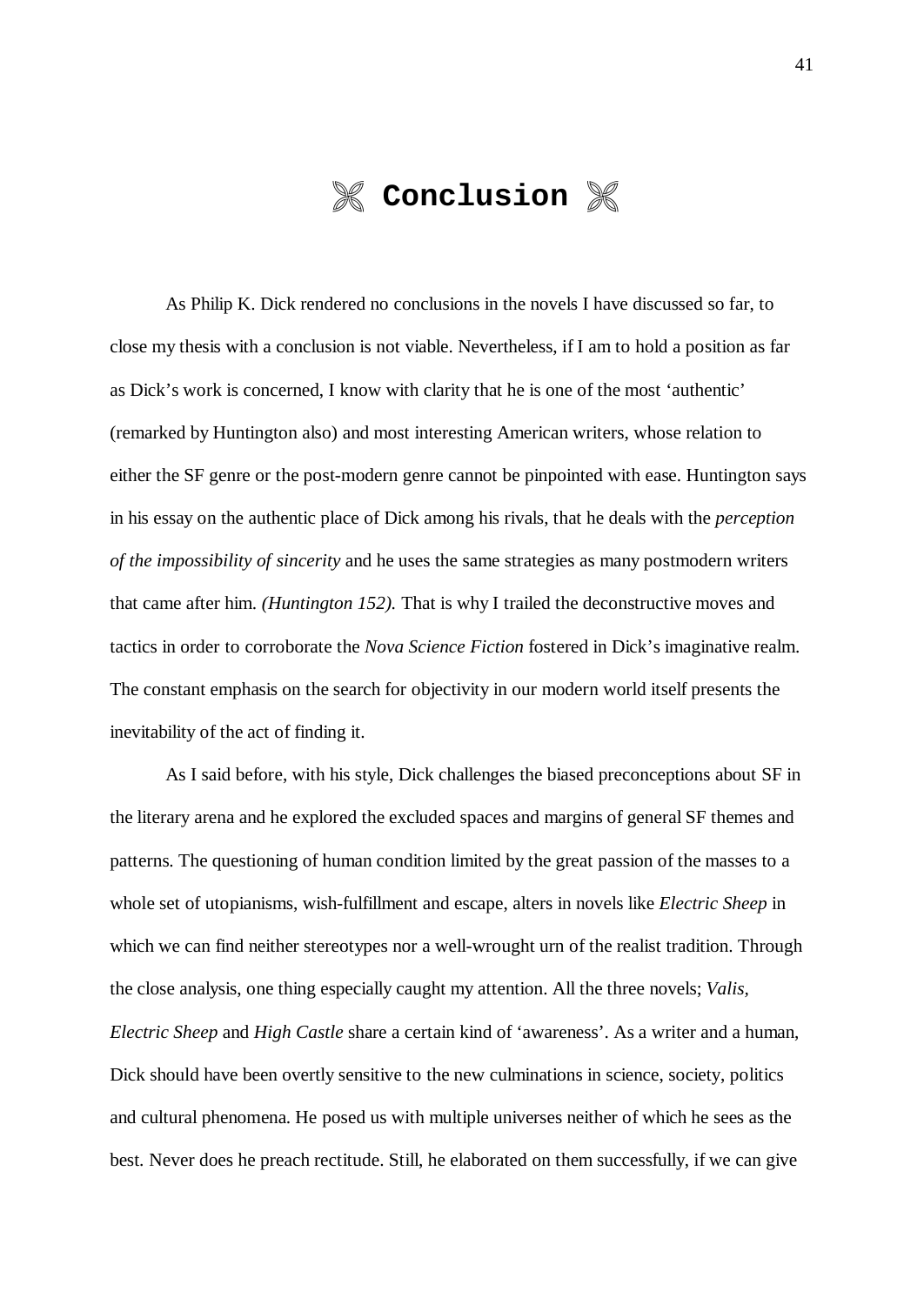a definition of success, of course. The tensions, which are never fully resolved in Dick, though sometimes slackening, create a flexible realm on which discourses and thoughts, which communicate within the novel as well as to the reader, would exist.

Furthermore, I have found various postmodern topics that Dick was concerned like entropy, simulation, forgery, schizophrenia, historicity, authorship, alienation, conspiracy… etc., all of which are embedded with tropes of classical SF such as androids, computer simulations, laser beams, artificial intelligences, alternate futures, and many other fabulata. As Huntington noted;

*The dichotomy of rational/irrational, like the one of sane/insane that also dominates this novel, tends to be more polemic than it is analytical (Huntington 154).*

Then, it is unfair to do an analytical study of Dick's novels, as the virtue of his texts lie in their details, which trigger a never-ending journey through a 4-dimensional space-time continuum. In an anti-conclusion, I can say that in Dick we find an enveloping nebula of uncertainties and an author who retreats from and reenters in rhythmic motions to the endless questions of humanity.

In addition to all these interpretations, a mood of sorrow casts a shadow over Dick's novels, which is evident in Valis. The madness of Fat and all kinds of counter-attacks to his religious belief form a void that cannot be filled easily. In both High Castle and Electric Sheep, he seems to end them with not necessarily happy but 'mission-accomplished' endings. However, we realize that both Tagomi and Deckard are lost much more than before with fake worlds and their incompatible realities. Nonetheless, hope lingers in the depths of this pessimistic and entropical world when Valis ends with those paradise-descriptive words 'Garlands of flowers, singing and dancing, and the recital of myths, tales and poetry' (Valis 228). The image of a 'flower' appears only once and it is in the end of Valis and strikes as another cipher to be cherished.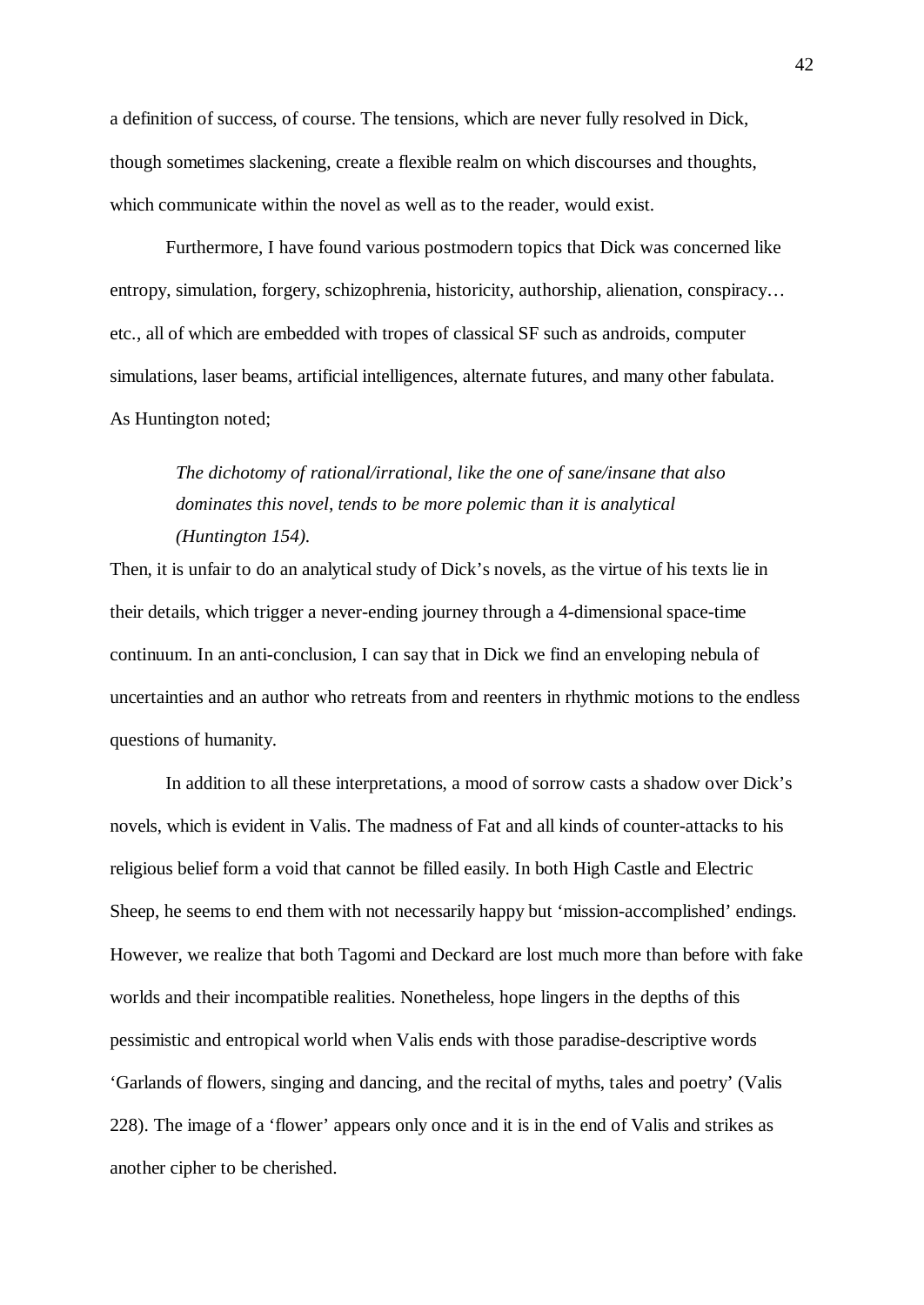## $8888$

#### **Works Cited**

 Barlow, Aaron John. "Reality, Religion and Politics in Philip K. Dick's Fiction" *DAI* 49 (1989): 2216A (U of Iowa).

◆ Barlow, Aaron. "Perception and Misperception and the Role of the Author-An Introduction To The Writing And Philosophy Of Philip K. Dick", DAI 49 (1989): 2216A (U of Iowa).

 Baudrillard-1, Jean. Simulacra and Simulations, Ed. David Lodge and Nigel Wood, Modern Criticism and Theory, Longman: Singapore 2002 (404-412).

◆ Baudrillard-2, Jean. Screened Out, Verso: New York 2002.

◆ Dick, Philip K., I Hope I Shall Arrive Soon, Garden City, NY: Doubleday, (1986).

 Dick, Philip K. "The Man In The High Castle", Vintage, New York, 1992 (abb. as TMITHC).

 Dick, Philip K. "Afterword." PKD: A Philip K. Dick Bibliography. Daniel J. H. Levack. Westport, CT: Meckler, 1988. 154-55.

 Dick, Philip K. Do Androids Dream of Electric Sheep? London: Grafton, 1972 initialled as (DADOES)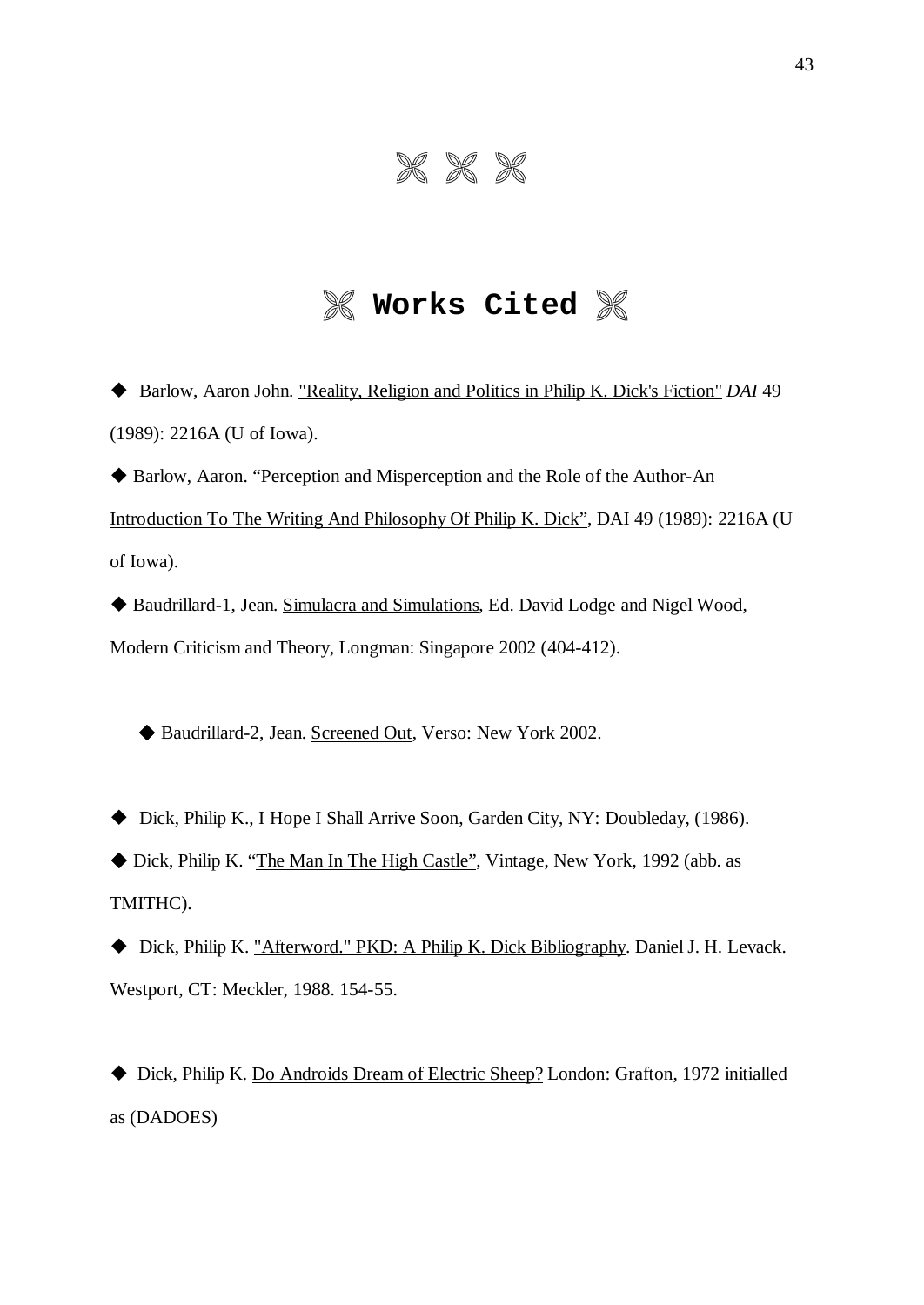◆ Dick, Philip K. Valis, Vintage: New York, 1991.

 Gale Research. Criticism and Analysis: Philip Kindred Dick 1928-1982, Discovering Authors Modules, Copyright © 1996, Retrieved by 28 Nov. 2003 [<http://www.stud.hum.ku.dk/rydahl/pkd/PKDcritic1.htm](http://www.stud.hum.ku.dk/rydahl/pkd/PKDcritic1.htm)>

 Huntington, John. "Philip K. Dick: Authenticity and Insincerity," Science-Fiction Studies, Vol. 15, No. 2, July, (1988) pp. 152-60.

 Kellner, Douglas. "Jean Baudrillard From Marxism To Postmodernism and Beyond", Polity Press: Oxford 1989

McHale, Brian. Postmodern Fiction, Routledge: New York, 1987.

 McNamara, Kevin R. "Blade Runner's post-individual worldspace". Contemporary Literature, Madison, V 38, Issue 3, Fall (1997), (422-446), ISSN: 00107484.

Roberts, Adam. "Science Fiction: the New Critical Idiom", Routledge: New York, 2000.

 Robinson, Kim Stanley. The Novels of Philip K. Dick. Studies in Speculative Fiction 9. Ann Arbor, MI: UMI Research P, (1984)

◆ Rossi, Umberto. "Fourfold symmetry: the interplay of fictional levels in five more or less prestigious Novels by Philip K. Dick", Extrapolation, v43 i4 Winter (2002) p398 (23) Electronic Collection: A98592992.

Slusser, George. "History, Historicity, Story," SFS, #45, July (1988), (187-213).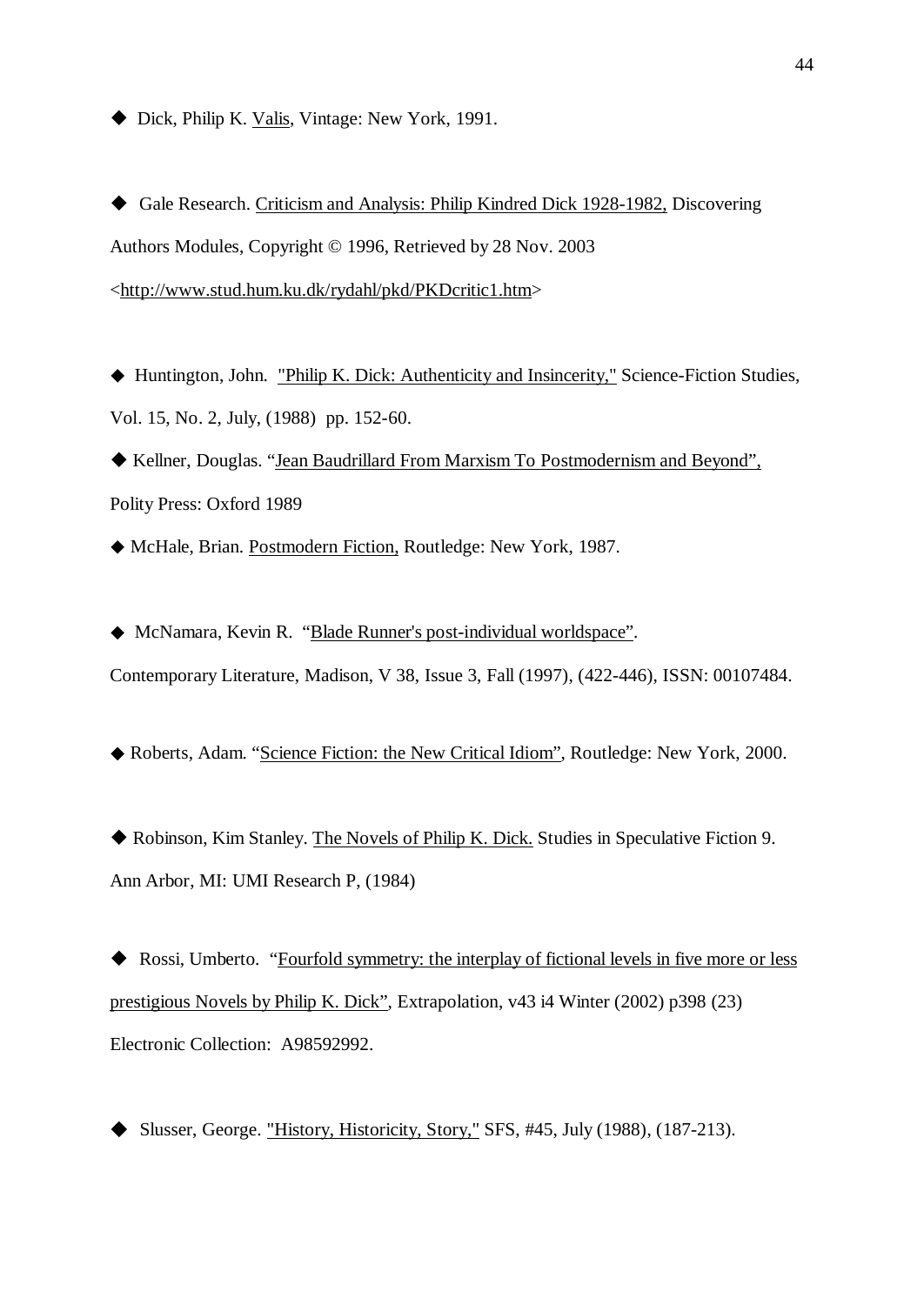Star, Alexander. "Do Androids Dream of Electric Sheep? By Philip K. Dick"(Book reviews), The New Republic, Dec 6: (1993) v209 n23 p34 (9) Electronic Collection: A14695521.

 Suvin, Darko. "Goodbye and hello: differentiating within the later P.K. Dick". (Critical Essay), Extrapolation, Winter (2002) v43 i4 p368 (31) Electronic Collection: A98592991.

 The American Heritage College Dictionary, Third Edition, Houghton Mifflin Company, New York, (1993)

 Warrick, Patricia S. "Mind in Motion: The Fiction of Philip K. Dick". Carbondale: Southern Illinois UP, 1987.

### **M** Works Consulted  $\%$

◆ Barlow, Aaron. "Reality, Religion, and Politics in the Fiction of Philip K. Dick", PhilipKDick Official Fan Site, Updated 2003, Retrieved by 3 Dec. 2003. [<http://www.philipkdick.com/articles/barlow.htm](http://www.philipkdick.com/articles/barlow.htm)>

◆ Baudrillard-2, Jean. Screened Out, Verso: New York 2002.

 Bhabha, Homi. "The Other Question". Contemporary Postcolonial Theory: A Reader. Padmini Mongia, Arnold: London, 1982.